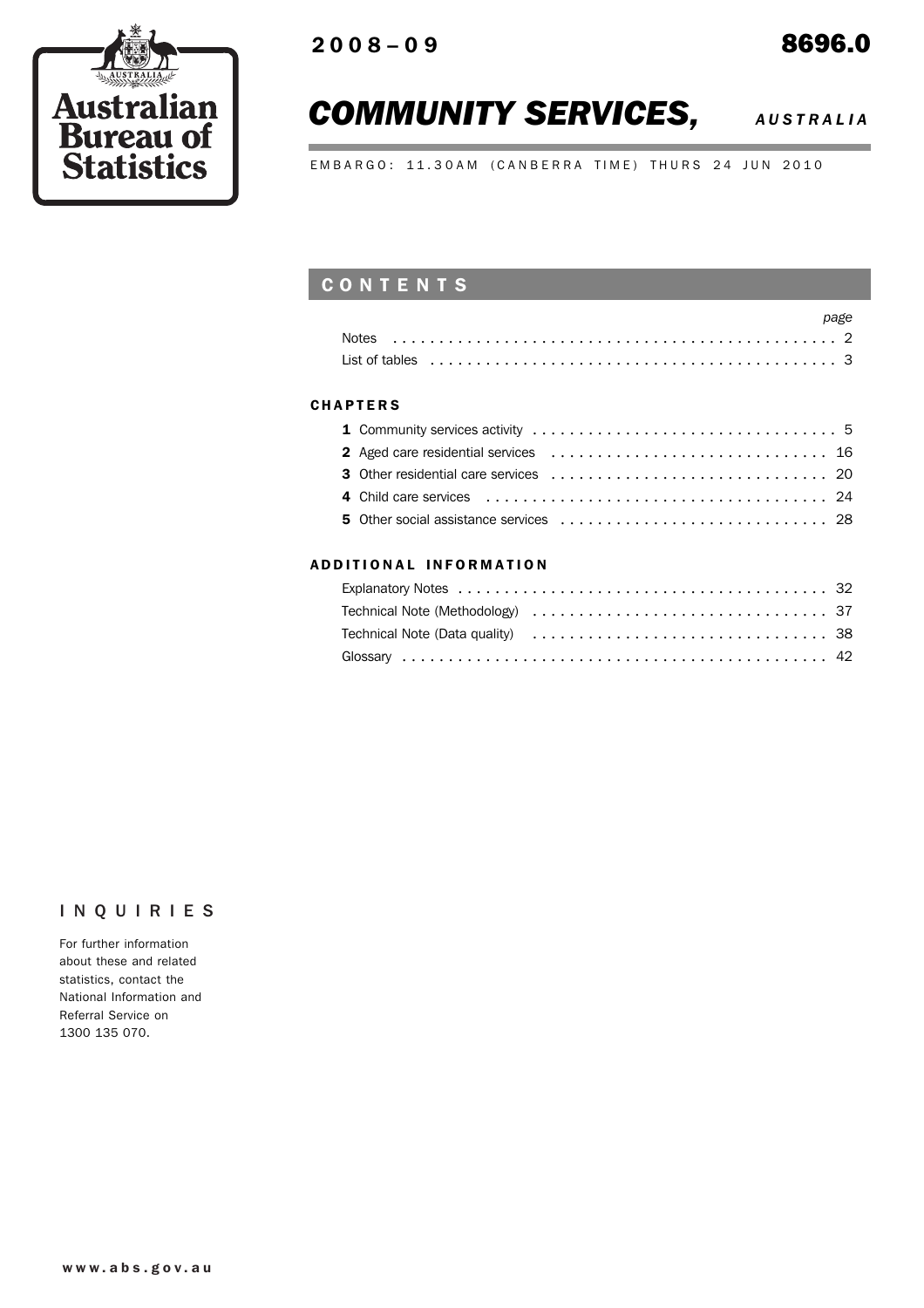# NOTES

| <b>INTRODUCTION</b> | This publication presents estimates of the economic and financial performance of<br>businesses and other public and private sector organisations involved in the provision of<br>community services, in respect of the 2008-09 financial year. These data are compiled<br>from a directly collected survey conducted by the Australian Bureau of Statistics (ABS).<br>This is the third ABS survey of community services businesses and organisations with the<br>previous collections being conducted in respect of 1999–2000 and 1995–96.                                                                                                                                                                                            |
|---------------------|----------------------------------------------------------------------------------------------------------------------------------------------------------------------------------------------------------------------------------------------------------------------------------------------------------------------------------------------------------------------------------------------------------------------------------------------------------------------------------------------------------------------------------------------------------------------------------------------------------------------------------------------------------------------------------------------------------------------------------------|
| WHAT'S NEW IN THIS  | Users are advised not to make historical comparisons with previous iterations of this                                                                                                                                                                                                                                                                                                                                                                                                                                                                                                                                                                                                                                                  |
| ISSUE               | survey, as this survey was not designed to support accurate estimates of change over                                                                                                                                                                                                                                                                                                                                                                                                                                                                                                                                                                                                                                                   |
|                     | time. Please refer to Technical Note 2 (paragraph 18) regarding historical comparisons.                                                                                                                                                                                                                                                                                                                                                                                                                                                                                                                                                                                                                                                |
| DATA VIEWS          | Two views of community services statistics are presented in this publication:<br>• an activity view in Chapter 1. This view reflects expenditure on community services<br>activities by all businesses and organisations in scope of the collection. Activity data<br>are classified according to the National Classification of Community Services (refer<br>to Glossary for further information).<br>an industry view in Chapters 2 to 5. This view presents data for businesses and<br>organisations whose predominant activity is the provision of community services.<br>Industry data are classified according to the Australian and New Zealand Standard<br>Industrial Classification (ANZSIC), 2006 edition (cat. no. 1292.0). |
| COMMENTS            | The ABS welcomes comments and suggestions from users regarding future surveys of<br>community services. These comments should be addressed to the Director, Annual<br>Integrated Collections Business Statistics Centre, Australian Bureau of Statistics, GPO<br>Box 796, Sydney, NSW 2001.                                                                                                                                                                                                                                                                                                                                                                                                                                            |
|                     | Brian Pink                                                                                                                                                                                                                                                                                                                                                                                                                                                                                                                                                                                                                                                                                                                             |

Australian Statistician

 $\cdots \cdots \cdots \cdots$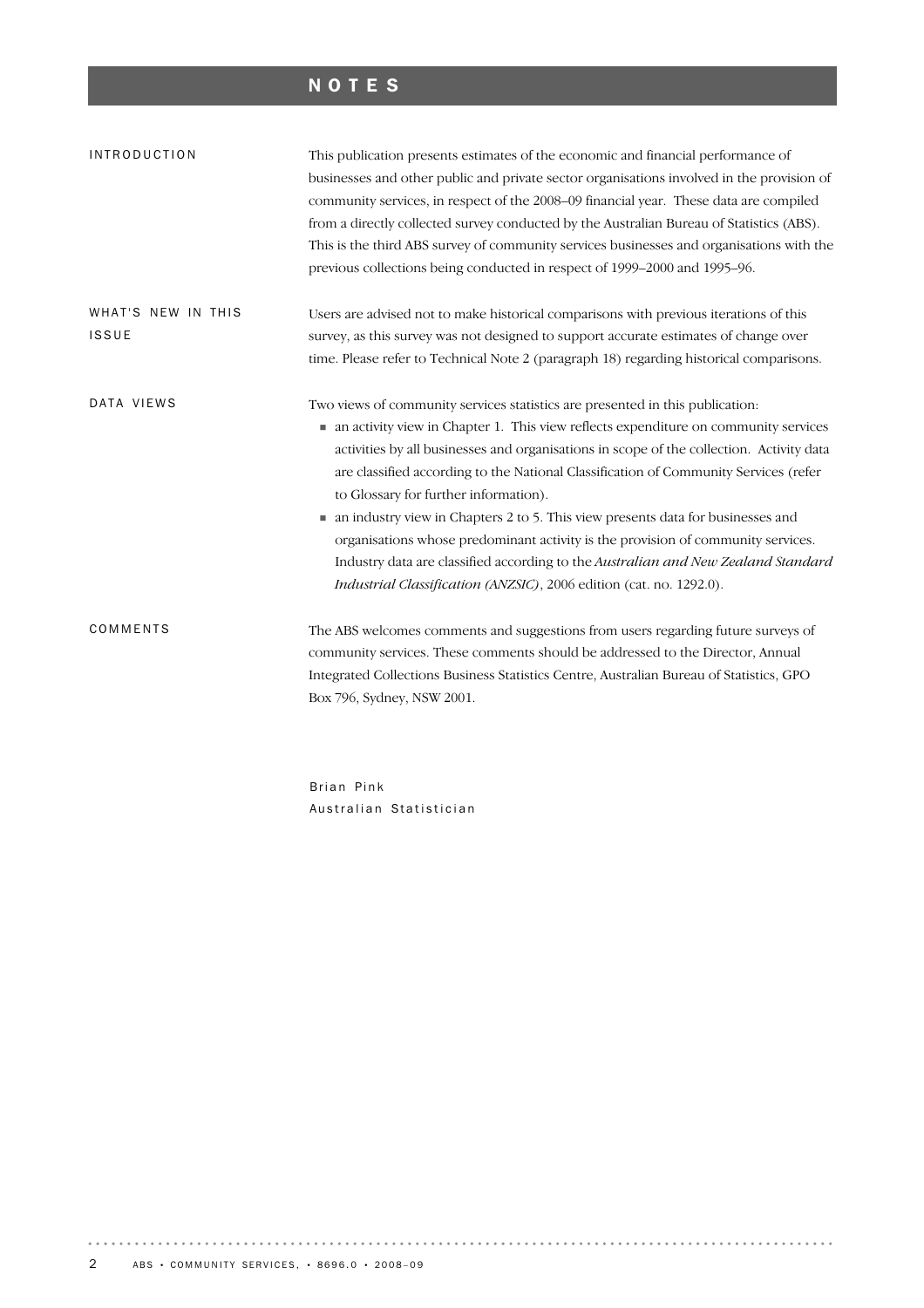## LI S T OF TA B L E S ..................................... .

| COMMUNITY SERVICES ACTIVITY      |                                                                             |
|----------------------------------|-----------------------------------------------------------------------------|
| $1.1$                            | Business counts by states and territories and Australia by profit status 8  |
| 1.2                              | Organisations and persons working by profit status 9                        |
| 1.3                              |                                                                             |
| 1.4                              | Summary of operations by states and territories  12                         |
| 1.5                              | Expenditure on direct community services activities by profit status  14    |
| 1.6                              | Output measures for direct community services activities by profit          |
|                                  |                                                                             |
| AGED CARE RESIDENTIAL SERVICES   |                                                                             |
| 2.1                              | Summary of operations by states and territories and Australia by profit     |
|                                  |                                                                             |
| 2.2                              | Persons working by states and territories and Australia by profit status 19 |
| OTHER RESIDENTIAL CARE SERVICES  |                                                                             |
| 3.1                              | Summary of operations by states and territories and Australia by profit     |
|                                  |                                                                             |
| 3.2                              | Persons working by states and territories and Australia by profit status 23 |
| CHILD CARE SERVICES              |                                                                             |
| 4.1                              | Summary of operations by states and territories and Australia by profit     |
|                                  |                                                                             |
| 4.2                              | Persons working by states and territories and Australia by profit status 27 |
| OTHER SOCIAL ASSISTANCE SERVICES |                                                                             |
| 5.1                              | Summary of operations by states and territories and Australia by profit     |
|                                  |                                                                             |
| 5.2                              | Persons working by states and territories and Australia by profit status 31 |

. . . . . .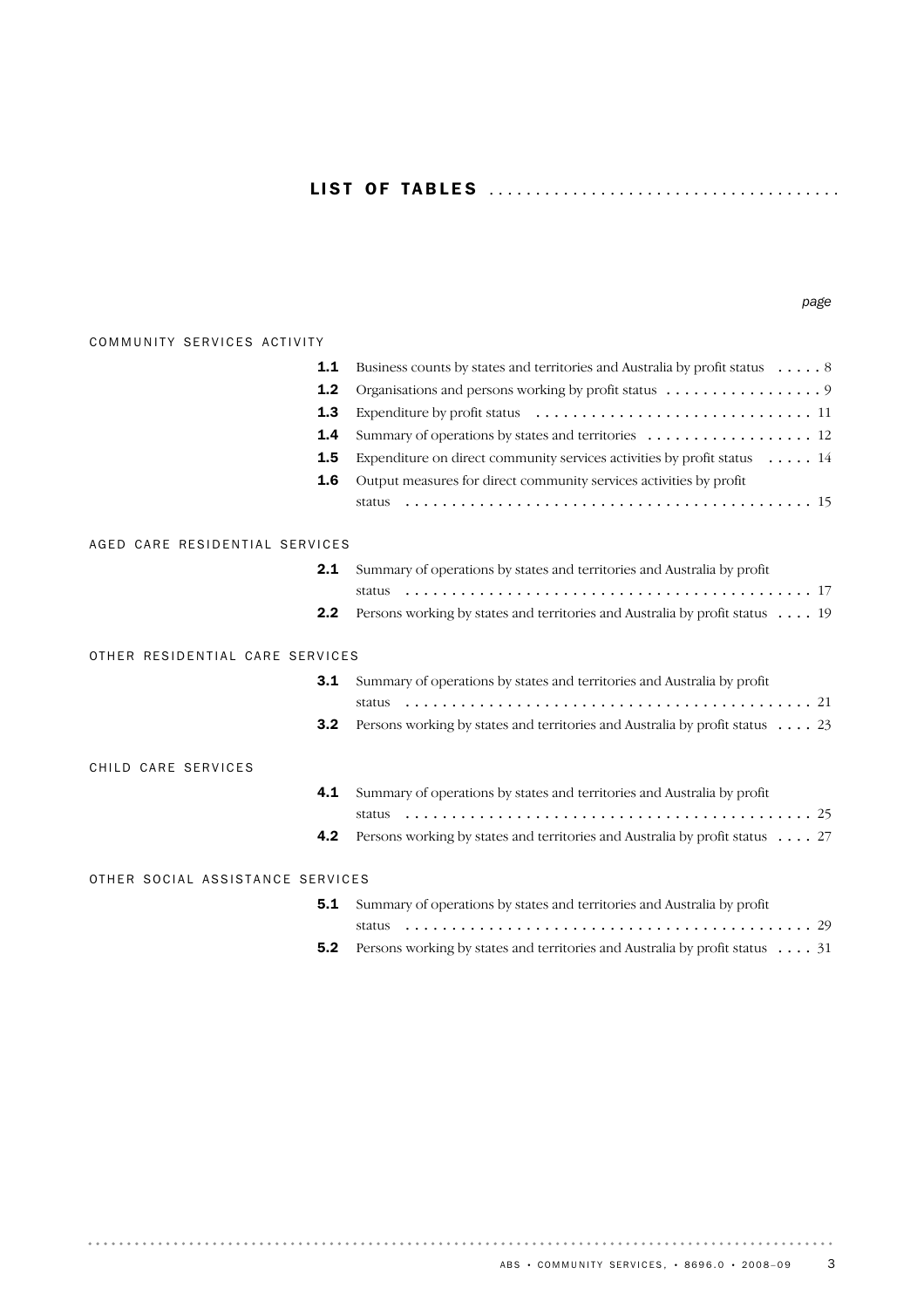# ABBREVIATIONS ..................................... .

| 000'            | thousand                                                              |
|-----------------|-----------------------------------------------------------------------|
| \$b             | billion (thousand million) dollars                                    |
| $\sin$          | million dollars                                                       |
| <b>ABN</b>      | Australian Business Number                                            |
| ABR             | Australian Business Register                                          |
| ABS .           | Australian Bureau of Statistics                                       |
| <b>ABSBR</b>    | Australian Bureau of Statistics Business Register                     |
| <b>ABSMP</b>    | Australian Bureau of Statistics maintained population                 |
| <b>AEIFRS</b>   | Australian Equivalents to International Financial Reporting Standards |
| ANZSIC          | Australian and New Zealand Standard Industrial Classification         |
| <b>ANZSIC06</b> | Australian and New Zealand Standard Industrial Classification, 2006   |
|                 | Edition                                                               |
| ANZSIC93        | Australian and New Zealand Standard Industrial Classification, 1993   |
|                 | Edition                                                               |
| <b>ATO</b>      | Australian Taxation Office                                            |
| <b>ATOMP</b>    | Australian Taxation Office maintained population                      |
| <b>BAS</b>      | <b>Business Activity Statement</b>                                    |
| <b>EAS</b>      | <b>Economic Activity Survey</b>                                       |
| hrs             | hours                                                                 |
| <b>RSE</b>      | relative standard error                                               |
| <b>SE</b>       | standard error                                                        |
| TAU             | type of activity unit                                                 |
| TNTS            | The New Tax System                                                    |
| TSI             | Torres Strait Islander                                                |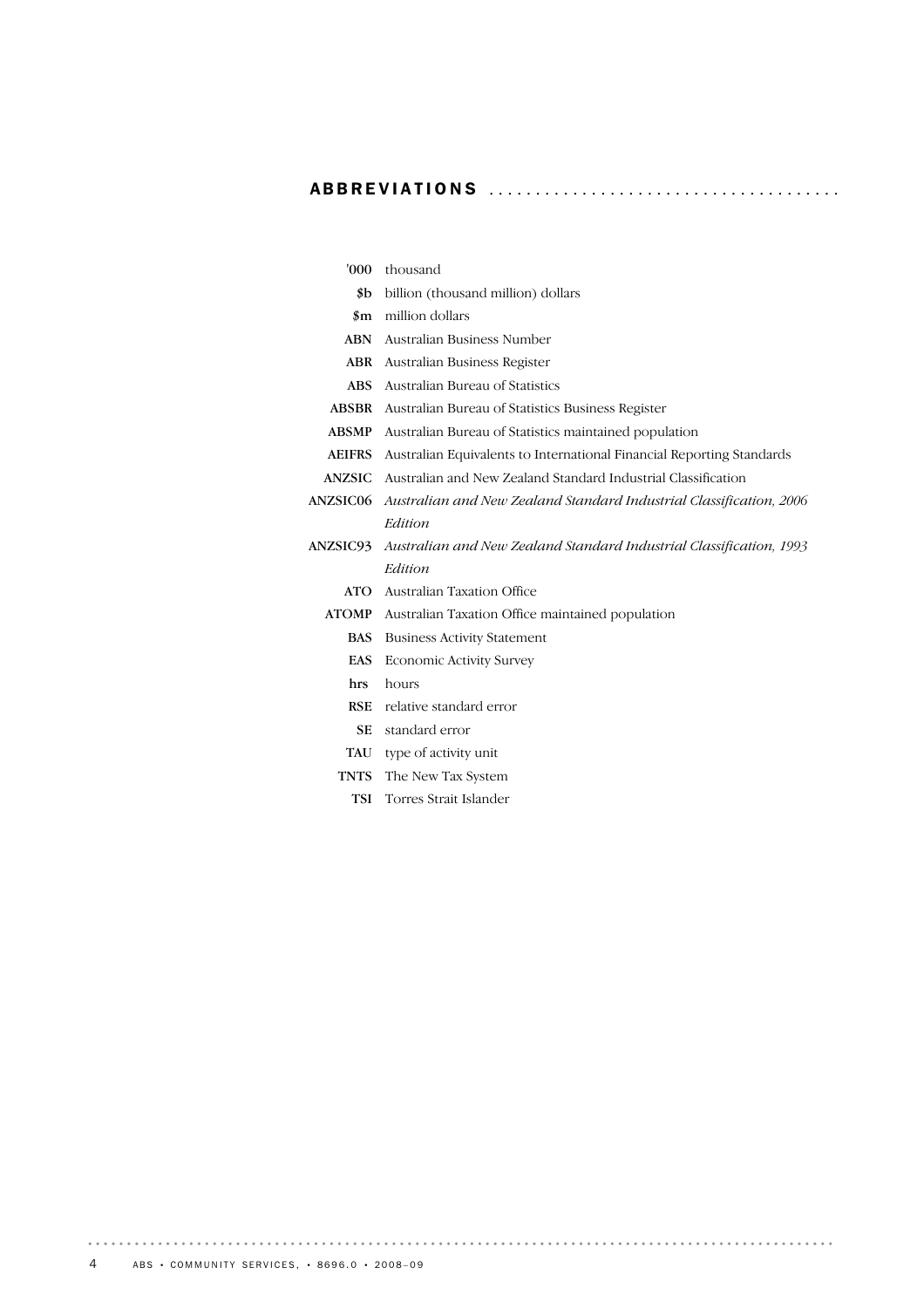# CHAPTER 1 **COMMUNITY SERVICES ACTIVITY** ...................

| SUMMARY OF<br>OPERATIONS          | At the end of June 2009, there were 10,967 organisations involved in the provision of<br>community services within the scope of this survey. These businesses comprised 4,638<br>'for profit' businesses, 5,809 'not for profit' organisations and 520 government<br>organisations.                                                                                                                                                                                                                                                                                                                                                         |
|-----------------------------------|---------------------------------------------------------------------------------------------------------------------------------------------------------------------------------------------------------------------------------------------------------------------------------------------------------------------------------------------------------------------------------------------------------------------------------------------------------------------------------------------------------------------------------------------------------------------------------------------------------------------------------------------|
| EMPLOYMENT                        | At the end of June 2009, there were 570,646 persons employed within the community<br>services sector, of whom 336,032 (59%) worked in 'not for profit' organisations. The<br>majority (466,380) of total sector employment were involved in the provision of direct<br>community services, and 376,112 (81%) of these persons were female.                                                                                                                                                                                                                                                                                                  |
|                                   | Permanent part-time employment made up the majority of community service<br>employment, with 242,136 persons, followed by permanent full-time with 185,650.<br>During 2008-09 community services organisations were assisted by 325,440 volunteers,<br>who on average, provided 78 hours of voluntary services.                                                                                                                                                                                                                                                                                                                             |
| COMMUNITY SERVICES<br>EXPENDITURE | During the 2008–09 financial year there was \$25.2b spent on direct community services<br>activities and a further \$4.0b on non-direct and related community services activities.<br>Total expenditure on direct activities comprised \$13.8b by 'not for profit' organisations,<br>\$6.7b by 'for profit' businesses, \$3.8b by Commonwealth/state/territory government<br>organisations and \$0.9b by local government. In addition, Commonwealth/state/territory<br>government organisations provided funding of \$9.5b to other private organisations and<br>self-employed contractors for the direct provision of community services. |
|                                   | EXPENDITURE BY PROFIT STATUS, Businesses/organisations with<br>community services activity                                                                                                                                                                                                                                                                                                                                                                                                                                                                                                                                                  |

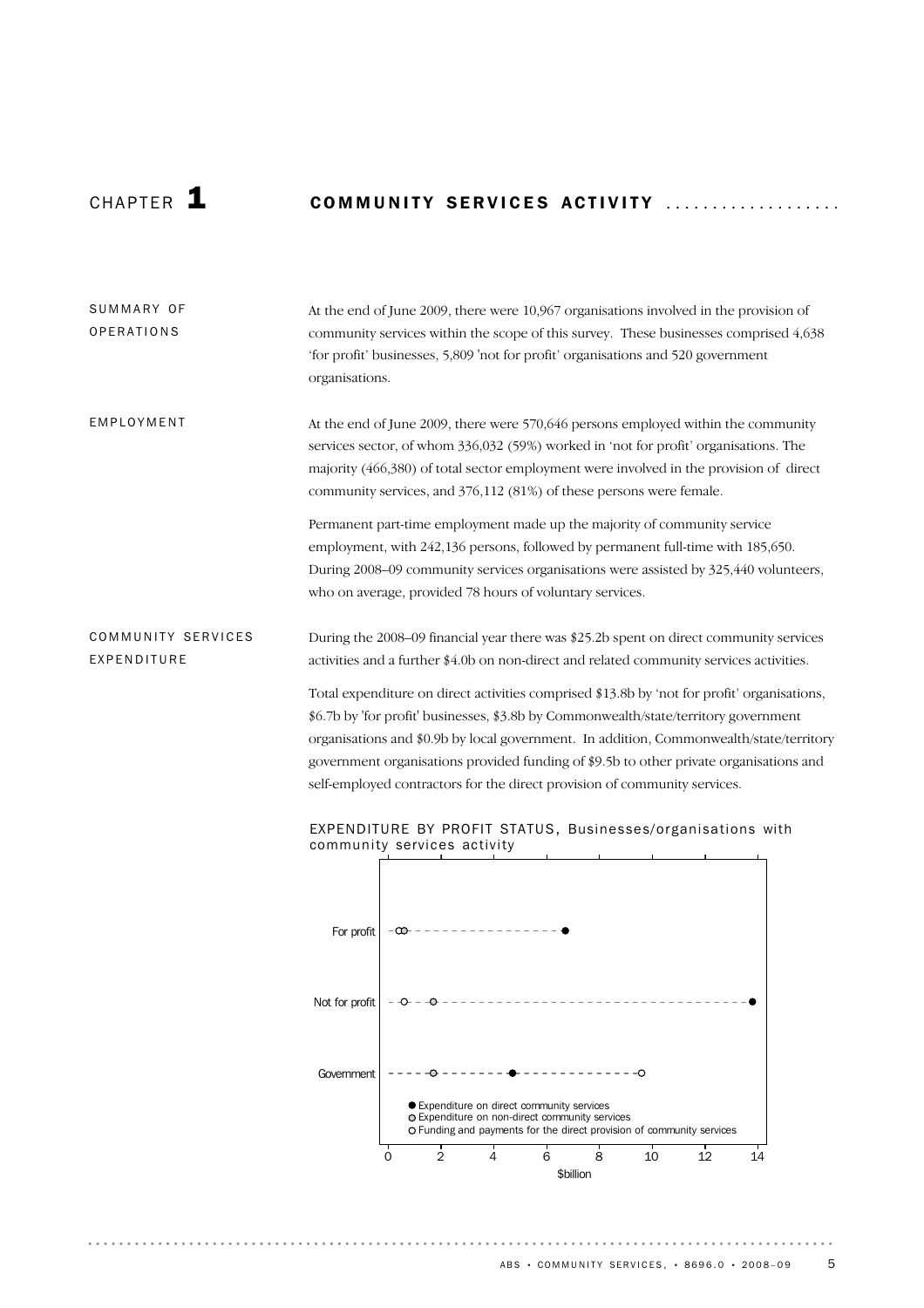### PERSONAL AND SOCIAL SUPPORT

The category of personal and social support comprises activities relating to information, advice and referral, individual and family support, independent and community living support and support in the home. During 2008–09, total expenditure on personal and social support was \$5.9b which accounted for 24% of all direct community services expenditure. 'Not for profit' organisations contributed the majority of this with \$4.3b.

As the graph below shows, the main components of personal and social support expenditure were \$1.6b for individual and family support, \$1.5b for support in the home, and \$1.5b for other personal and social support.



### EXPENDITURE ON PERSONAL AND SOCIAL SUPPORT

In respect of output measures, during 2008–09 there were 6.7 million contacts reported for information advice and referral, which on average equated to \$76 per contact. There were 4.6 million cases of individual and family support being provided, with an average cost per case of \$350.

### During 2008–09, the expenditure on child care by businesses/organisations in-scope of the survey (i.e. excluding pre-school) was \$3.8b, which equates to 15% of direct community service expenditure. The majority of this was by the private sector, with 'for profit' businesses expending \$2.5b, in comparison to 'not for profit' organisations, which expended \$0.9b on child care services. CHILD CARE

Child care included long day care, family day care, occasional care, before and after school care, and vacation care. The most significant child care activity during 2008–09, was long day care, which accounted for \$3.1b (81%) of total child care expenditure. The majority of this expenditure (\$2.3b) was by 'for profit' businesses. Expenditure on before and/or after school care was the next largest child care activity with \$0.3b.

The average number of children per day in long day care during 2008–09 was 233,734, with 180,136 (77%) of these in centres run by 'for profit' businesses. Before and/or after school care had the second largest average number of children per day (82,071).

### Direct expenditure on residential care for the 2008–09 financial year was \$12.6b. 'Not for profit' organisations were the largest contributors with \$7.2b, followed by 'for profit' businesses with \$3.3b, and government organisations with \$2.0b. RESIDENTIAL CARE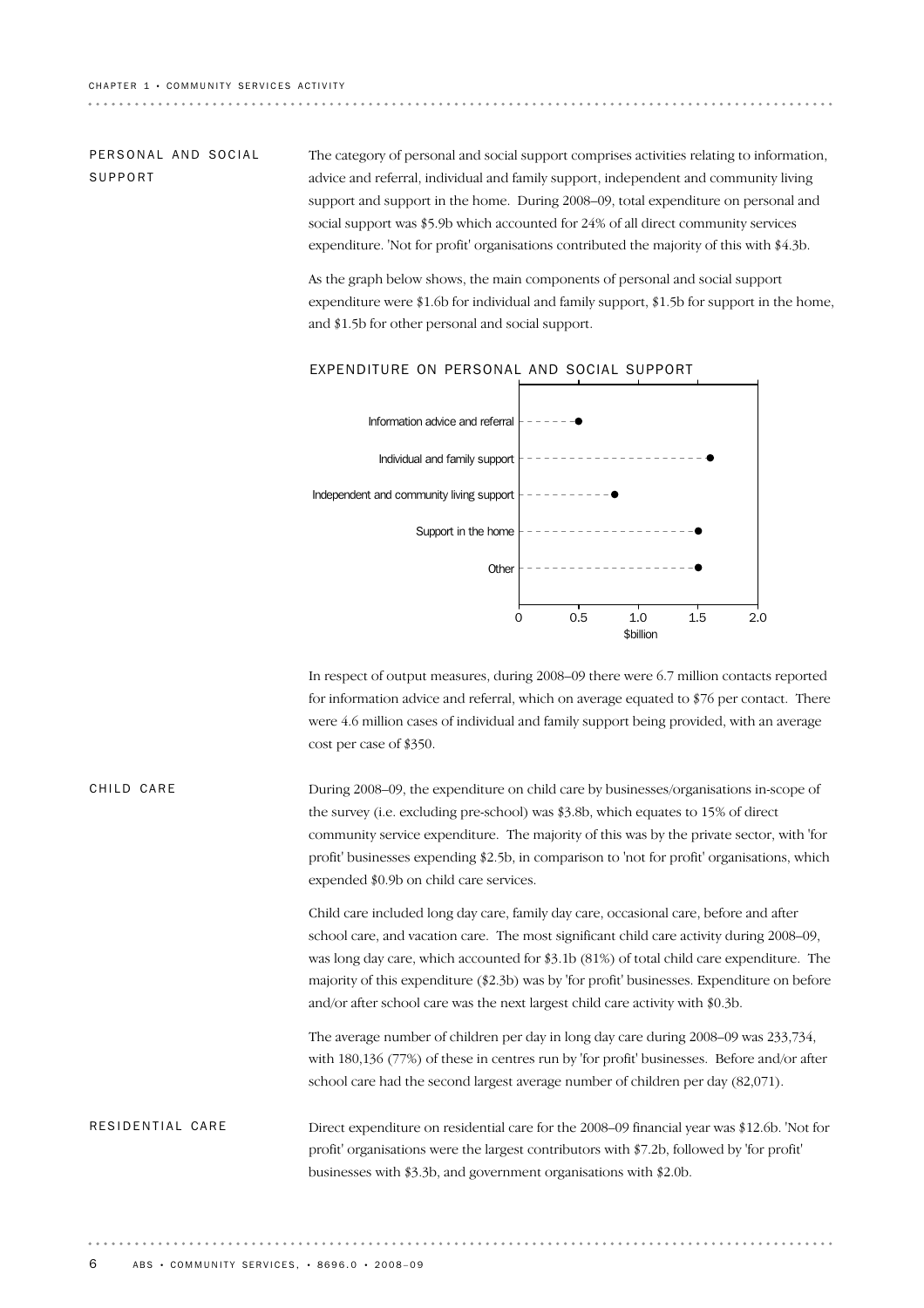## RESIDENTIAL CARE *continued*

As highlighted in the graph below, aged and disability care was the most significant activity within residential care, contributing \$10.3b to total expenditure. The main components of this were high care contributing \$6.8b (66%), and low care contributing \$3.5b (34%), of which 'not for profit' organisations accounted for \$3.3b (48%) and \$2.5b (73%) respectively.



### EXPENDITURE ON RESIDENTIAL CARE SERVICES

During 2008–09 there were, on average, 99,416 residents in high care, and 76,933 residents in low care facilities. Of those in high care, 49,891 (50%) were cared for by 'not for profit' organisations, and 42,280 (43%) by 'for profit' businesses, the remaining 7,245 by government organisations. Low care facilities recorded a larger proportion (72%) of residents in 'not for profit' facilities.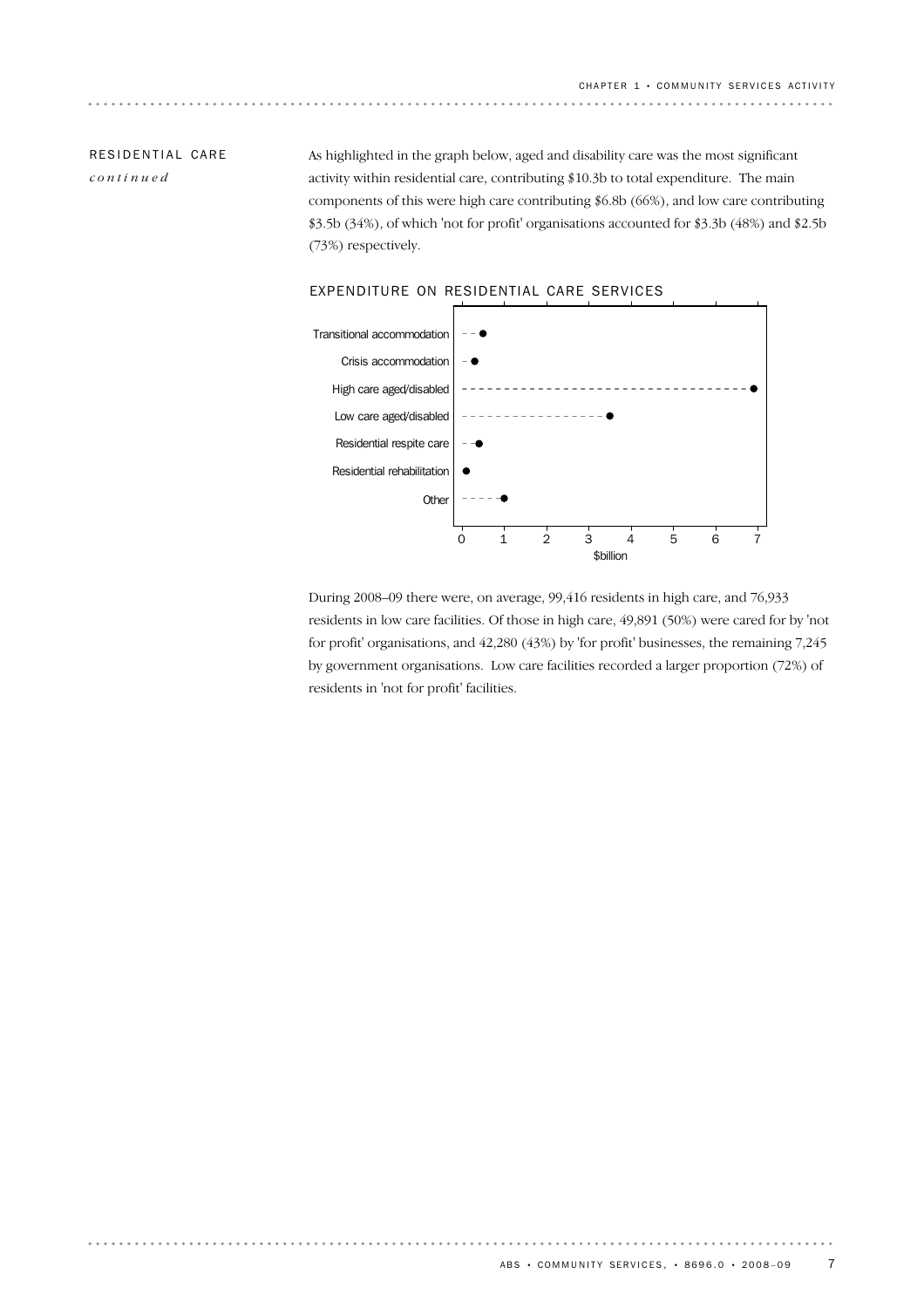

# BUSINESS COUNTS BY STATES AND TERRITORIES AND AUSTRALIA BY PROFIT<br>STATUS, Business/organisations with community services activity ...............

|                                  | New<br>South<br>Wales | Victoria | Queensland | South<br>Australia | Western<br>Australia | Tasmania/Northern<br>Territory/Australian<br>Capital Territory |
|----------------------------------|-----------------------|----------|------------|--------------------|----------------------|----------------------------------------------------------------|
|                                  | no.                   | no.      | no.        | no.                | no.                  | no.                                                            |
|                                  |                       |          |            |                    |                      |                                                                |
| Community services industries(a) |                       |          |            |                    |                      |                                                                |
| Aged care residential services   | 488                   | 462      | 246        | 165                | 113                  | 69                                                             |
| Other residential care services  | 246                   | 139      | 170        | 44                 | 69                   | 82                                                             |
| Child care services              | 1823                  | 770      | 954        | 201                | 393                  | 217                                                            |
| Other social assistance services | 1 1 1 5               | 709      | 716        | 233                | 327                  | 245                                                            |
| Total                            | 3673                  | 2080     | 2086       | 643                | 901                  | 612                                                            |
| Other industries                 | 188                   | 146      | 95         | 50                 | 61                   | 109                                                            |
| Government organisations         | 154                   | 80       | 72         | 57                 | 107                  | 50                                                             |
| <b>Total</b>                     | 4 0 1 5               | 2 3 0 6  | 2 2 5 3    | 750                | 1069                 | 771                                                            |
|                                  |                       |          |            |                    |                      |                                                                |

(a) Multi-state organisations are counted in each state in which they operate. Hence, the counts of organisations for states and territories do not sum to the total for Australia.



# BUSINESS COUNTS BY STATES AND TERRITORIES AND AUSTRALIA BY PROFIT<br>1.1 STATUS, Business/organisations with community services activity *continued* ......

|                                  | <b>AUSTRALIA</b>               |                                    |         |
|----------------------------------|--------------------------------|------------------------------------|---------|
|                                  | For profit<br>organisations(a) | Not for profit<br>organisations(a) | Total   |
|                                  | no.                            | no.                                | no.     |
|                                  |                                |                                    |         |
| Community services industries(b) |                                |                                    |         |
| Aged care residential services   | 796                            | 705                                | 1501    |
| Other residential care services  | 93                             | 653                                | 746     |
| Child care services              | 2857                           | 1473                               | 4 3 3 0 |
| Other social assistance services | 784                            | 2 5 0 4                            | 3 2 8 7 |
| Total                            | 4 5 3 0                        | 5 3 3 4                            | 9865    |
| Other industries                 | 108                            | 475                                | 583     |
| Government organisations         | . .                            | . .                                | 520     |
| <b>Total</b>                     | 4638                           | 5809                               | 10 967  |
|                                  |                                |                                    |         |

.. not applicable

(a) Includes government trading enterprises.

(b) Multi-state organisations are counted in each state in which they operate. Hence, the counts of organisations for states and territories do not sum to the total for Australia.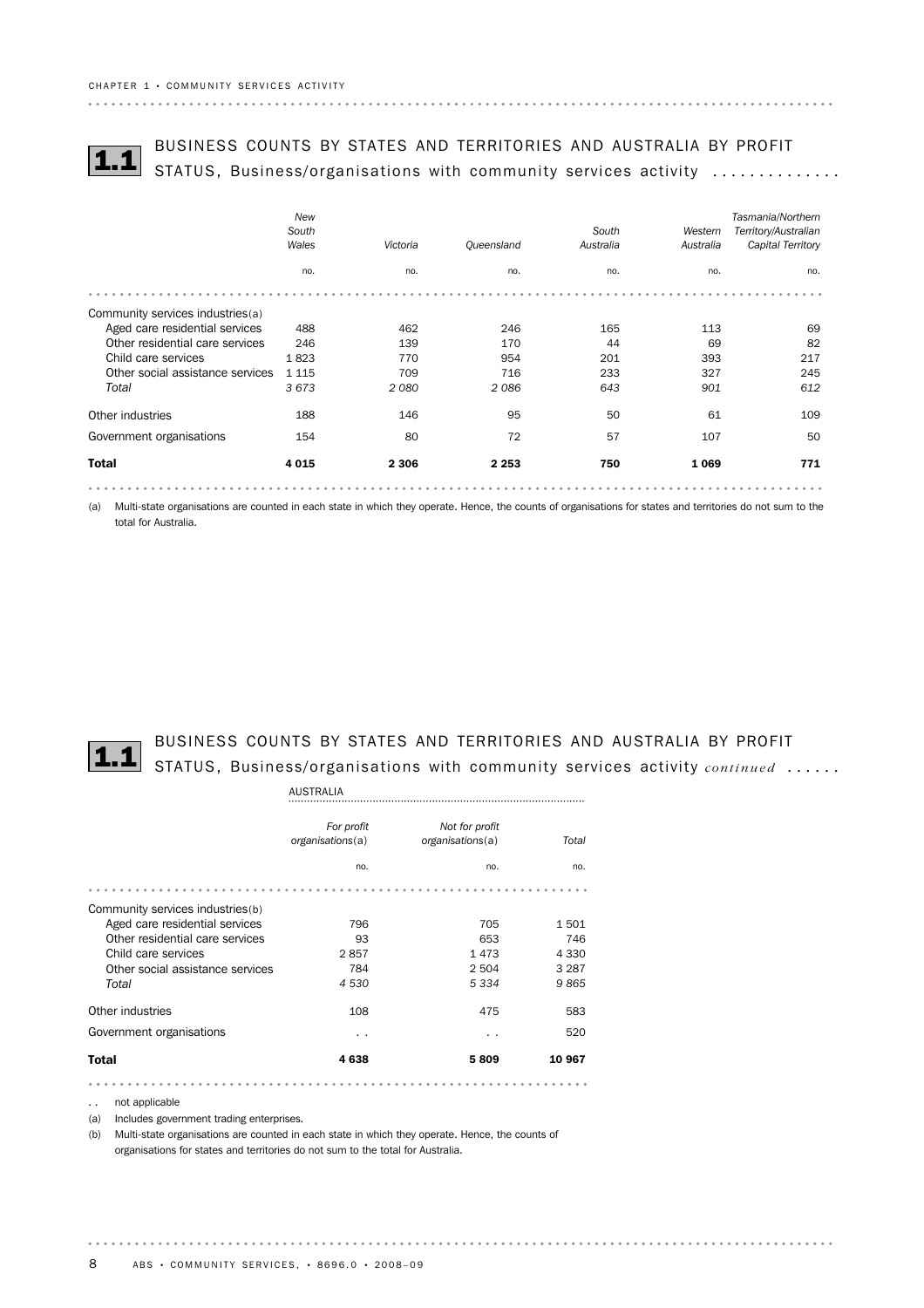# ORGANISATIONS AND PERSONS WORKING BY PROFIT STATUS,<br>1.2 Businesses/organisations with community services activity ...................

|                                                                           |                      |                      | Commonwealth/    |                                                             |                    |
|---------------------------------------------------------------------------|----------------------|----------------------|------------------|-------------------------------------------------------------|--------------------|
|                                                                           | For profit           | Not-for-profit       | state/territory  | Local                                                       |                    |
|                                                                           | organisations(a)     | organisations(a)     | government       | government                                                  | Total              |
|                                                                           | no.                  | no.                  | no.              | no.                                                         | no.                |
|                                                                           |                      |                      |                  |                                                             |                    |
| Businesses/organisations at                                               | 4638                 | 5809                 | 28               | 492                                                         | 10 967             |
| Number of locations                                                       |                      |                      |                  |                                                             |                    |
| Capital cities and suburbs                                                | 5923                 | 10 010               | 843              | 685                                                         | 17460              |
| Other areas                                                               | 2 2 0 7              | 8 5 4 0              | 1027             | 818                                                         | 12 593             |
| Total                                                                     | 8 1 3 0              | 18 550               | 1870             | 1 503                                                       | 30 053             |
|                                                                           |                      |                      |                  |                                                             |                    |
| Employment at end June<br>Capital cities and suburbs                      | 104 034              | 203 503              | 37 291           | 15 7 15                                                     | 360 543            |
| Other areas                                                               | 43 208               | 132 529              | 24 419           | 9947                                                        | 210 103            |
|                                                                           |                      |                      |                  |                                                             |                    |
| Permanent full-time(b)                                                    | 44 882               | 96 093               | 36 998           | 7678                                                        | 185 650            |
| Permanent part-time                                                       | 57926                | 159 316              | 13 001           | 11893                                                       | 242 136            |
| Casual/temporary                                                          | 44 434               | 80 623               | 11 7 11          | 6091                                                        | 142 859            |
| Main activity of persons                                                  |                      |                      |                  |                                                             |                    |
| employed                                                                  |                      |                      |                  |                                                             |                    |
| Direct community services                                                 |                      |                      |                  |                                                             |                    |
| provision                                                                 |                      |                      |                  |                                                             |                    |
| Males                                                                     | 12 758               | 62 138               | 12 381           | 2991                                                        | 90 268             |
| Females                                                                   | 112 668              | 210 084              | 34 985           | 18 376                                                      | 376 112            |
| Total                                                                     | 125 426              | 272 222              | 47 366           | 21 366                                                      | 466 380            |
| Non-direct                                                                |                      |                      |                  |                                                             |                    |
| Social planning and                                                       |                      |                      |                  |                                                             |                    |
| social policy                                                             |                      |                      |                  |                                                             |                    |
| development                                                               | . .                  | . .                  | 4923             |                                                             | 4923               |
| Community and                                                             |                      |                      |                  |                                                             |                    |
| community group                                                           |                      |                      |                  |                                                             |                    |
| development and                                                           |                      |                      |                  |                                                             |                    |
| support                                                                   |                      |                      | 415              |                                                             | 415                |
| Administration of funding                                                 |                      |                      |                  |                                                             |                    |
| and monitoring                                                            | $\sim$ $\sim$        | $\sim$ $\sim$        | 2 4 6 1          | $\sim$                                                      | 2 4 6 1            |
| Service delivery                                                          |                      |                      |                  |                                                             |                    |
| development and                                                           |                      |                      |                  |                                                             |                    |
| support                                                                   |                      |                      | 520              |                                                             | 520                |
| Other                                                                     | $\ddot{\phantom{0}}$ | $\ddot{\phantom{1}}$ | 6025             | $\cdot$ .                                                   | 6025               |
| Males                                                                     | 5 3 2 9              | 21 796               | 4682             | 1036                                                        | 32 843             |
| Females                                                                   | 16 487               | 42 014               | 9662             | 3 2 6 0                                                     | 71 4 23            |
| Total                                                                     | 21816                | 63 810               | 14 344           | 4 2 9 6                                                     | 104 266            |
|                                                                           |                      |                      |                  |                                                             |                    |
| Total employment                                                          |                      |                      |                  |                                                             |                    |
| Males                                                                     | 18 087<br>129 155    | 83 934<br>252 098    | 17 063<br>44 647 | 4 0 2 6<br>21 636                                           | 123 110<br>447 535 |
| Females                                                                   |                      |                      |                  |                                                             |                    |
| Total                                                                     | 147 242              | 336 032              | 61 710           | 25 662                                                      | 570 646            |
| Full-time equivalent                                                      |                      |                      |                  |                                                             |                    |
| employment                                                                | 93 4 26              | 204 650              | 47875            | 16 26 1                                                     | 362 212            |
|                                                                           |                      |                      |                  |                                                             |                    |
| Qualification status of persons<br>providing direct community<br>services |                      |                      |                  |                                                             |                    |
| Bachelor degree or higher<br>Diploma/certificate or                       | 16 586               | 40 013               | 11 7 26          | 3 5 6 4                                                     | 71888              |
| equivalent                                                                | 62 297               | 116 028              | 11 3 29          | 10 502                                                      | 200 156            |
| Other                                                                     | 16 203               | 36 569               | 12 2 68          | 2808                                                        | 67848              |
| No qualification                                                          | 30 339               | 79 613               | 12 043           | 4 4 9 2                                                     | 126 487            |
| Total                                                                     | 125 426              | 272 223              | 47 366           | 21 366                                                      | 466 380            |
|                                                                           |                      |                      |                  |                                                             |                    |
|                                                                           |                      |                      |                  |                                                             |                    |
| not applicable<br>. .                                                     |                      | (b)                  |                  | Includes working proprietors and partners of unincorporated |                    |

(a) Includes government trading enterprises.

(b) Includes working proprietors and partners of unincorporated businesses.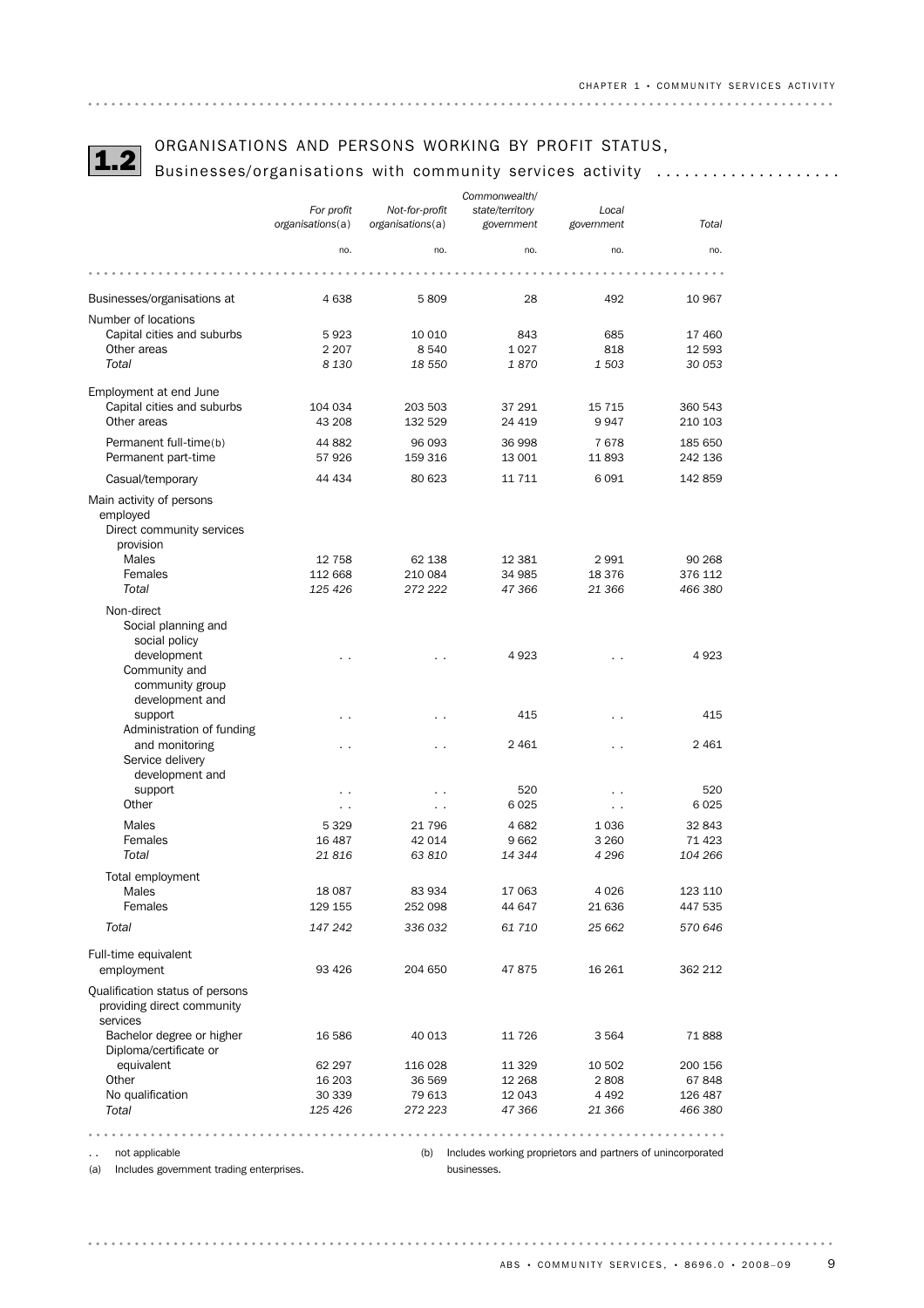# ORGANISATIONS AND PERSONS WORKING BY PROFIT STATUS,<br>**1.2** Businesses/organisations with community services activity *continued* ............

|                                                                                       |                  |                  | Commonwealth/                                          |            |         |
|---------------------------------------------------------------------------------------|------------------|------------------|--------------------------------------------------------|------------|---------|
|                                                                                       | For profit       | Not-for-profit   | state/territory                                        | Local      |         |
|                                                                                       | organisations(a) | organisations(a) | government                                             | government | Total   |
|                                                                                       | no.              | no.              | no.                                                    | no.        | no.     |
|                                                                                       |                  |                  |                                                        |            |         |
| Age groupings of persons<br>providing direct community<br>services                    |                  |                  |                                                        |            |         |
| Less than 26 years                                                                    | 29 390           | 30 512           | 2941                                                   | 2 4 4 5    | 65 288  |
| 26 to less than 46 years                                                              | 52 781           | 120 792          | 18 634                                                 | 8994       | 201 201 |
| 46 to less than 56 years                                                              | 29 0 14          | 78 041           | 15 179                                                 | 6709       | 128 944 |
| 56 years or more                                                                      | 14 240           | 42877            | 10 612                                                 | 3 2 1 7    | 70 946  |
| Total                                                                                 | 125 426          | 272 223          | 47366                                                  | 21 366     | 466 380 |
| Volunteers during the year(b)<br>Direct community service                             |                  |                  |                                                        |            |         |
| provision                                                                             | np               | 184 198          | $\cdot$ .                                              | np         | 213 921 |
| Non-direct/other                                                                      | np               | 104 525          |                                                        | np         | 111 519 |
| Total                                                                                 | np               | 288 723          | . .                                                    | np         | 325 440 |
| Average hours worked by<br>volunteers during the year(b)<br>Direct community services |                  |                  |                                                        |            |         |
| provision                                                                             | np               | 82.6             |                                                        | np         | 82.5    |
| Non-direct/other                                                                      | np               | 71.6             |                                                        | np         | 70.4    |
| Total                                                                                 | np               | 78.6             | $\sim$                                                 | np         | 78.3    |
|                                                                                       |                  |                  |                                                        |            |         |
| not applicable<br>$\ddot{\phantom{0}}$                                                |                  | (a)              | Includes government trading enterprises.               |            |         |
| not available for publication but included in totals where<br>np                      |                  | (b)              | Volunteer data were not collected for Commonwealth and |            |         |

applicable, unless otherwise indicated

state/territory government.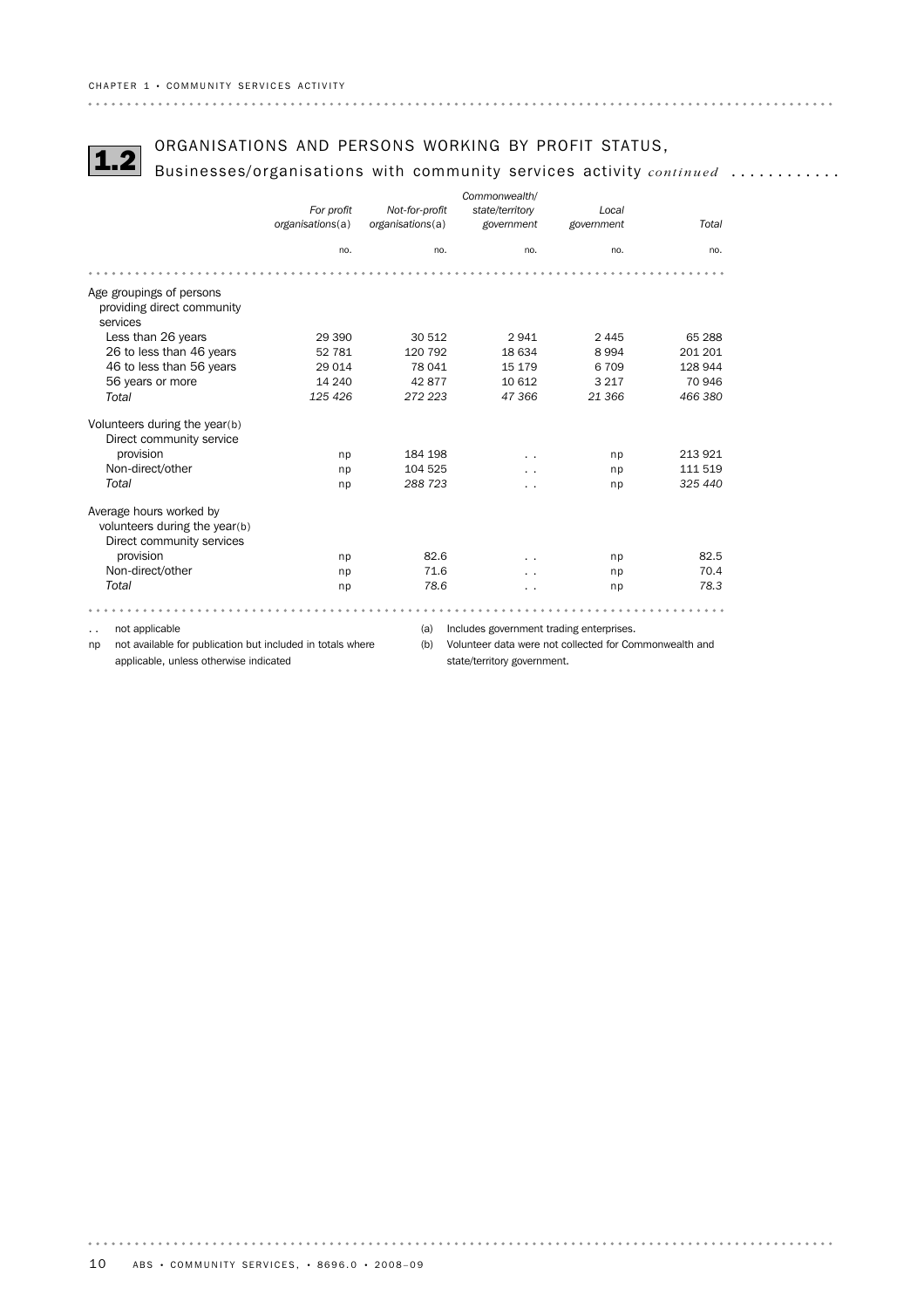

# EXPENDITURE BY PROFIT STATUS, Businesses/organisations with community 1.3 services activity ..........................................................

|                                                                    |                                |                                    | Commonwealth/<br>state/                                                |                      |                    |
|--------------------------------------------------------------------|--------------------------------|------------------------------------|------------------------------------------------------------------------|----------------------|--------------------|
|                                                                    | For profit<br>organisations(a) | Not-for-profit<br>organisations(a) | territory<br>government                                                | Local<br>government  | Total              |
|                                                                    | \$m                            | \$m\$                              | \$m\$                                                                  | \$m\$                | \$m                |
|                                                                    |                                |                                    |                                                                        |                      |                    |
| Expenditure on direct community services                           |                                |                                    |                                                                        |                      |                    |
| Personal and social support                                        | 520.7                          | 4 2 6 2.1                          | 735.8                                                                  | 411.8                | 5 930.4            |
| Child care                                                         | 2 545.3                        | 942.2                              | np                                                                     | np                   | 3 803.8            |
| Training and employment for persons with                           |                                |                                    |                                                                        |                      |                    |
| disabilities                                                       | 254.1                          | 970.5                              | $\cdot$ .                                                              | $\ddot{\phantom{0}}$ | 1 2 2 4.6          |
| Financial and material assistance                                  | 9.3                            | 104.0                              | 25.0                                                                   | $\ddotsc$            | 138.4              |
| Residential care                                                   | 3 3 4 9 . 0                    | 7 199.9                            | 1894.1                                                                 | 118.7                | 12 561.7           |
| Foster care placement                                              | np                             | 180.8                              | np                                                                     | np                   | np                 |
| Accommodation placement and support                                | np                             | np                                 | np                                                                     | np                   | np                 |
| Statutory protection and placement                                 | 0.7                            | 44.5                               | np                                                                     | np                   | np                 |
| Juvenile/disability detention and corrective                       |                                |                                    |                                                                        |                      |                    |
| services                                                           | np                             | $^{\wedge}$ 12.8                   | np                                                                     | np                   | np                 |
| Total                                                              | 6 691.1                        | 13811.8                            | 3831.8                                                                 | 850.2                | 25 184.9           |
| Expenditure on non-direct community services                       |                                |                                    |                                                                        |                      |                    |
| activities                                                         |                                |                                    |                                                                        |                      |                    |
| Social planning and social policy                                  |                                |                                    |                                                                        |                      |                    |
| development                                                        | 19.7                           | $^{\wedge}$ 132.2                  | 204.2                                                                  | 55.3                 | 411.3              |
| Group advocacy and social action                                   | np                             | 102.3                              | $\sim$                                                                 | $\sim$               | np                 |
| Community and community group                                      |                                |                                    |                                                                        |                      |                    |
| development and support                                            | np                             | $^{\wedge}$ 389.2                  | np                                                                     | np                   | 683.9              |
| Service delivery development and support                           |                                |                                    |                                                                        |                      |                    |
| provided to other organisations                                    | $^{\circ}58.5$                 | 331.9                              | 168.3                                                                  | 27.5                 | 586.2              |
| Administration of funding and monitoring,                          |                                |                                    |                                                                        |                      |                    |
| licensing and regulation of service                                |                                |                                    |                                                                        |                      |                    |
| providers(b)                                                       | $\cdot$ .                      | $\cdot$ .                          | 426.5                                                                  | $\sim$               | 426.5              |
| Welfare fundraising                                                | 16.0                           | 349.5                              | $\ddot{\phantom{0}}$                                                   | $\ddot{\phantom{0}}$ | 365.4              |
| Activities for overseas purposes (including                        |                                |                                    |                                                                        |                      |                    |
| payments made to overseas organisations                            |                                |                                    |                                                                        |                      |                    |
| and associated fundraising)                                        | np                             | 71.9                               | $\ddot{\phantom{1}}$                                                   | $\sim$ $\sim$        | np                 |
| Retirement village self-care units                                 | $^{\wedge}$ 324.1              | 353.2                              | np                                                                     | np                   | 695.0              |
| Other                                                              | $\ddotsc$                      | $\ddot{\phantom{0}}$<br>1 730.1    | 552.2<br>1479.8                                                        | 55.8<br>228.6        | 608.0<br>3 9 9 1.7 |
| Total                                                              | 553.2                          |                                    |                                                                        |                      |                    |
| Funding and payments to other private                              |                                |                                    |                                                                        |                      |                    |
| organisations and self-employed contractors                        |                                |                                    |                                                                        |                      |                    |
| for the direct provision of community services                     | 362.7                          | 560.8                              | 9469.9                                                                 | 133.4                | 10 526.8           |
| Expenditure on the provision of training for                       |                                |                                    |                                                                        |                      |                    |
| persons working on community services                              |                                |                                    |                                                                        |                      |                    |
| related activities                                                 | 130.5                          | 318.1                              | 308.9                                                                  | 25.4                 | 782.9              |
|                                                                    |                                |                                    |                                                                        |                      |                    |
| estimate has a relative standard error of 10% to less than 25% and |                                | np                                 | not available for publication but included in totals where applicable, |                      |                    |
| should be used with caution                                        |                                |                                    | unless otherwise indicated                                             |                      |                    |
|                                                                    |                                |                                    |                                                                        |                      |                    |

.. not applicable

(a) Includes government trading enterprises.

(b) Included in other for local government authorities.

 $\begin{array}{cccccccccccccc} \bullet & \bullet & \bullet & \bullet & \bullet & \bullet & \bullet & \bullet \end{array}$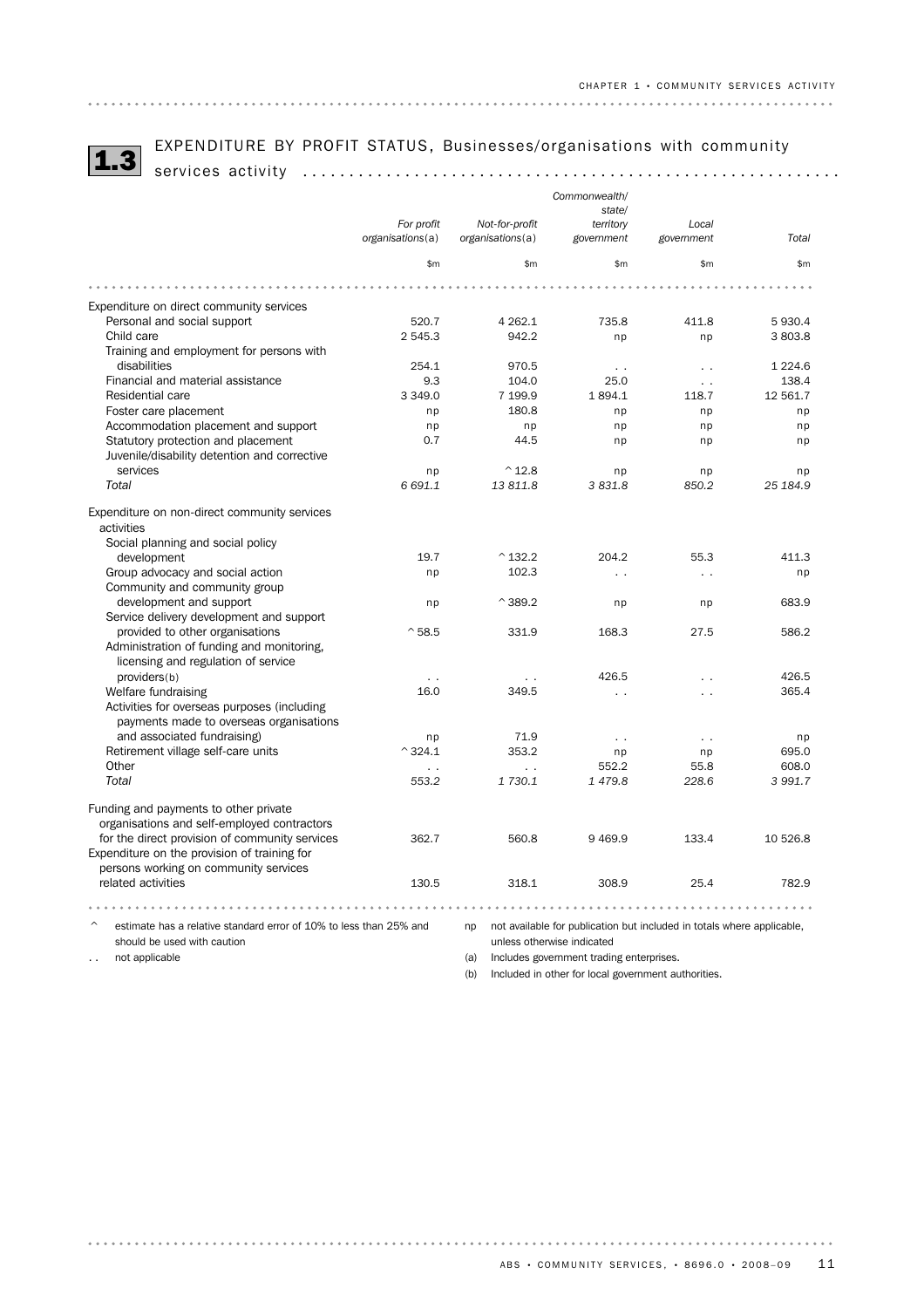# SUMMARY OF OPERATIONS BY STATES AND TERRITORIES,<br>1.4 Businesses/organisations with community services activity ...................

|                                                                                                                                                                              |              | New            |            |                 |           |
|------------------------------------------------------------------------------------------------------------------------------------------------------------------------------|--------------|----------------|------------|-----------------|-----------|
|                                                                                                                                                                              |              | South          |            |                 | South     |
|                                                                                                                                                                              |              | Wales          | Victoria   | Oueensland      | Australia |
|                                                                                                                                                                              |              |                |            |                 |           |
| Businesses/organisations at end June(a)                                                                                                                                      | no.          | 4 0 1 5        | 2 3 0 6    | 2 2 5 3         | 750       |
| Number of locations                                                                                                                                                          |              |                |            |                 |           |
| Capital cities and suburbs                                                                                                                                                   | no.          | 5 5 0 3        | 4574       | 2616            | 1457      |
| Other areas                                                                                                                                                                  | no.          | 4874           | 2 3 7 7    | 2839            | 646       |
| Total                                                                                                                                                                        | no.          | 10377          | 6952       | 5 4 5 8         | 2 1 0 3   |
| Employment at end June                                                                                                                                                       |              |                |            |                 |           |
| Capital cities and suburbs                                                                                                                                                   | no.          | 109 279        | 97 030     | 51 788          | 36 558    |
| Other areas                                                                                                                                                                  | no.          | 82 358         | 42 440     | 50 822          | 10 638    |
| Permanent full-time(b)                                                                                                                                                       | no.          | 67 252         | 39 641     | 31 106          | 15 740    |
| Permanent part-time                                                                                                                                                          | no.          | 82 101         | 64 215     | 42 540          | 17517     |
| Casual/temporary                                                                                                                                                             | no.          | 42 284         | 35 614     | 28 964          | 13 938    |
| Main activity of persons employed                                                                                                                                            |              |                |            |                 |           |
| Direct community services provision                                                                                                                                          | no.          | 164 517        | 115 613    | 82 439          | 36 767    |
| Non-direct/other                                                                                                                                                             | no.          | 27 120         | 23 857     | 20 17 1         | 10 4 29   |
| Total                                                                                                                                                                        | no.          | 191 637        | 139 470    | 102 610         | 47 196    |
| Full-time equivalent employment                                                                                                                                              | no.          | 119 647        | 82 305     | 69 714          | 32 038    |
| Volunteers during the year(c)                                                                                                                                                | no.          | 118 529        | 66 747     | $^{\circ}66153$ | 27879     |
| Average hours worked by volunteers during the year(c)                                                                                                                        | no.          | $^{\circ}62.2$ | 74.5       | 92.9            | 84.7      |
| Expenditure on direct community services activities                                                                                                                          | $\mathsf{m}$ | 8690.9         | 6 1 1 0.9  | 4 5 6 0.9       | 2 146.8   |
| Expenditure on non-direct community services activities \$m<br>Funding and payments to other private organisations<br>and self-employed contractors for the direct provision |              | 1 2 5 3.4      | 819.7      | 645.0           | 291.7     |
| of community services                                                                                                                                                        | $\mathsf{m}$ | 1999.8         | 1 7 5 7 .0 | 1 0 27.7        | np        |
| Expenditure on the provision of training for persons<br>working on community services related activities                                                                     | $\mathsf{m}$ | 223.9          | 150.7      | 120.3           | np        |
|                                                                                                                                                                              |              |                |            |                 |           |

 $\degree$  estimate has a relative standard error of 10% to less than 25% and should be used with caution

np not available for publication but included in totals where applicable, unless otherwise indicated

(a) Multi-state organisations are counted in each state in which they operate. Hence, the counts of organisations for states and territories do not sum to the total for Australia.

(b) Includes working proprietors and partners of unincorporated businesses.

(c) Volunteer data were not collected for Commonwealth and state/territory government.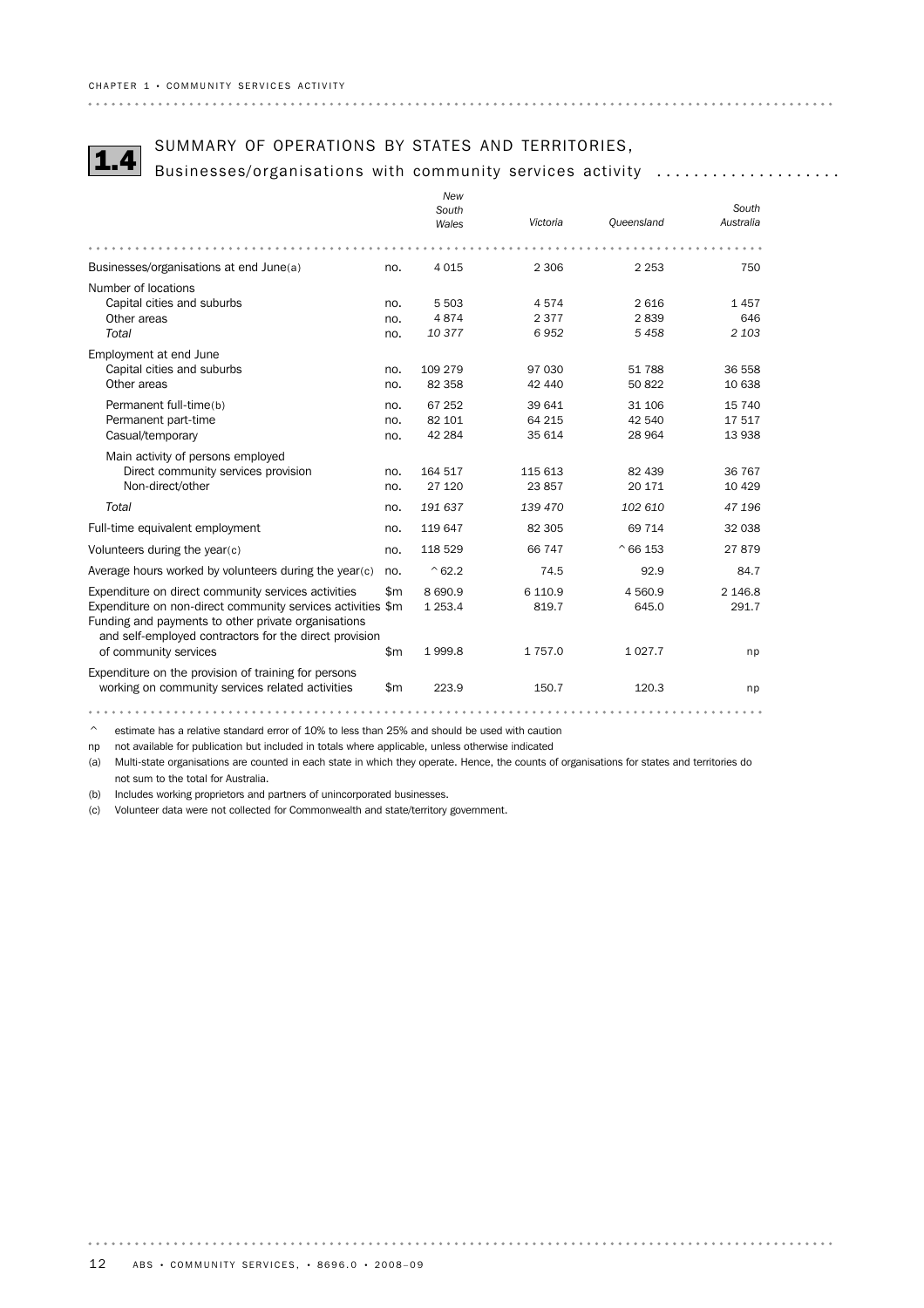SUMMARY OF OPERATIONS BY STATES AND TERRITORIES,<br>Businesses/organisations with community services activity *continued* ............

|                                                             |              |            | Tasmania/Northern    |           |
|-------------------------------------------------------------|--------------|------------|----------------------|-----------|
|                                                             |              | Western    | Territory/Australian |           |
|                                                             |              | Australia  | Capital Territory    | Australia |
|                                                             |              |            |                      |           |
| Businesses/organisations at end June(a)                     | no.          | 1 0 6 9    | 771                  | 10 967    |
| Number of locations                                         |              |            |                      |           |
| Capital cities and suburbs                                  | no.          | 2058       | 1 2 5 2              | 17 460    |
| Other areas                                                 | no.          | 1 0 3 2    | 824                  | 12 593    |
| Total                                                       | no.          | 3 0 9 0    | 2076                 | 30 053    |
| Employment at end June                                      |              |            |                      |           |
| Capital cities and suburbs                                  | no.          | 39 944     | 25 944               | 360 543   |
| Other areas                                                 | no.          | 13 605     | 10 241               | 210 103   |
| Permanent full-time(b)                                      | no.          | 17 542     | 14 3 69              | 185 650   |
| Permanent part-time                                         | no.          | 23 3 24    | 12 439               | 242 136   |
| Casual/temporary                                            | no.          | 12 682     | 9377                 | 142 859   |
| Main activity of persons employed                           |              |            |                      |           |
| Direct community services provision                         | no.          | 42 522     | 24 5 22              | 466 380   |
| Non-direct/other                                            | no.          | 11 0 27    | 11 662               | 104 266   |
| Total                                                       | no.          | 53 549     | 36 184               | 570 646   |
| Full-time equivalent employment                             | no.          | 34 230     | 24 279               | 362 212   |
| Volunteers during the year(c)                               | no.          | 26 398     | 19 736               | 325 440   |
| Average hours worked by volunteers during the year(c)       | no.          | 86.5       | $^{\wedge}$ 119.1    | 78.3      |
| Expenditure on direct community services activities         | \$m          | 2 2 6 4 .9 | 1 4 1 0.5            | 25 184.9  |
| Expenditure on non-direct community services activities \$m |              | 417.0      | 565.0                | 3 991.7   |
| Funding and payments to other private organisations         |              |            |                      |           |
| and self-employed contractors for the direct provision      |              |            |                      |           |
| of community services                                       | $\mathsf{m}$ | np         | 4 7 7 3 .0           | 10 526.8  |
| Expenditure on the provision of training for persons        |              |            |                      |           |
| working on community services related activities            | \$m          | np         | 138.0                | 782.9     |
|                                                             |              |            |                      |           |

 $\degree$  estimate has a relative standard error of 10% to less than 25% and should be used with caution

np not available for publication but included in totals where applicable, unless otherwise indicated

(a) Multi-state organisations are counted in each state in which they operate. Hence, the counts of organisations for states and territories do not sum to the total for Australia.

(b) Includes working proprietors and partners of unincorporated businesses.

(c) Volunteer data were not collected for Commonwealth and state/territory government.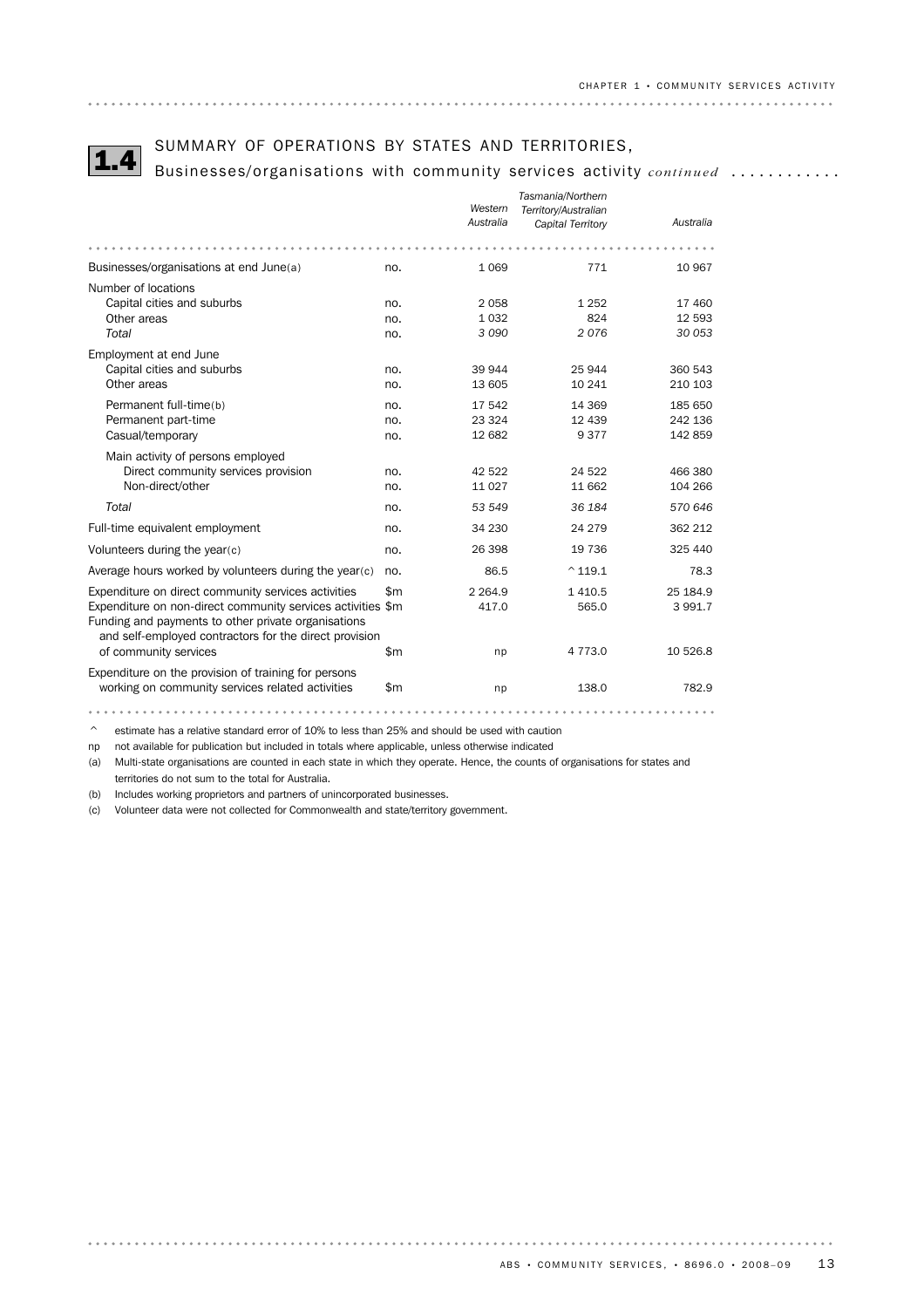# EXPENDITURE ON DIRECT COMMUNITY SERVICES ACTIVITIES BY PROFIT STATUS,<br>1.5 Business/organisations with community services activity .....................

|                                                                                       | For profit<br>organisations(a) | Not-for-profit<br>organisations(a) | Government<br>organisations | Total             |
|---------------------------------------------------------------------------------------|--------------------------------|------------------------------------|-----------------------------|-------------------|
|                                                                                       | \$m                            | \$m                                | \$m                         | \$m               |
|                                                                                       |                                |                                    |                             |                   |
| Personal and social support                                                           |                                |                                    |                             |                   |
| Information, advice and referral                                                      | 33.1                           | 402.6                              | 74.6                        | 510.4             |
| Individual and family support                                                         | $*130.2$                       | 1 2 6 7 .0                         | 216.5                       | 1613.7            |
| Independent and community                                                             |                                |                                    |                             |                   |
| living support                                                                        | 28.5                           | 566.6                              | 229.7                       | 824.8             |
| Support in the home                                                                   | 196.8                          | 814.0                              | 483.3                       | 1494.1            |
| Other                                                                                 | 132.1                          | 1 2 1 1.9                          | 143.5                       | 1487.5            |
| Total                                                                                 | 520.7                          | 4 2 6 2.1                          | 1 147.6                     | 5 9 3 0.4         |
| Child care                                                                            |                                |                                    |                             |                   |
| Long day care                                                                         | 2 2 7 6.5                      | 622.8                              | 177.3                       | 3076.6            |
| Family day care                                                                       | 27.7                           | $^{\circ}$ 111.7                   | 76.1                        | 215.5             |
| Occasional child care                                                                 | 10.5                           | $^{\wedge}32.5$                    | 14.8                        | 57.7              |
| Before and/or after school hours                                                      |                                |                                    |                             |                   |
| care                                                                                  | 172.4                          | 111.9                              | 20.4                        | 304.7             |
| Vacation care                                                                         | $^{\wedge}$ 41.9               | $^{\wedge}31.1$                    | 16.0                        | 88.9              |
| Other                                                                                 | 16.4                           | $^{\wedge}32.2$                    | $^{\wedge}$ 11.7            | 60.3              |
| Total                                                                                 | 2 545.3                        | 942.2                              | 316.3                       | 3 803.8           |
| Training and employment for<br>persons with disabilities<br>Pre-vocational/vocational |                                |                                    |                             |                   |
| training                                                                              | 13.4                           | 73.8                               | . .                         | 87.2              |
| Supported employment                                                                  | 4.2                            | 524.6                              |                             | 528.8             |
| Job placement and support                                                             | 236.5                          | 372.1                              |                             | 608.6             |
| Total                                                                                 | 254.1                          | 970.5                              | $\ddot{\phantom{0}}$        | 1 2 2 4.6         |
| Financial and material assistance                                                     | 9.3                            | 104.0                              | 25.0                        | 138.4             |
| Residential care                                                                      |                                |                                    |                             |                   |
| Transitional accommodation                                                            | np                             | 371.3                              | np                          | 453.0             |
| Crisis accommodation                                                                  | np                             | 270.0                              | np                          | 331.9             |
| Residential aged/disabled care                                                        |                                |                                    |                             |                   |
| High care                                                                             | 2 4 8 4.2                      | 3 2 7 3 . 1                        | 1 0 64.9                    | 6822.3            |
| Low care                                                                              | 722.2                          | 2 544.0                            | 219.6                       | 3 4 8 5.9         |
| Total                                                                                 | 3 206.5                        | 5 817.2                            | 1 284.5                     | 10 308.2          |
| Residential respite care                                                              | $^{\circ}57.4$                 | 236.5                              | 98.8                        | 392.7             |
| Residential rehabilitation                                                            | $^{\wedge}$ 2.2                | $^{\circ}$ 105.6                   | 10.4                        | $^{\wedge}$ 118.2 |
| Other                                                                                 | 38.5                           | 399.3                              | 519.8                       | 957.6             |
| Total                                                                                 | 3 3 4 9.0                      | 7 199.9                            | 2012.8                      | 12 561.7          |
| Foster care placement<br>Accommodation placement and                                  | np                             | 180.8                              | np                          | np                |
| support                                                                               | np                             | np                                 | np                          | np                |
| Statutory protection and placement                                                    | 0.7                            | 44.5                               | np                          | np                |
| Juvenile/disability detention and<br>corrective services                              |                                |                                    |                             |                   |
|                                                                                       | np                             | $^{\wedge}$ 12.8                   | np                          | np                |
| <b>Total</b>                                                                          | 6 691.1                        | 13811.8                            | 4 682.0                     | 25 184.9          |
|                                                                                       |                                |                                    |                             |                   |

 $\degree$  estimate has a relative standard error of 10% to less than 25% and should be used with caution

\* estimate has a relative standard error of 25% to 50% and should be used with caution

. . not applicable

. . . . . .

np not available for publication but included in totals where applicable, unless otherwise indicated

(a) Includes government trading enterprises.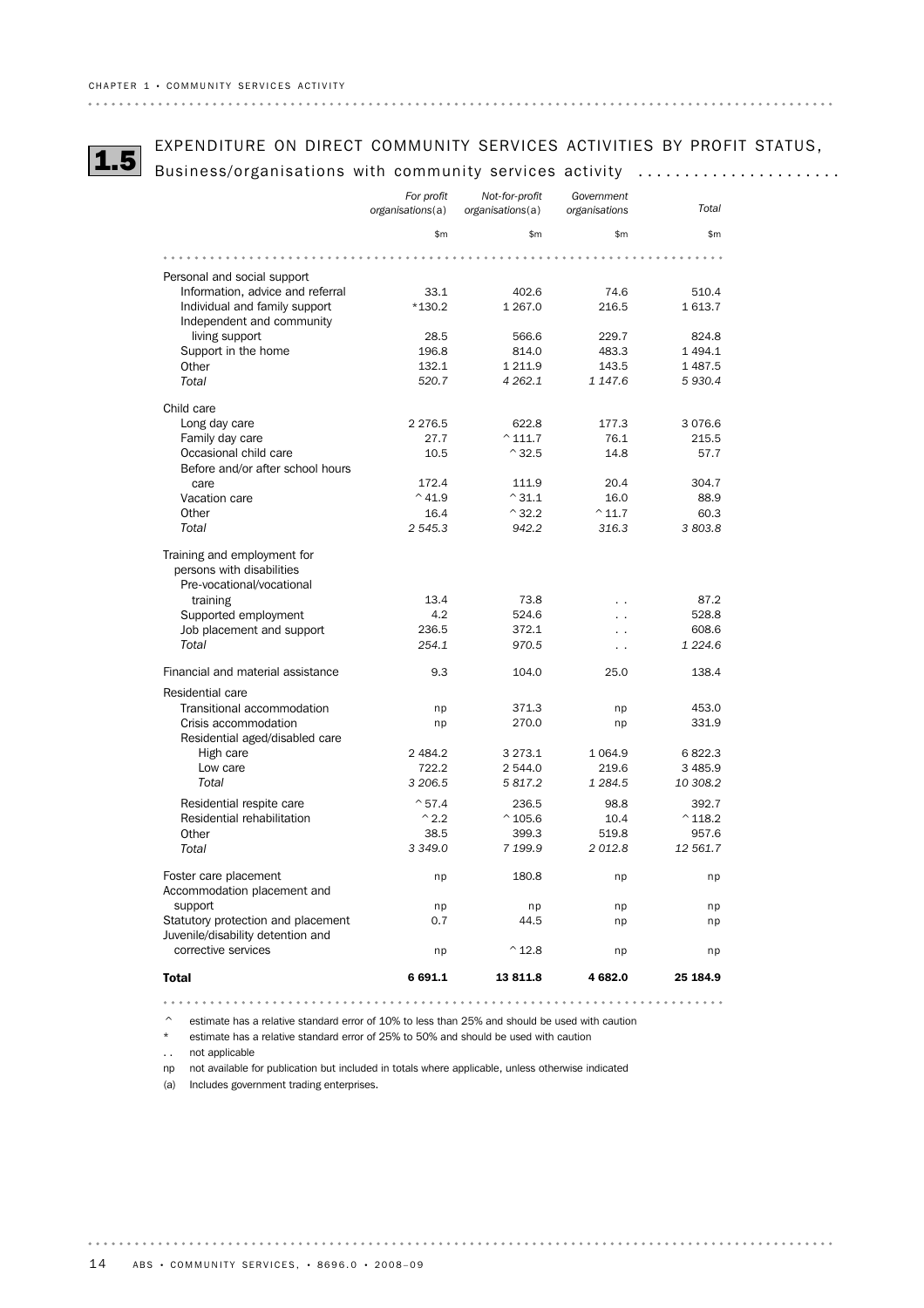OUTPUT MEASURES FOR DIRECT COMMUNITY SERVICES ACTIVITIES BY PROFIT<br>1.6 STATUS, Business/organisations with community services activity ..............

|                                                                      | For profit<br>organisations(a) | Not-for-profit<br>organisations(a) | Government<br>organisations | Total               |
|----------------------------------------------------------------------|--------------------------------|------------------------------------|-----------------------------|---------------------|
|                                                                      | '000                           | '000                               | '000                        | '000                |
|                                                                      |                                |                                    |                             |                     |
| Personal and social support                                          |                                |                                    |                             |                     |
| Information, advice and referral (no. of contacts)                   | 239.8                          | $^{\circ}$ 5 883.9                 | 622.3                       | 6746.0              |
| Individual and family support (no. of cases)                         | $*630.8$                       | 3 786.1                            | 192.5                       | 4 609.4             |
| Independent and community living support (no. of cases)              | 29.1                           | 1 2 2 7 . 4                        | 254.3                       | 1510.8              |
| Support in the home (no. of clients)                                 | $^{\sim}79.6$                  | $^{\wedge}$ 296.8                  | 841.8                       | 1 2 1 8 . 2         |
| Child care                                                           |                                |                                    |                             |                     |
| Long day care (average no. of children per day)                      | 180.1                          | 43.3                               | 10.3                        | 233.7               |
| Family day care (average no. of children per day)                    | 4.9                            | $^{\sim}$ 17.4                     | 11.4                        | 33.8                |
| Occasional child care (average no. of children per day)              | 1.8                            | $^{\wedge}$ 4.2                    | 1.5                         | 7.5                 |
| Before and after school hours care (average no. of children per day) | 45.0                           | 29.3                               | $^{\sim}7.7$                | 82.1                |
| Vacation care (average no. of children per day)                      | $^{\wedge}$ 17.9               | 14.3                               | $^{\wedge}8.8$              | 40.9                |
| Other child care (average no. of children per day)                   | 4.8                            | 5.2                                | $^{\wedge}$ 1.1             | 11.1                |
| Training and employment for persons with disabilities                |                                |                                    |                             |                     |
| Pre-vocational/vocational training (no. of trainees)                 | 17.4                           | $^{\wedge}$ 16.4                   | . .                         | 33.7                |
| Supported employment (average no. of supported disabled employees    |                                |                                    |                             |                     |
| per day)                                                             | 2.0                            | 34.8                               | . .                         | 36.8                |
| Job placement and support (no. of clients)                           | 82.9                           | 107.9                              | $\ddot{\phantom{0}}$        | 190.8               |
| Financial and material assistance (no. of cases)                     | np                             | 1 1 3 1.6                          | np                          | 1 3 4 2.7           |
| <b>Residential care</b>                                              |                                |                                    |                             |                     |
| Transitional accommodation (no. of bed nights occupied)              | $^{\wedge}92.1$                | $^{\wedge}$ 3 950.9                | 86.9                        | $^{\wedge}$ 4 129.9 |
| Crisis accommodation (no. of bed nights occupied)                    | 48.2                           | 1903.0                             | 36.4                        | 1987.7              |
| Residential aged/disabled care                                       |                                |                                    |                             |                     |
| High care (average no. of residents per day)                         | 42.3                           | 49.9                               | 7.2                         | 99.4                |
| Low care (average no. of residents per day)                          | 18.7                           | 55.4                               | 2.8                         | 76.9                |
|                                                                      |                                |                                    |                             |                     |
| Residential respite care (average no. of occupants per day)          | $^{\wedge}1.9$                 | 7.1                                | 1.6                         | 10.5                |
| Residential rehabilitation (average no. of residents per day)        | 0.4                            | 2.4                                | 0.1                         | 2.8                 |
| Other residential care (average no. of residents per day)            | np                             | np                                 | np                          | 13.8                |
| Foster care placement (no. of placements)                            | np                             | np                                 | np                          | np                  |
| Accommodation placement and support (no. of placements)              | np                             | np                                 | np                          | np                  |
| Statutory protection and placement (no. of cases)                    | np                             | $*18.9$                            | np                          | np                  |
|                                                                      |                                |                                    |                             |                     |
| estimate has a relative standard error of 10% to less than 25% and   | not applicable                 |                                    |                             |                     |

should be used with caution

estimate has a relative standard error of 25% to 50% and should be used with caution

np not available for publication but included in totals where applicable, unless otherwise indicated

(a) Includes government trading enterprises.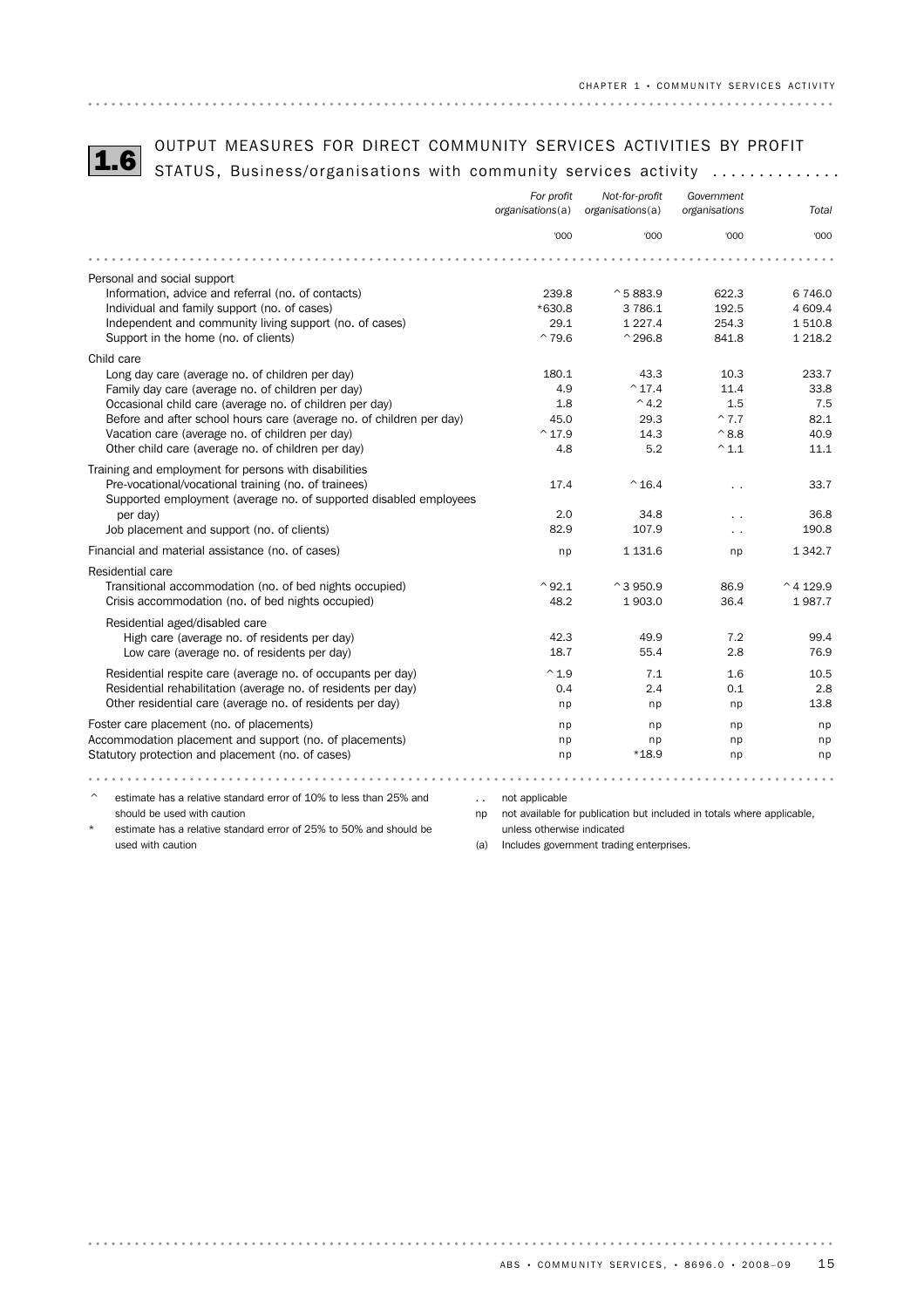# CHAPTER 2 **AGED CARE RESIDENTIAL SERVICES**

| SUMMARY OF<br>OPERATIONS | At the end of June 2009, there were 1,501 businesses/organisations operating in the aged<br>care residential services industry in Australia. Of these, 796 were 'for profit' businesses,<br>and 705 were 'not for profit' organisations. These businesses/organisations:<br>■ employed 187,932 persons<br>generated income of \$11.5b during the 2008-09 financial year<br>■ incurred expenses of \$11.3b in the same period<br>generated industry value added of \$7.1b. |
|--------------------------|---------------------------------------------------------------------------------------------------------------------------------------------------------------------------------------------------------------------------------------------------------------------------------------------------------------------------------------------------------------------------------------------------------------------------------------------------------------------------|
| EMPLOYMENT               | There were 187,932 persons employed in the aged care industry at the end of June 2009.<br>Of all employment, permanent part-time accounted for 113,368 persons, casual and<br>temporary comprised 43,059 persons, with permanent full-time accounting for the<br>remaining 31,504 persons. The 'not for profit' sector employed 127,372 persons or 68%<br>of total employment.                                                                                            |
|                          | At the end of June 2009, 164,639 persons employed provided direct community services,<br>of whom 142,317 (86%) were females.                                                                                                                                                                                                                                                                                                                                              |
|                          | Aged care residential businesses/organisations had 50,582 volunteers providing<br>assistance during 2008–09. These volunteers worked an average of 76 hours during the<br>entire year. The majority (93%) of these volunteers provided assistance to 'not-for-profit'<br>organisations.                                                                                                                                                                                   |
| <b>REGION</b>            | At the end of June 2009, 1,501 aged care residential businesses/organisations, operated<br>from 4,696 locations. Of these, 3,061 operated in capital cities and suburbs and<br>accounted for 124,307 persons, which equates to 66% of all persons employed.                                                                                                                                                                                                               |
| INCOME AND EXPENSES      | During the 2008-09 financial year, total income of \$11.5b was generated by aged care<br>residential businesses/organisations, of which government funding accounted for \$6.9b<br>of total income received. 'Not for profit' organisations accounted for \$4.6b of all<br>government funding for the industry. The other main source of industry income was the<br>direct provision of community services with \$2.9b generated from client fees.                        |
|                          | Total industry expenditure for aged care residential services was \$11.3b during 2008-09.<br>The main expense item incurred by these businesses/organisations was labour costs<br>accounting for \$6.8b of total industry expenditure. 'Not for profit' organisations<br>accounted for the majority (\$7.2b) of total expenditure.                                                                                                                                        |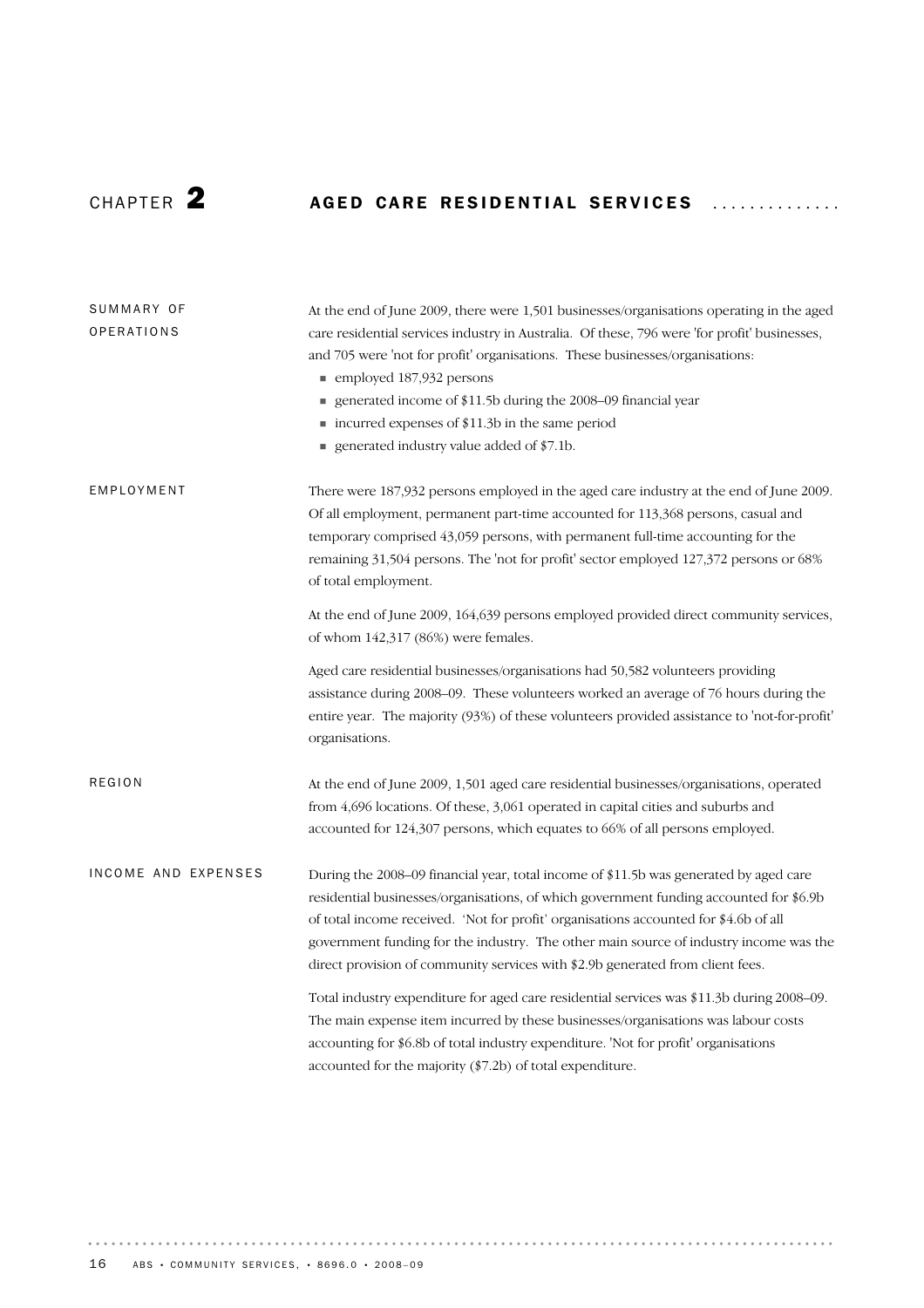

# SUMMARY OF OPERATIONS BY STATES AND TERRITORIES AND AUSTRALIA BY<br>PROFIT STATUS, Aged care residential services .................................

|                                                                                                                              |             | New<br>South               |                                 |                                   | South                |
|------------------------------------------------------------------------------------------------------------------------------|-------------|----------------------------|---------------------------------|-----------------------------------|----------------------|
|                                                                                                                              |             | Wales                      | Victoria                        | Queensland                        | Australia            |
|                                                                                                                              |             |                            |                                 |                                   |                      |
| Businesses/organisations at end                                                                                              |             |                            |                                 |                                   |                      |
| June(a)                                                                                                                      | no.         | 488                        | 462                             | 246                               | 165                  |
| Number of locations                                                                                                          |             |                            |                                 |                                   |                      |
| Capital cities and suburbs                                                                                                   | no.         | 1 1 2 5                    | 778                             | 384                               | 355                  |
| Other areas                                                                                                                  | no.         | 617                        | 247                             | 538                               | 83                   |
| Total                                                                                                                        | no.         | 1742                       | 1025                            | 925                               | 438                  |
| Employment at end June                                                                                                       |             |                            |                                 |                                   |                      |
| Capital cities and suburbs                                                                                                   | no.         | 42 164                     | 30 037                          | 17 558                            | 16 359               |
| Other areas                                                                                                                  | no.         | 23 632                     | 9939                            | 21 310                            | 3070                 |
| Main activity of persons employed<br>Direct community services                                                               |             |                            |                                 |                                   |                      |
| provision                                                                                                                    | no.         | 58 641                     | 34 628                          | 34 676                            | 16 080               |
| Non-direct/other                                                                                                             | no.         | $^{\circ}$ 7 155           | 5347                            | 4 192                             | 3 3 5 0              |
| Total                                                                                                                        | no.         | 65 796                     | 39 976                          | 38 867                            | 19 430               |
| Full-time equivalent employment                                                                                              | no.         | 41 052                     | 22 117                          | 26 7 64                           | 12 139               |
| Volunteers during the year<br>Direct community services                                                                      |             |                            |                                 |                                   |                      |
| provision                                                                                                                    | no.         | 16 923                     | 6903                            | 7 502                             | 6 3 6 0              |
| Non-direct/other<br><b>Total</b>                                                                                             | no.<br>no.  | $^{\circ}$ 3 127<br>20 050 | $^{\wedge}$ 1 297<br>8 200      | $^{\wedge} 1905$<br>9407          | 1984<br>8344         |
| Average hours worked by volunteers<br>during the year<br>Direct community services<br>provision<br>Non-direct/other<br>Total | h<br>h<br>h | 60.4<br>79.2<br>63.3       | 95.3<br>$^{\circ}$ 53.8<br>88.7 | 100.4<br>$^{\wedge}$ 49.1<br>90.0 | 73.4<br>47.1<br>67.1 |
| Income                                                                                                                       |             |                            |                                 |                                   |                      |
| Government funding<br>Income from direct community                                                                           | \$m         | 2 511.2                    | 1 3 9 8.6                       | 1 3 5 5.3                         | 739.4                |
| services provision                                                                                                           | \$m         | 1 0 9 9.6                  | 676.0                           | 518.0                             | 262.9                |
| Other                                                                                                                        | \$m         | 439.0                      | $^{\sim}$ 567.4                 | 324.1                             | 114.3                |
| Total                                                                                                                        | \$m         | 4 0 4 9.9                  | 2642.0                          | 2 197.4                           | 1 1 1 6.6            |
| Expenses                                                                                                                     |             |                            |                                 |                                   |                      |
| Labour costs                                                                                                                 | \$m         | 2 5 6 7.6                  | 1 3 5 6.5                       | 1 3 8 5.7                         | 664.0                |
| Other                                                                                                                        | \$m         | 1 440.1                    | 1 279.6                         | 759.5                             | 401.7                |
| Total                                                                                                                        | \$m         | 4 007.7                    | 2636.1                          | 2 145.2                           | 1 0 6 5.7            |
| Expenditure on the provision of<br>training for persons working on<br>community services related                             |             |                            |                                 |                                   |                      |
| activities                                                                                                                   | \$m         | 90.7                       | 35.2                            | 34.5                              | 22.3                 |
| Operating profit before tax                                                                                                  | \$m         | $*42.7$                    | $^{\wedge}$ 46.0                | $^{\circ}50.0$                    | $^{\sim}51.0$        |
| Operating profit margin                                                                                                      | %           | $*1.1$                     | $^{\wedge}$ 1.7                 | $^{\wedge}2.3$                    | $^{\wedge}$ 4.6      |
| Industry value added                                                                                                         | \$m         | 2 685.2                    | 1 3 7 3 . 3                     | 1 3 9 7 . 1                       | 737.6                |
|                                                                                                                              |             |                            |                                 |                                   |                      |

 $\degree$  estimate has a relative standard error of 10% to less (a) Multi-state organisations are counted in each state than 25% and should be used with caution

estimate has a relative standard error of 25% to 50% and should be used with caution

in which they operate. Hence, the counts of organisations for states and territories do not sum to the total for Australia.

 $\begin{array}{cccccccccccccc} a & a & a & a & a & a & a & a \end{array}$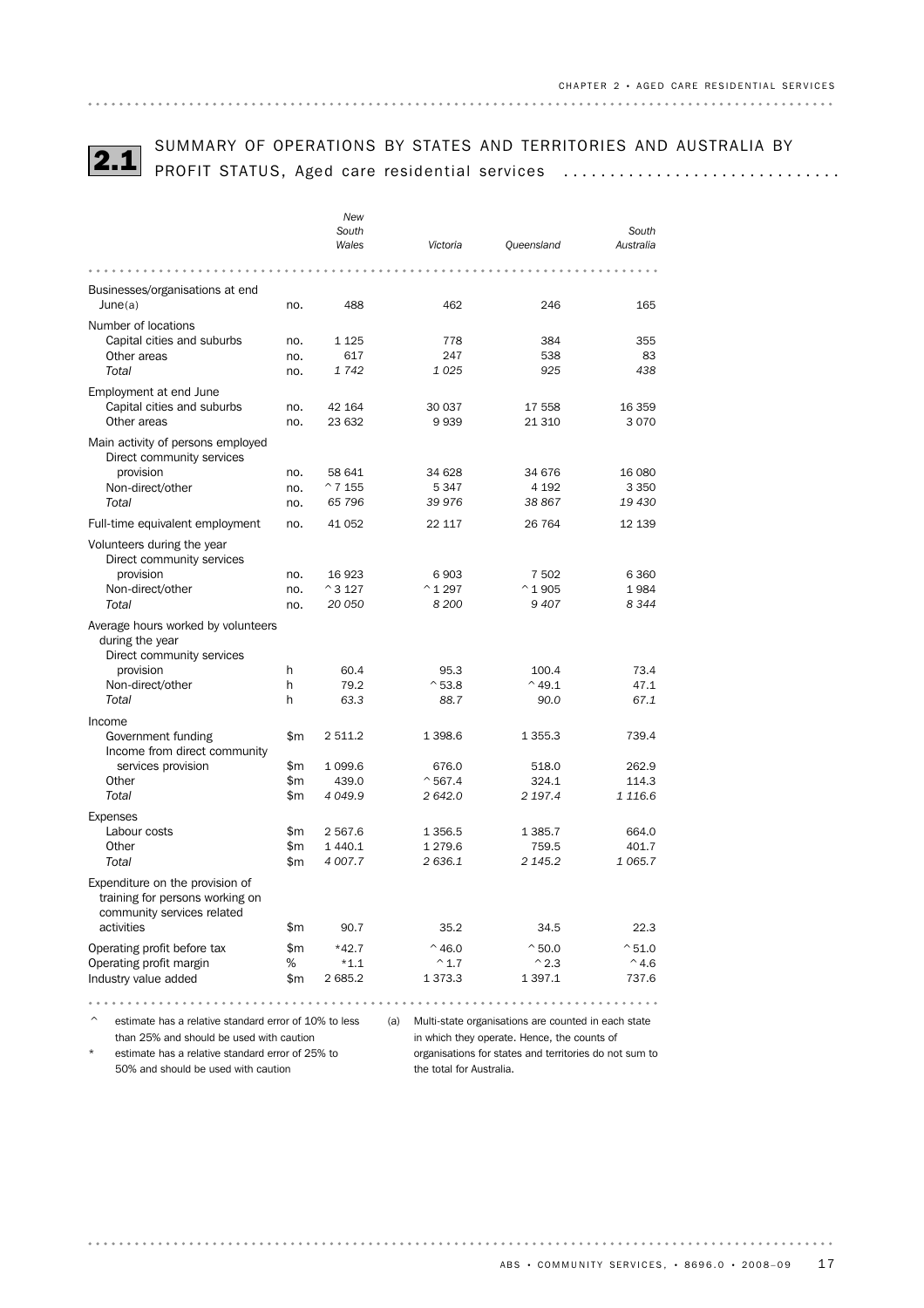SUMMARY OF OPERATIONS BY STATES AND TERRITORIES AND AUSTRALIA BY<br>2.1 PROFIT STATUS, Aged care residential services *continued* ......................

|                                                                | Tasmania/ |                  |                    | AUSTRALIA                                                      |                           |           |  |
|----------------------------------------------------------------|-----------|------------------|--------------------|----------------------------------------------------------------|---------------------------|-----------|--|
|                                                                |           |                  | NorthernTerritory/ |                                                                |                           |           |  |
|                                                                |           | Western          | Australian         |                                                                |                           |           |  |
|                                                                |           |                  |                    |                                                                | For profit Not-for-profit |           |  |
|                                                                |           | Australia        | Capital Territory  | organisations organisations                                    |                           | Total     |  |
|                                                                |           |                  |                    |                                                                |                           |           |  |
| Businesses/organisations at end                                |           |                  |                    |                                                                |                           |           |  |
| June(a)                                                        | no.       | 113              | 69                 | 796                                                            | 705                       | 1501      |  |
| Number of locations                                            |           |                  |                    |                                                                |                           |           |  |
| Capital cities and suburbs                                     | no.       | 305              | 113                | 1 1 0 3                                                        | 1957                      | 3 0 6 1   |  |
| Other areas                                                    | no.       | 55               | 96                 | 340                                                            | 1 2 9 5                   | 1636      |  |
| Total                                                          | no.       | 360              | 209                | 1444                                                           | 3 2 5 3                   | 4 6 9 6   |  |
|                                                                |           |                  |                    |                                                                |                           |           |  |
| Employment at end June                                         |           |                  |                    |                                                                |                           |           |  |
| Capital cities and suburbs                                     | no.       | 14 151           | 4 0 3 8            | 43 043                                                         | 81 264                    | 124 307   |  |
| Other areas                                                    | no.       | 2 0 0 9          | 3 6 6 5            | 17517                                                          | 46 109                    | 63 625    |  |
| Main activity of persons employed                              |           |                  |                    |                                                                |                           |           |  |
| Direct community services                                      |           |                  |                    |                                                                |                           |           |  |
| provision                                                      | no.       | 14 009           | 6 6 0 5            | 52 897                                                         | 111 742                   | 164 639   |  |
| Non-direct/other                                               | no.       | 2 1 5 1          | 1 0 9 9            | 7 6 63                                                         | 15 630                    | 23 293    |  |
| Total                                                          | no.       | 16 160           | 7 703              | 60 560                                                         | 127 372                   | 187932    |  |
| Full-time equivalent employment                                | no.       | 9 7 3 2          | 4 0 0 3            | 37 599                                                         | 78 209                    | 115 808   |  |
|                                                                |           |                  |                    |                                                                |                           |           |  |
| Volunteers during the year                                     |           |                  |                    |                                                                |                           |           |  |
| Direct community services                                      |           |                  |                    |                                                                |                           |           |  |
| provision                                                      | no.       | $^{\circ}$ 2 097 | 1927               | $^{\circ}$ 2 586                                               | 39 1 26                   | 41 7 12   |  |
| Non-direct/other                                               | no.       | 287              | 270                | $*714$                                                         | 8 1 5 6                   | 8870      |  |
| Total                                                          | no.       | 2 3 8 4          | 2 1 9 7            | $^{\circ}$ 3 300                                               | 47 283                    | 50 582    |  |
| Average hours worked by volunteers                             |           |                  |                    |                                                                |                           |           |  |
| during the year                                                |           |                  |                    |                                                                |                           |           |  |
| Direct community services                                      |           |                  |                    |                                                                |                           |           |  |
| provision                                                      | h         | 116.3            | 75.6               | 78.7                                                           | 78.9                      | 78.9      |  |
| Non-direct/other                                               | h         | 149.7            | 74.9               | $*59.9$                                                        | 64.3                      | 64.0      |  |
| Total                                                          | h         | 120.3            | 75.5               | $^{\wedge}74.6$                                                | 76.4                      | 76.3      |  |
| Income                                                         |           |                  |                    |                                                                |                           |           |  |
| Government funding                                             | \$m       | 579.6            | 295.4              | 2 2 3 0.8                                                      | 4 648.6                   | 6879.4    |  |
| Income from direct community                                   |           |                  |                    |                                                                |                           |           |  |
| services provision                                             | \$m       | 267.7            | 117.7              | 1 2 1 6.2                                                      | 1 7 2 5 . 7               | 2942.0    |  |
| Other                                                          | \$m       | 146.5            | 72.0               | $^{\sim}$ 709.1                                                | 954.2                     | 1 663.3   |  |
| Total                                                          | \$m       | 993.8            | 485.1              | 4 156.2                                                        | 7 3 28.6                  | 11 484.8  |  |
|                                                                |           |                  |                    |                                                                |                           |           |  |
| Expenses                                                       |           |                  |                    |                                                                |                           |           |  |
| Labour costs                                                   | \$m       | 586.0            | 274.6              | 2 2 0 6.4                                                      | 4 627.9                   | 6834.2    |  |
| Other                                                          | \$m       | 385.6            | 155.6              | 1866.3                                                         | 2 555.9                   | 4 4 2 2.2 |  |
| Total                                                          | \$m       | 971.5            | 430.2              | 4 0 7 2.6                                                      | 7 183.7                   | 11 256.4  |  |
| Expenditure on the provision of                                |           |                  |                    |                                                                |                           |           |  |
| training for persons working on                                |           |                  |                    |                                                                |                           |           |  |
| community services related                                     |           |                  |                    |                                                                |                           |           |  |
| activities                                                     | \$m       | 12.6             | 8.6                | 72.2                                                           | 131.7                     | 203.9     |  |
|                                                                |           |                  |                    |                                                                |                           |           |  |
| Operating profit before tax                                    | \$m       | $^{\wedge}$ 23.8 | 54.9               | $*124.9$                                                       | $^{\circ}$ 143.5          | $**268.4$ |  |
| Operating profit margin                                        | %         | $^{\wedge}$ 2.4  | 11.3               | $*3.0$                                                         | $^{\wedge}2.0$            | $***2.3$  |  |
| Industry value added                                           | \$m       | 631.4            | 306.1              | 2 4 2 1.7                                                      | 4 709.0                   | 7 130.7   |  |
|                                                                |           |                  |                    |                                                                | .                         |           |  |
| estimate has a relative standard error of 10% to less than 25% |           |                  | $***$              | estimate has a relative standard error greater than 50% and is |                           |           |  |
| and should be used with caution                                |           |                  |                    | considered too unreliable for general use                      |                           |           |  |
|                                                                |           |                  |                    |                                                                |                           |           |  |

\* estimate has a relative standard error of 25% to 50% and should be used with caution

(a) Multi-state organisations are counted in each state in which they operate. Hence, the counts of organisations for states and territories do not sum to the total for Australia.

. . . . . . .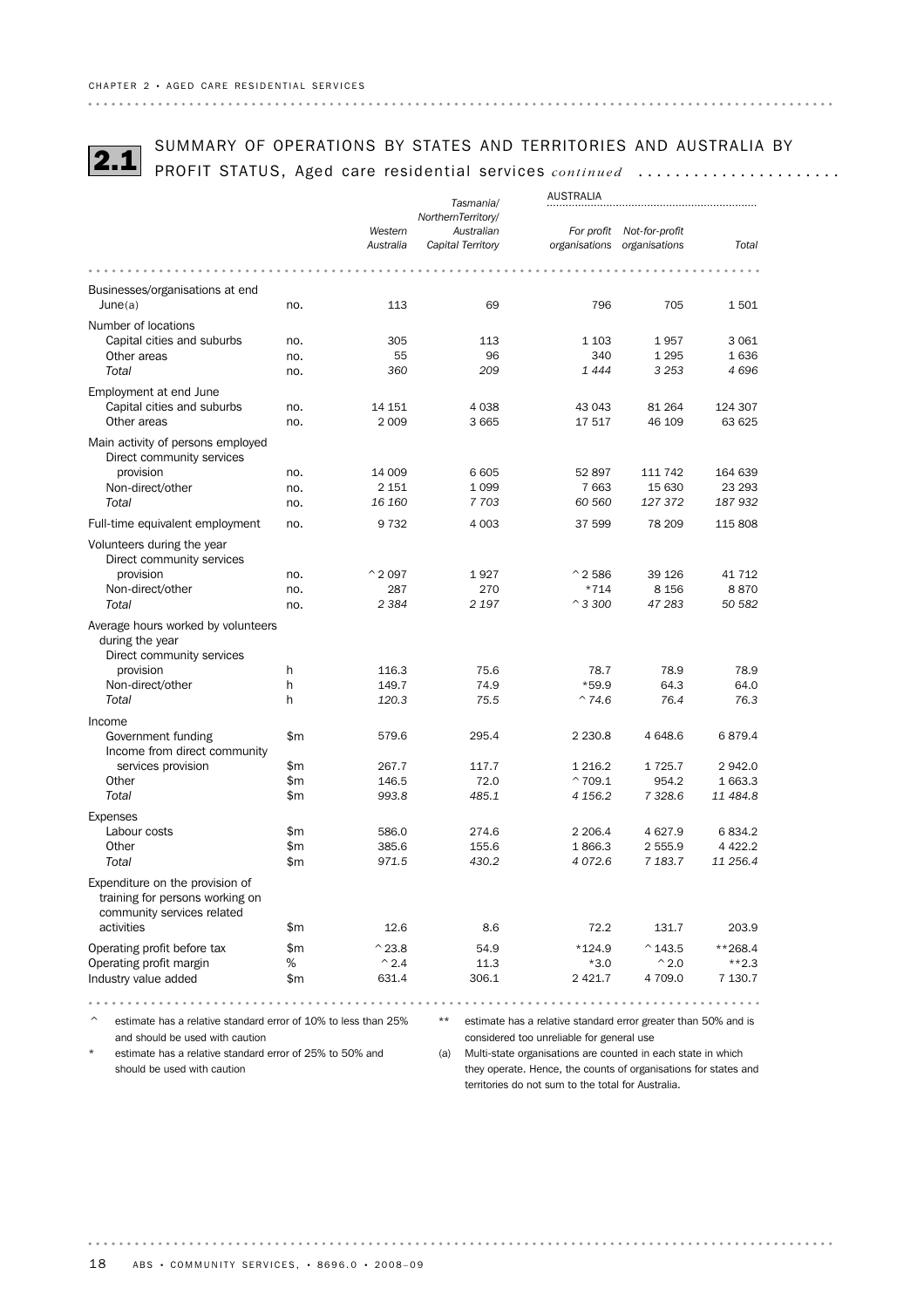# PERSONS WORKING BY STATES AND TERRITORIES AND AUSTRALIA BY PROFIT 2.2 STATUS, Aged care residential services .....................................

|                                                                                |                   |                   |                     |                    |                      | Tasmania/<br>Northern<br>Territory/ | <b>AUSTRALIA</b>            |                                 |         |
|--------------------------------------------------------------------------------|-------------------|-------------------|---------------------|--------------------|----------------------|-------------------------------------|-----------------------------|---------------------------------|---------|
|                                                                                | New               |                   |                     |                    |                      | Australian                          |                             |                                 |         |
|                                                                                | South<br>Wales    |                   | Victoria Queensland | South<br>Australia | Western<br>Australia | Capital<br>Territory                | For profit<br>organisations | Not-for-profit<br>organisations | Total   |
|                                                                                |                   |                   |                     |                    |                      |                                     |                             |                                 |         |
|                                                                                | no.               | no.               | no.                 | no.                | no.                  | no.                                 | no.                         | no.                             | no.     |
|                                                                                |                   |                   |                     |                    |                      |                                     |                             |                                 |         |
| Employment at end June                                                         |                   |                   |                     |                    |                      |                                     |                             |                                 |         |
| Permanent full-time(a)                                                         | 11913             | 5 6 3 0           | 7 3 0 6             | 3037               | 2511                 | 1 1 0 6                             | 10 9 34                     | 20 570                          | 31 504  |
| Permanent part-time                                                            | 40 519            | 24 932            | 23 765              | 9 1 9 0            | 10 487               | 4 4 7 5                             | 35 291                      | 78 077                          | 113 368 |
| Casual/temporary                                                               | 13 3 63           | 9 4 1 4           | 7 7 9 7             | 7 2 0 2            | 3 1 6 1              | 2 1 2 2                             | 14 3 35                     | 28 7 24                         | 43 059  |
| Total                                                                          | 65 796            | 39 976            | 38 867              | 19 430             | 16 160               | 7 703                               | 60 560                      | 127 372                         | 187 932 |
| Main activity of persons<br>employed<br>Direct community<br>services provision |                   |                   |                     |                    |                      |                                     |                             |                                 |         |
| Males                                                                          | 8 2 0 0           | 5 3 9 4           | 4 0 1 0             | 1855               | 2070                 | 792                                 | 7 0 5 2                     | 15 2 69                         | 22 3 22 |
| Females                                                                        | 50 441            | 29 234            | 30 665              | 14 2 25            | 11939                | 5813                                | 45 845                      | 96 472                          | 142 317 |
| Total                                                                          | 58 641            | 34 628            | 34 676              | 16 080             | 14 009               | 6 605                               | 52 897                      | 111 742                         | 164 639 |
| Non-direct/other                                                               |                   |                   |                     |                    |                      |                                     |                             |                                 |         |
| Males                                                                          | 2 1 6 3           | 1 2 3 1           | 998                 | 689                | 433                  | 227                                 | 1669                        | 4 0 7 3                         | 5742    |
| Females                                                                        | $^{\wedge}$ 4 992 | $^{\wedge}$ 4 116 | 3 1 9 4             | 2 6 6 0            | $^{\wedge}$ 1 718    | 871                                 | 5994                        | 11 558                          | 17 552  |
| <b>Total</b>                                                                   | $^{\circ}$ 7 155  | 5347              | 4 1 9 2             | 3 3 5 0            | 2 1 5 1              | 1099                                | 7663                        | 15 630                          | 23 293  |
| Total                                                                          |                   |                   |                     |                    |                      |                                     |                             |                                 |         |
| Males                                                                          | 10 363            | 6625              | 5 0 0 8             | 2545               | 2 5 0 3              | 1019                                | 8721                        | 19 342                          | 28 063  |
| Females                                                                        | 55 433            | 33 351            | 33 859              | 16885              | 13 657               | 6684                                | 51838                       | 108 030                         | 159869  |
| Volunteers during the year<br>Direct community                                 |                   |                   |                     |                    |                      |                                     |                             |                                 |         |
| services provision                                                             | 16 923            | 6903              | 7 502               | 6 3 6 0            | $^{\wedge}$ 2097     | 1927                                | $^{\circ}$ 2 586            | 39 1 26                         | 41 7 12 |
| Non-direct/other                                                               | $^{\circ}3127$    | $^{\wedge}1297$   | $^{\wedge} 1905$    | 1984               | 287                  | 270                                 | $*714$                      | 8 1 5 6                         | 8870    |
| Total                                                                          | 20 050            | 8 2 0 0           | 9 4 0 7             | 8 3 4 4            | 2 3 8 4              | 2 1 9 7                             | $^{\circ}$ 3 300            | 47 283                          | 50 582  |
|                                                                                |                   |                   |                     |                    |                      |                                     |                             |                                 |         |

 $\degree$  estimate has a relative standard error of 10% to less than 25% and should be used with caution \* estimate has a relative standard error of 25% to 50% and should be used with caution

(a) Includes working proprietors and partners of unincorporated businesses.

. . . . . . . . . . . . .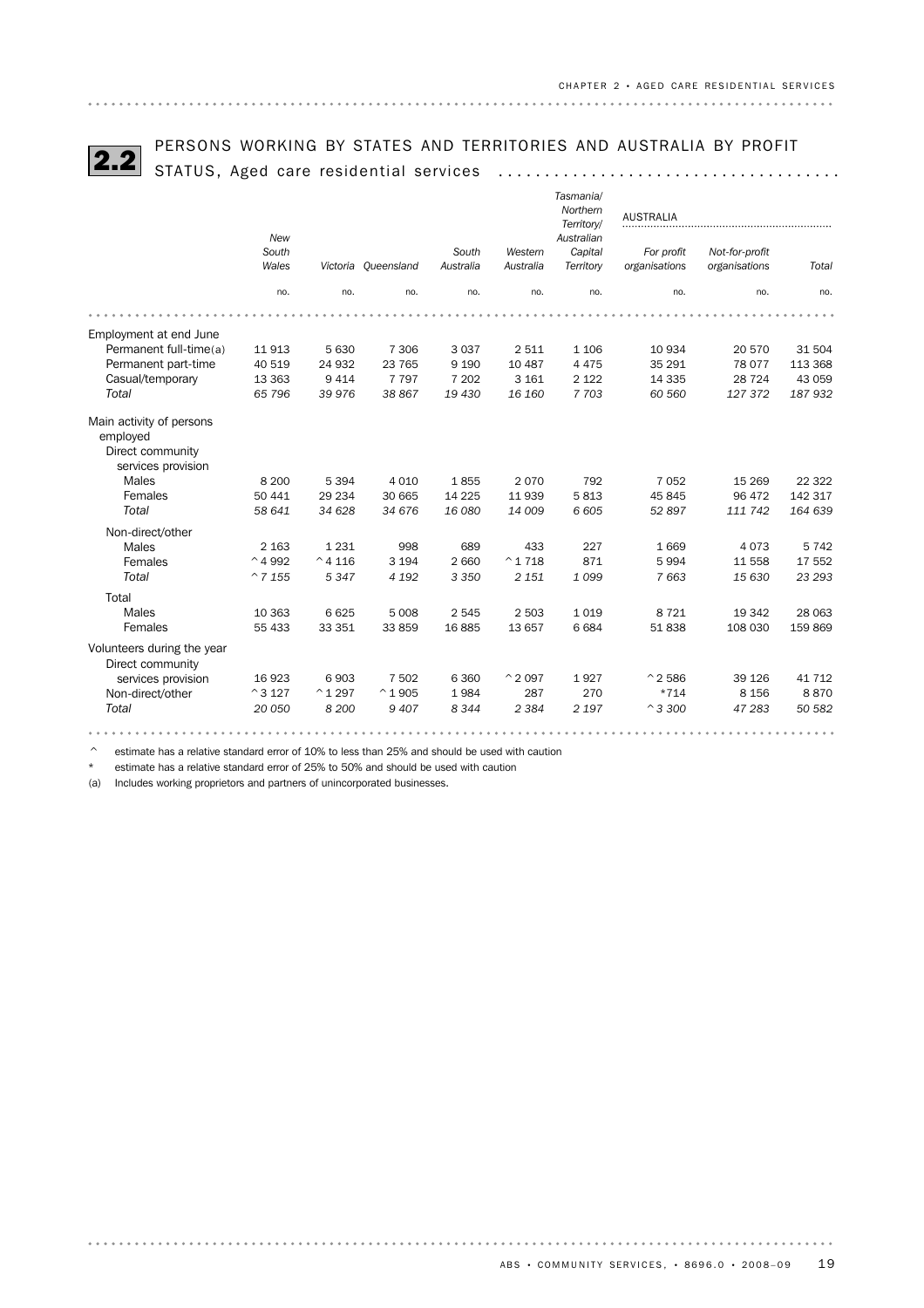# CHAPTER 3 OTHER RESIDENTIAL CARE SERVICES .............

| SUMMARY OF          | At the end of June 2009, there were 746 businesses/organisations operating in the other      |
|---------------------|----------------------------------------------------------------------------------------------|
| <b>OPERATIONS</b>   | residential care services industry, which:                                                   |
|                     | $\blacksquare$ employed 31,548 persons                                                       |
|                     | generated income of \$1.8b during the 2008–09 financial year                                 |
|                     | $\blacksquare$ incurred expenses of \$1.7b in the same period                                |
|                     | generated industry value added of \$1.0b.                                                    |
| EMPLOYMENT          | At the end of June 2009, there were 31,548 persons employed in other residential care        |
|                     | services, with 29,282 (93%) employed by 'not for profit' organisations. The predominant      |
|                     | activity of persons employed within the industry (26,490) was the direct provision of        |
|                     | community services to clients. There were 23,137 females employed, accounting for 73%        |
|                     | of total employment. During 2008–09, 26, 205 volunteers provided assistance to the           |
|                     | industry, with 99% of these assisting 'not for profit' organisations.                        |
| <b>REGION</b>       | At the end of June 2009, 746 organisations operated from 2,262 locations, of which 1,209     |
|                     | were located in capital cities and suburbs. There were 17,814 persons employed in these      |
|                     | capital city and suburban locations.                                                         |
| INCOME AND EXPENSES | During the 2008–09 financial year, total industry income was \$1.8b. Government funding      |
|                     | was the largest source of income, with \$1.3b, followed by \$0.3b in client fees from direct |
|                     | community services provision. 'Not for profit' organisations received 97% of total           |
|                     | government funding for the industry and \$0.2b (81%) of total income from direct             |
|                     | community services provision.                                                                |
|                     | Total industry expenditure for other residential care businesses/organisations was \$1.7b    |
|                     | during 2008–09. Labour costs were the most significant expense item, accounting for          |
|                     | \$1.1b of total industry expenditure. 'Not for profit' organisations accounted for the       |
|                     | majority $(\$1.6b)$ of total expenditure.                                                    |

 $\alpha$  ,  $\alpha$  ,  $\alpha$  ,  $\alpha$  ,  $\alpha$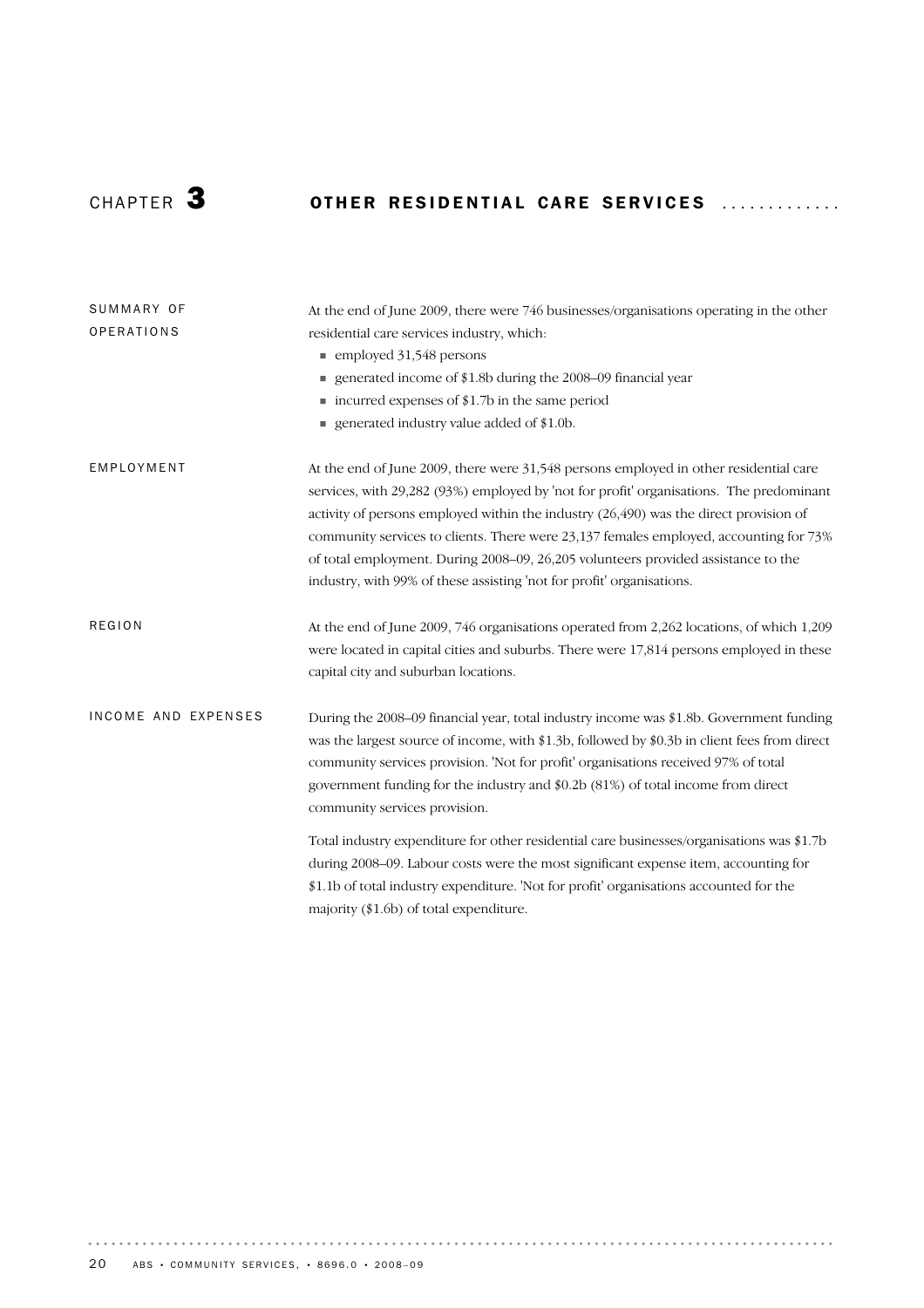

# SUMMARY OF OPERATIONS BY STATES AND TERRITORIES AND AUSTRALIA BY 3.1 PROFIT STATUS, Other residential care services ..............................

|                                                                                                                |            | New<br>South<br>Wales | Victoria         | Queensland            | South<br>Australia |
|----------------------------------------------------------------------------------------------------------------|------------|-----------------------|------------------|-----------------------|--------------------|
|                                                                                                                |            |                       |                  |                       |                    |
| Businesses/organisations at end<br>June(a)                                                                     | no.        | 246                   | 139              | 170                   | 44                 |
| Number of locations                                                                                            |            |                       |                  |                       |                    |
| Capital cities and suburbs<br>Other areas                                                                      | no.<br>no. | 286<br>$^{\wedge}399$ | 358<br>259       | 145<br>$^{\wedge}118$ | 86<br>14           |
| Total                                                                                                          | no.        | 684                   | 617              | 263                   | 100                |
| Employment at end June                                                                                         |            |                       |                  |                       |                    |
| Capital cities and suburbs                                                                                     | no.        | 3805                  | 5 2 8 7          | 1537                  | 2 1 5 3            |
| Other areas                                                                                                    | no.        | $^{\wedge}$ 4 736     | $^{\circ}$ 4 558 | 1758                  | 184                |
| Main activity of persons employed<br>Direct community services                                                 |            |                       |                  |                       |                    |
| provision                                                                                                      | no.        | 7 4 3 3               | 8 4 8 0          | 2628                  | 1892               |
| Non-direct/other                                                                                               | no.        | $^{\circ}$ 1 108      | 1 3 6 6          | 667                   | 445                |
| Total                                                                                                          | no.        | 8541                  | 9845             | 3 2 9 5               | 2 3 3 7            |
| Full-time equivalent employment                                                                                | no.        | 5 2 1 2               | 5 2 1 0          | 1929                  | 1515               |
| Volunteers during the year                                                                                     | no.        | *9078                 | *6667            | *3 112                | 1851               |
| Average hours worked by volunteers<br>during the year                                                          | h          | *186.5                | $*71.6$          | $*90.4$               | 85.7               |
| Income                                                                                                         |            |                       |                  |                       |                    |
| Government funding<br>Income from direct community                                                             | \$m        | 358.7                 | 433.6            | 130.4                 | 80.5               |
| services provision                                                                                             | \$m        | 105.6                 | 74.1             | $^{\wedge}34.1$       | 19.6               |
| Other                                                                                                          | \$m\$      | 56.2                  | 58.1             | 43.0                  | 27.1               |
| Total                                                                                                          | \$m        | 520.6                 | 565.9            | 207.5                 | 127.2              |
| <b>Expenses</b>                                                                                                |            |                       |                  |                       |                    |
| Labour costs                                                                                                   | \$m<br>\$m | 314.7<br>184.9        | 290.9<br>158.4   | 110.1<br>81.0         | 79.4<br>41.8       |
| Other<br>Total                                                                                                 | \$m        | 499.6                 | 449.3            | 191.1                 | 121.3              |
| Expenditure on the provision of<br>training for persons working on<br>community services related<br>activities | \$m        | 7.0                   | 8.7              | $^{\wedge}3.5$        | 1.8                |
| Operating profit before tax                                                                                    | \$m        | $*20.9$               | 116.6            | $*16.4$               | $^{\sim}$ 5.9      |
| Operating profit margin                                                                                        | ℅          | $^{\wedge}$ 4.0       | 20.6             | $*7.9$                | $^{\wedge}$ 4.7    |
| Industry value added                                                                                           | \$m        | 314.8                 | 302.5            | 104.6                 | 70.9               |
|                                                                                                                |            |                       |                  |                       |                    |

^ estimate has a relative standard error of 10% to less than 25% and should be used with caution

(a) Multi-state organisations are counted in each state in

estimate has a relative standard error of 25% to 50% and should be used with caution

which they operate. Hence, the counts of

organisations for states and territories do not sum to the total for Australia.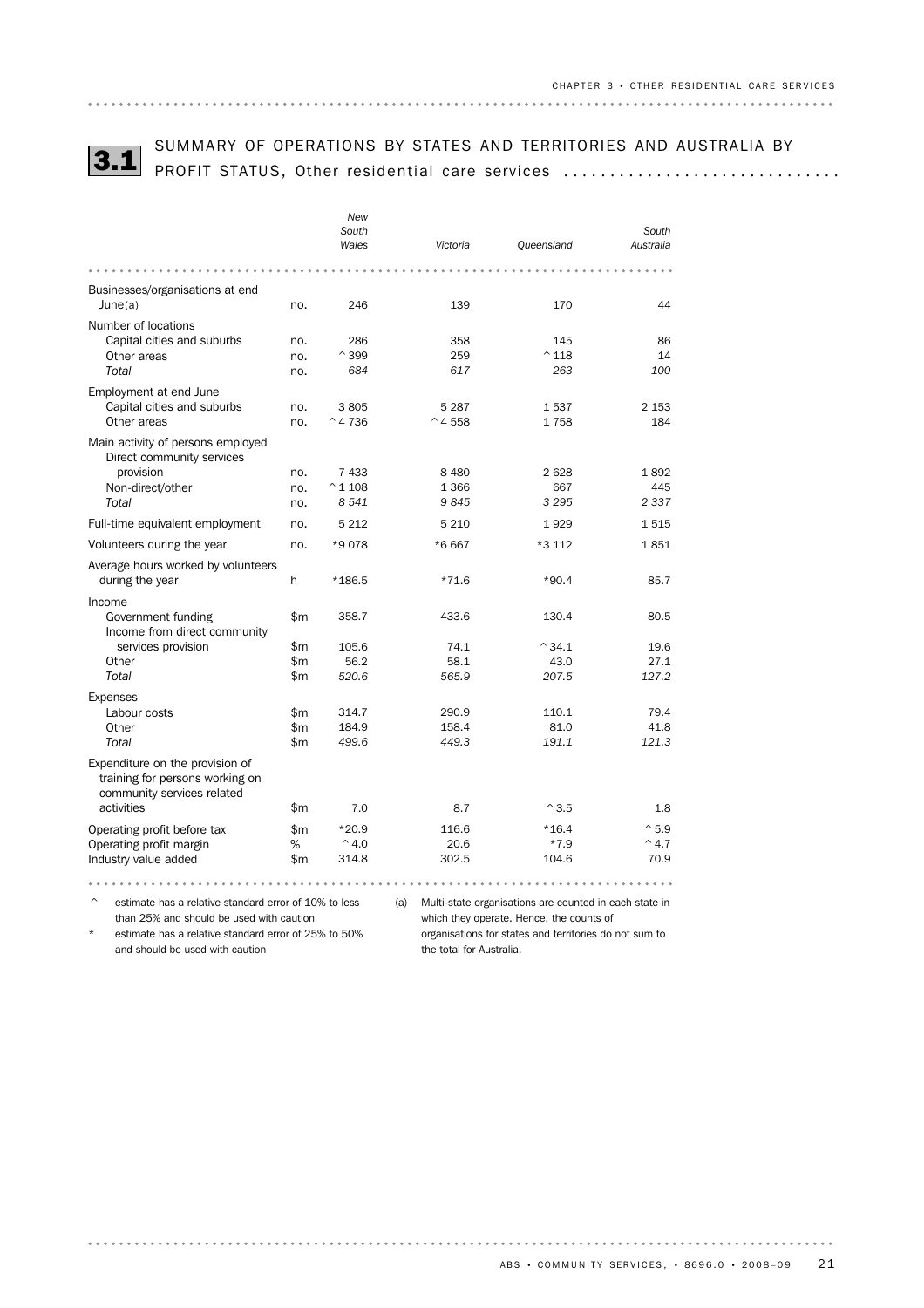

# SUMMARY OF OPERATIONS BY STATES AND TERRITORIES AND AUSTRALIA BY<br>3**.1** PROFIT STATUS, Other residential care services *continued* .....................

|                                                                                                  | AUSTRALIA                                                                                                                                                                                                                                                                                                                                                                                                                                                              |                      |                                                                |                             |                                 |                    |
|--------------------------------------------------------------------------------------------------|------------------------------------------------------------------------------------------------------------------------------------------------------------------------------------------------------------------------------------------------------------------------------------------------------------------------------------------------------------------------------------------------------------------------------------------------------------------------|----------------------|----------------------------------------------------------------|-----------------------------|---------------------------------|--------------------|
|                                                                                                  |                                                                                                                                                                                                                                                                                                                                                                                                                                                                        | Western<br>Australia | Tasmania/Northern<br>Territory/Australian<br>Capital Territory | For profit<br>organisations | Not-for-profit<br>organisations | Total              |
|                                                                                                  |                                                                                                                                                                                                                                                                                                                                                                                                                                                                        |                      |                                                                |                             |                                 |                    |
| Businesses/organisations at end<br>June(a)                                                       | no.                                                                                                                                                                                                                                                                                                                                                                                                                                                                    | 69                   | 82                                                             | 93                          | 653                             | 746                |
| Number of locations                                                                              |                                                                                                                                                                                                                                                                                                                                                                                                                                                                        |                      |                                                                |                             |                                 |                    |
| Capital cities and suburbs                                                                       | no.                                                                                                                                                                                                                                                                                                                                                                                                                                                                    | 193                  | 143                                                            | 128                         | 1081                            | 1 2 0 9            |
| Other areas                                                                                      | no.                                                                                                                                                                                                                                                                                                                                                                                                                                                                    | 192                  | 71                                                             | 39                          | 1014                            | 1 0 5 2            |
| Total                                                                                            | no.                                                                                                                                                                                                                                                                                                                                                                                                                                                                    | 384                  | 213                                                            | 167                         | 2095                            | 2 2 6 2            |
| Employment at end June                                                                           |                                                                                                                                                                                                                                                                                                                                                                                                                                                                        |                      |                                                                |                             |                                 |                    |
| Capital cities and suburbs                                                                       | no.                                                                                                                                                                                                                                                                                                                                                                                                                                                                    | 3 3 6 1              | 1671                                                           | 1634                        | 16 180                          | 17814              |
| Other areas                                                                                      | no.                                                                                                                                                                                                                                                                                                                                                                                                                                                                    | 1311                 | 1 1 8 7                                                        | 631                         | 13 103                          | 13734              |
| Main activity of persons employed<br>Direct community services                                   |                                                                                                                                                                                                                                                                                                                                                                                                                                                                        |                      |                                                                |                             |                                 |                    |
| provision                                                                                        | no.                                                                                                                                                                                                                                                                                                                                                                                                                                                                    | 3 4 7 6              | 2581                                                           | 2 0 0 4                     | 24 4 86                         | 26 490             |
| Non-direct/other                                                                                 | no.                                                                                                                                                                                                                                                                                                                                                                                                                                                                    | 1 1 9 5              | 277                                                            | 262                         | 4796                            | 5 0 5 9            |
| Total                                                                                            | no.                                                                                                                                                                                                                                                                                                                                                                                                                                                                    | 4672                 | 2858                                                           | 2 2 6 6                     | 29 28 2                         | 31 548             |
| Full-time equivalent employment                                                                  | no.                                                                                                                                                                                                                                                                                                                                                                                                                                                                    | 3 1 6 8              | 1723                                                           | 995                         | 17 762                          | 18 7 5 7           |
| Volunteers during the year                                                                       | no.                                                                                                                                                                                                                                                                                                                                                                                                                                                                    | 3834                 | $^{\wedge}1664$                                                | $*150$                      | $^{\wedge}$ 26 055              | $^{\wedge}$ 26 205 |
| Average hours worked by volunteers                                                               |                                                                                                                                                                                                                                                                                                                                                                                                                                                                        |                      |                                                                |                             |                                 |                    |
| during the year                                                                                  | $\mathsf{h}% _{1}\left( \mathsf{h}\right) ^{1}\left( \mathsf{h}\right) ^{1}\left( \mathsf{h}\right) ^{1}\left( \mathsf{h}\right) ^{1}\left( \mathsf{h}\right) ^{1}\left( \mathsf{h}\right) ^{1}\left( \mathsf{h}\right) ^{1}\left( \mathsf{h}\right) ^{1}\left( \mathsf{h}\right) ^{1}\left( \mathsf{h}\right) ^{1}\left( \mathsf{h}\right) ^{1}\left( \mathsf{h}\right) ^{1}\left( \mathsf{h}\right) ^{1}\left( \mathsf{h}\right) ^{1}\left( \mathsf{h}\right) ^{1}\$ | 71.6                 | 87.6                                                           | $^{\wedge}88.9$             | $^{\wedge}$ 115.8               | $^{\wedge}$ 115.6  |
| Income                                                                                           |                                                                                                                                                                                                                                                                                                                                                                                                                                                                        |                      |                                                                |                             |                                 |                    |
| Government funding<br>Income from direct community                                               | \$m                                                                                                                                                                                                                                                                                                                                                                                                                                                                    | 187.8                | 107.3                                                          | 40.1                        | 1 258.3                         | 1 2 9 8.4          |
| services provision                                                                               | \$m                                                                                                                                                                                                                                                                                                                                                                                                                                                                    | 20.7                 | 19.9                                                           | 51.6                        | 222.4                           | 274.0              |
| Other                                                                                            | \$m                                                                                                                                                                                                                                                                                                                                                                                                                                                                    | 54.5                 | 18.0                                                           | $^{\wedge}$ 14.9            | 242.0                           | 257.0              |
| Total                                                                                            | \$m                                                                                                                                                                                                                                                                                                                                                                                                                                                                    | 263.0                | 145.3                                                          | 106.6                       | 1722.8                          | 1829.4             |
| <b>Expenses</b>                                                                                  |                                                                                                                                                                                                                                                                                                                                                                                                                                                                        |                      |                                                                |                             |                                 |                    |
| Labour costs                                                                                     | \$m                                                                                                                                                                                                                                                                                                                                                                                                                                                                    | 164.6                | 100.7                                                          | 56.5                        | 1 004.0                         | 1 0 6 0.5          |
| Other                                                                                            | \$m                                                                                                                                                                                                                                                                                                                                                                                                                                                                    | 85.4                 | 39.5                                                           | 42.1                        | 548.8                           | 590.9              |
| Total                                                                                            | \$m                                                                                                                                                                                                                                                                                                                                                                                                                                                                    | 250.0                | 140.2                                                          | 98.7                        | 1 552.7                         | 1 651.4            |
| Expenditure on the provision of<br>training for persons working on<br>community services related |                                                                                                                                                                                                                                                                                                                                                                                                                                                                        |                      |                                                                |                             |                                 |                    |
| activities                                                                                       | \$m                                                                                                                                                                                                                                                                                                                                                                                                                                                                    | 4.6                  | 1.9                                                            | 1.4                         | 26.0                            | 27.4               |
| Operating profit before tax                                                                      | \$m                                                                                                                                                                                                                                                                                                                                                                                                                                                                    | $^{\wedge}$ 13.0     | 5.1                                                            | $^{\wedge}7.9$              | 170.0                           | 177.9              |
| Operating profit margin                                                                          | %                                                                                                                                                                                                                                                                                                                                                                                                                                                                      | $^{\wedge}$ 4.9      | 3.5                                                            | $^{\sim}7.4$                | 9.9                             | 9.7                |
| Industry value added                                                                             | \$m                                                                                                                                                                                                                                                                                                                                                                                                                                                                    | 149.0                | 95.9                                                           | 70.2                        | 967.5                           | 1 0 3 7 . 7        |
|                                                                                                  |                                                                                                                                                                                                                                                                                                                                                                                                                                                                        |                      |                                                                |                             |                                 |                    |

 $\degree$  estimate has a relative standard error of 10% to less than 25% and should be used with caution

(a) Multi-state organisations are counted in each state in which they operate. Hence, the counts of organisations for states and territories do not sum to the total for Australia.

estimate has a relative standard error of 25% to 50% and should be used with caution

. . . . . .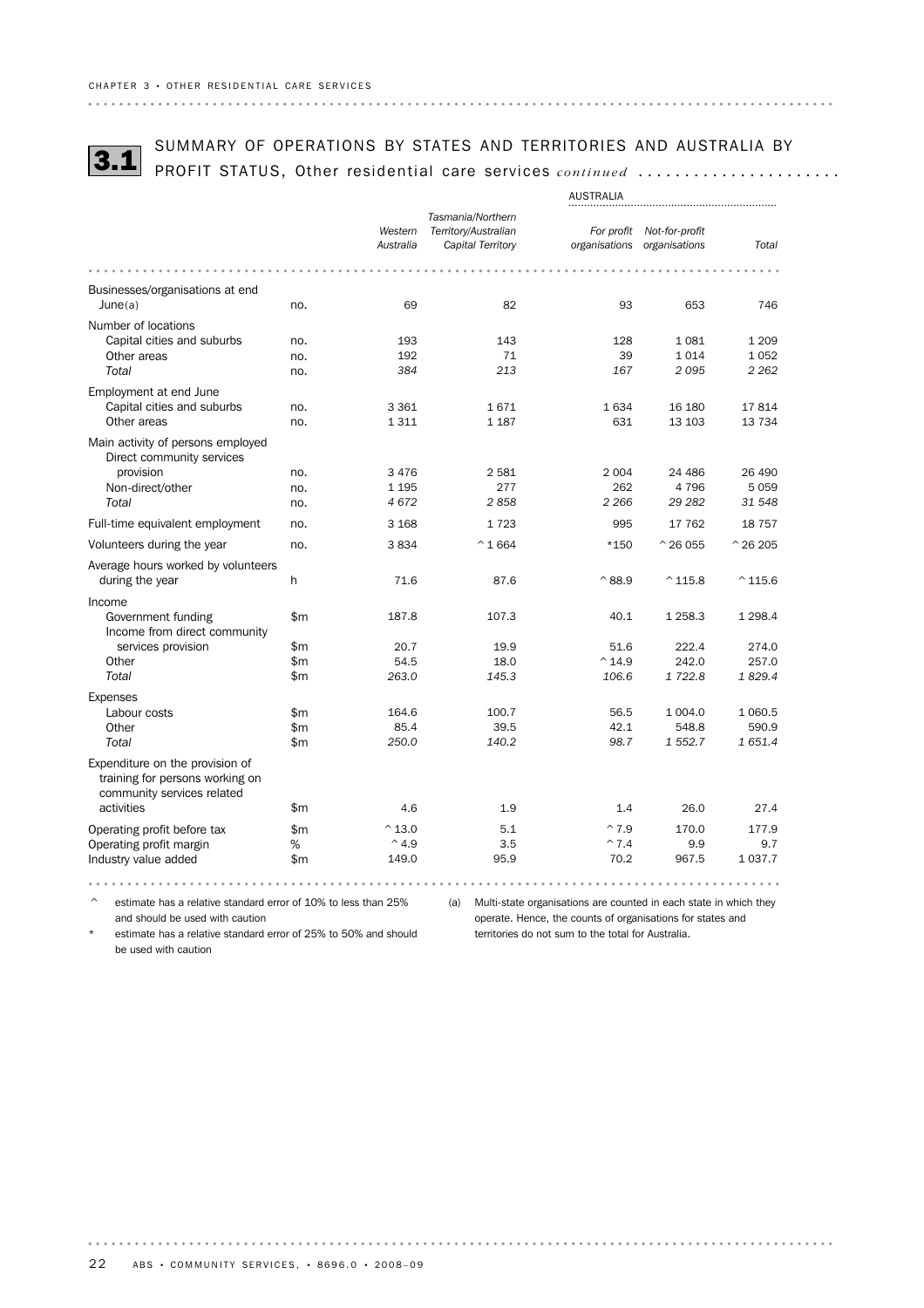

# PERSONS WORKING BY STATES AND TERRITORIES AND AUSTRALIA BY PROFIT 3.2 STATUS, Other residential care services .....................................

|  | TUS, Other residential care services |  |
|--|--------------------------------------|--|
|  |                                      |  |

|                                                          | New               |                    |                     |                |                    | Tasmania/<br>Northern<br>Territory/<br>Australian | <b>AUSTRALIA</b> |                    |                    |
|----------------------------------------------------------|-------------------|--------------------|---------------------|----------------|--------------------|---------------------------------------------------|------------------|--------------------|--------------------|
|                                                          | South             |                    |                     | South          | Western            | Capital                                           | For profit       | Not-for-profit     |                    |
|                                                          | Wales             |                    | Victoria Oueensland | Australia      | Australia          | Territory                                         | organisations    | organisations      | Total              |
|                                                          | no.               | no.                | no.                 | no.            | no.                | no.                                               | no.              | no.                | no.                |
|                                                          |                   |                    |                     |                |                    |                                                   |                  |                    |                    |
| Employment at end<br>June<br>Permanent                   |                   |                    |                     |                |                    |                                                   |                  |                    |                    |
| $full-time(a)$                                           | 2 7 5 0           | 2 4 9 7            | 754                 | 789            | 2 0 0 5            | 735                                               | 282              | 9 2 4 9            | 9530               |
| Permanent part-time                                      | 3 4 0 6           | 3 3 8 8            | 1 1 4 2             | 1043           | 1486               | 1 1 1 6                                           | 910              | 10 671             | 11 581             |
| Casual/temporary                                         | $^{\wedge}$ 2 384 | $^{\circ}$ 3 960   | 1 400               | $^{\wedge}505$ | 1 1 8 1            | 1 0 0 8                                           | 1074             | 9 3 6 3            | 10 437             |
| Total                                                    | 8 5 4 1           | 9845               | 3 2 9 5             | 2 3 3 7        | 4 6 7 2            | 2858                                              | 2 2 6 6          | 29 28 2            | 31 548             |
|                                                          |                   |                    |                     |                |                    |                                                   |                  |                    |                    |
| Main activity of<br>persons employed<br>Direct community |                   |                    |                     |                |                    |                                                   |                  |                    |                    |
| services provision<br>Males                              | 2 1 2 1           | $^{\wedge}$ 2 376  | 563                 |                | 743                |                                                   | 329              | 6670               | 6999               |
|                                                          |                   |                    |                     | np             |                    | np                                                |                  |                    |                    |
| Females<br><b>Total</b>                                  | 5 3 1 1<br>7433   | 6 1 0 4<br>8 4 8 0 | 2 0 6 5<br>2628     | np<br>1892     | 2 7 3 4<br>3 4 7 6 | np<br>2 5 8 1                                     | 1675<br>2004     | 17816<br>24 486    | 19 4 91<br>26 490  |
|                                                          |                   |                    |                     |                |                    |                                                   |                  |                    |                    |
| Non-direct/other                                         |                   |                    |                     |                |                    |                                                   |                  |                    |                    |
| Males                                                    | 281               | 337                | $^{\wedge}$ 132     | np             | 339                | np                                                | 66               | 1 3 4 6            | 1 4 1 2            |
| Females                                                  | $^{\wedge}827$    | 1 0 2 9            | 535                 | np             | 856                | np                                                | 196              | 3 4 5 0            | 3 6 4 6            |
| <b>Total</b>                                             | $^{\circ}$ 1 108  | 1 3 6 6            | 667                 | 445            | 1 1 9 5            | 277                                               | 262              | 4796               | 5 0 5 9            |
| Total                                                    |                   |                    |                     |                |                    |                                                   |                  |                    |                    |
| Males                                                    | 2 4 0 2           | $^{\circ}$ 2 713   | 695                 | 742            | 1082               | 777                                               | 395              | 8 0 1 6            | 8 4 1 1            |
| Females                                                  | 6 1 3 9           | 7 1 3 3            | 2 600               | 1595           | 3 5 9 0            | 2 0 8 1                                           | 1871             | 21 266             | 23 137             |
| Volunteers during the<br>year<br>Direct community        |                   |                    |                     |                |                    |                                                   |                  |                    |                    |
| services provision                                       | **6523            | $^{\circ}$ 2 594   | *1979               | 1021           | 1621               | $^{\wedge}$ 1 218                                 | $*137$           | $^{\wedge}$ 14 820 | $^{\circ}$ 14 957  |
| Non-direct/other                                         | 2 5 5 4           | **4 072            | 1 1 3 3             | 830            | 2 2 1 3            | 445                                               | 12               | *11 235            | *11 247            |
| Total                                                    | *9078             | $*6667$            | *3 112              | 1851           | 3834               | $^{\wedge}1664$                                   | $*150$           | $^{\wedge}$ 26 055 | $^{\wedge}$ 26 205 |
|                                                          |                   |                    |                     |                |                    |                                                   |                  |                    |                    |

 $\degree$  estimate has a relative standard error of 10% to less than 25% and should be used with caution

\* estimate has a relative standard error of 25% to 50% and should be used with caution

\*\* estimate has a relative standard error greater than 50% and is considered too unreliable for general use

np not available for publication but included in totals where applicable, unless otherwise indicated

(a) Includes working proprietors and partners of unincorporated businesses.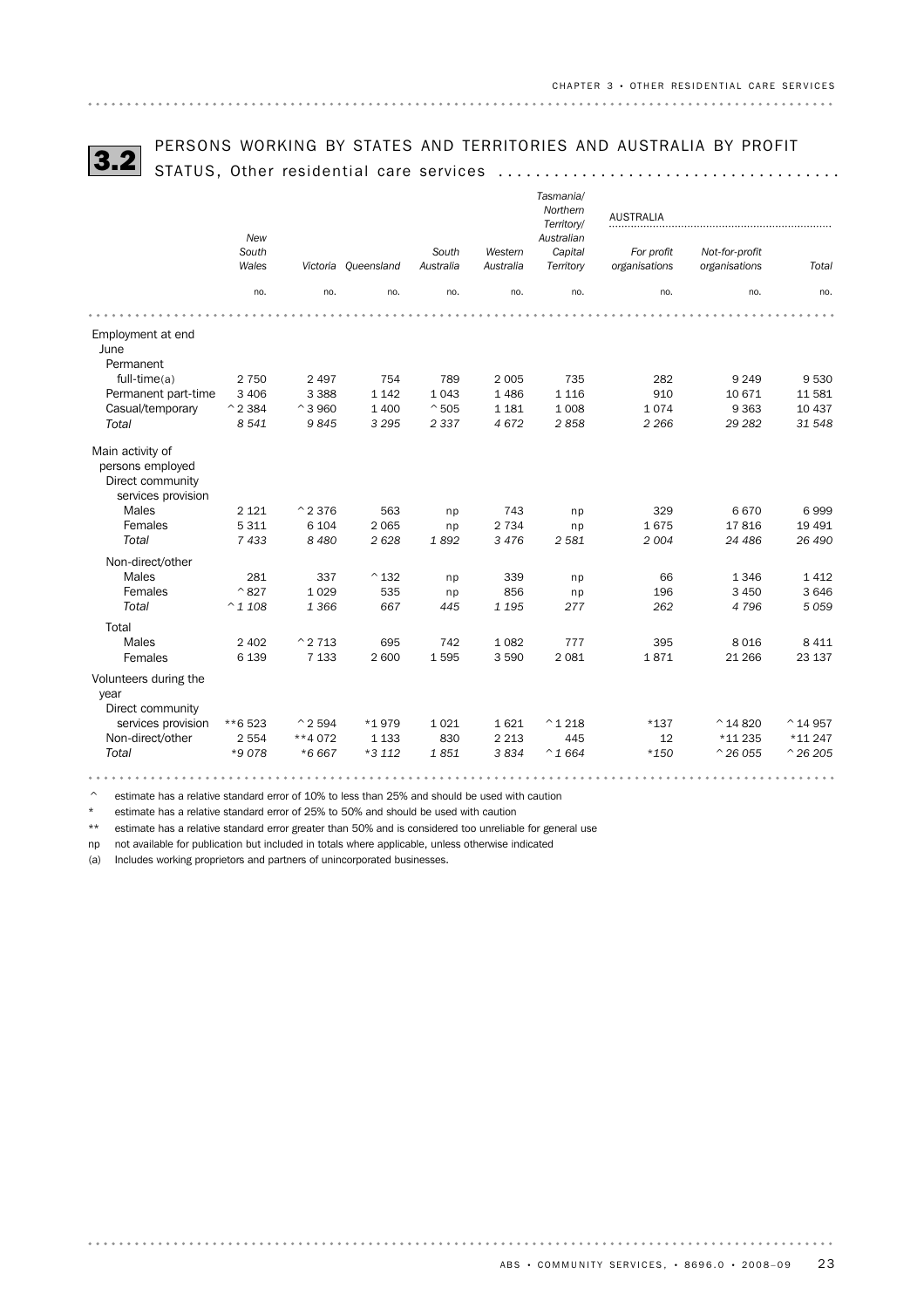# CHAP T E R 4 CH I L D CA R E SE R V I C E S ............................. .

| SUMMARY OF<br>OPERATIONS | At the end of June 2009, there were 4,330 child care businesses/organisations, of which<br>2,857 were 'for profit' and 1,473 'not-for-profit'. These organisations:                                                                                                                                                                                                                                                                           |  |  |  |  |  |  |
|--------------------------|-----------------------------------------------------------------------------------------------------------------------------------------------------------------------------------------------------------------------------------------------------------------------------------------------------------------------------------------------------------------------------------------------------------------------------------------------|--|--|--|--|--|--|
|                          | ■ employed 86,897 persons<br>generated income of \$4.1b during the 2008-09 financial year<br>■ incurred expenses of \$4.1b in the same period                                                                                                                                                                                                                                                                                                 |  |  |  |  |  |  |
|                          | generated industry value added of \$2.8b.                                                                                                                                                                                                                                                                                                                                                                                                     |  |  |  |  |  |  |
| EMPLOYMENT               | At the end of June 2009, there were 86,897 persons employed in child care services. Of<br>these, 33,007 persons were permanent full time employees, 26,295 were permanent<br>part-time employees and 26,076 were casual/temporary employees. There were also<br>1,520 working proprietors or partners of unincorporated businesses. 'For profit'<br>businesses employed 58,356 persons, which equates to 67% of total industry<br>employment. |  |  |  |  |  |  |
|                          | The majority (79,940) of the persons employed provided direct child care services and<br>included 74,678 females. During 2008-09, 24,698 volunteers provided assistance to child<br>care services.                                                                                                                                                                                                                                            |  |  |  |  |  |  |
| <b>REGION</b>            | At the end of June 2009, there were 4,330 child care services businesses/organisations,<br>operating from 7,263 locations, with 5,149 of these in capital cities and suburbs. Capital<br>city and suburban locations employed 61,028 persons.                                                                                                                                                                                                 |  |  |  |  |  |  |
| INCOME AND EXPENSES      | During the 2008-09 financial year, total income for child care services was \$4.1b, of<br>which \$2.8b was generated by 'for profit' organisations. The majority of 'for profit'<br>income was from direct client fees (\$1.7b) and government funding (\$0.9b). 'Not for<br>profit' organisations received \$1.3b in total income, of which \$0.6b was government<br>funding and \$0.6b was direct client fees.                              |  |  |  |  |  |  |
|                          | During 2008–09, total expenditure for the child care services industry, was \$4.1b, of<br>which labour costs were the most significant, representing \$2.5b of total expenses. 'For<br>profit' businesses incurred total expenditure of \$2.9b, of which the largest component<br>was \$1.7b in labour costs.                                                                                                                                 |  |  |  |  |  |  |

 $\cdots$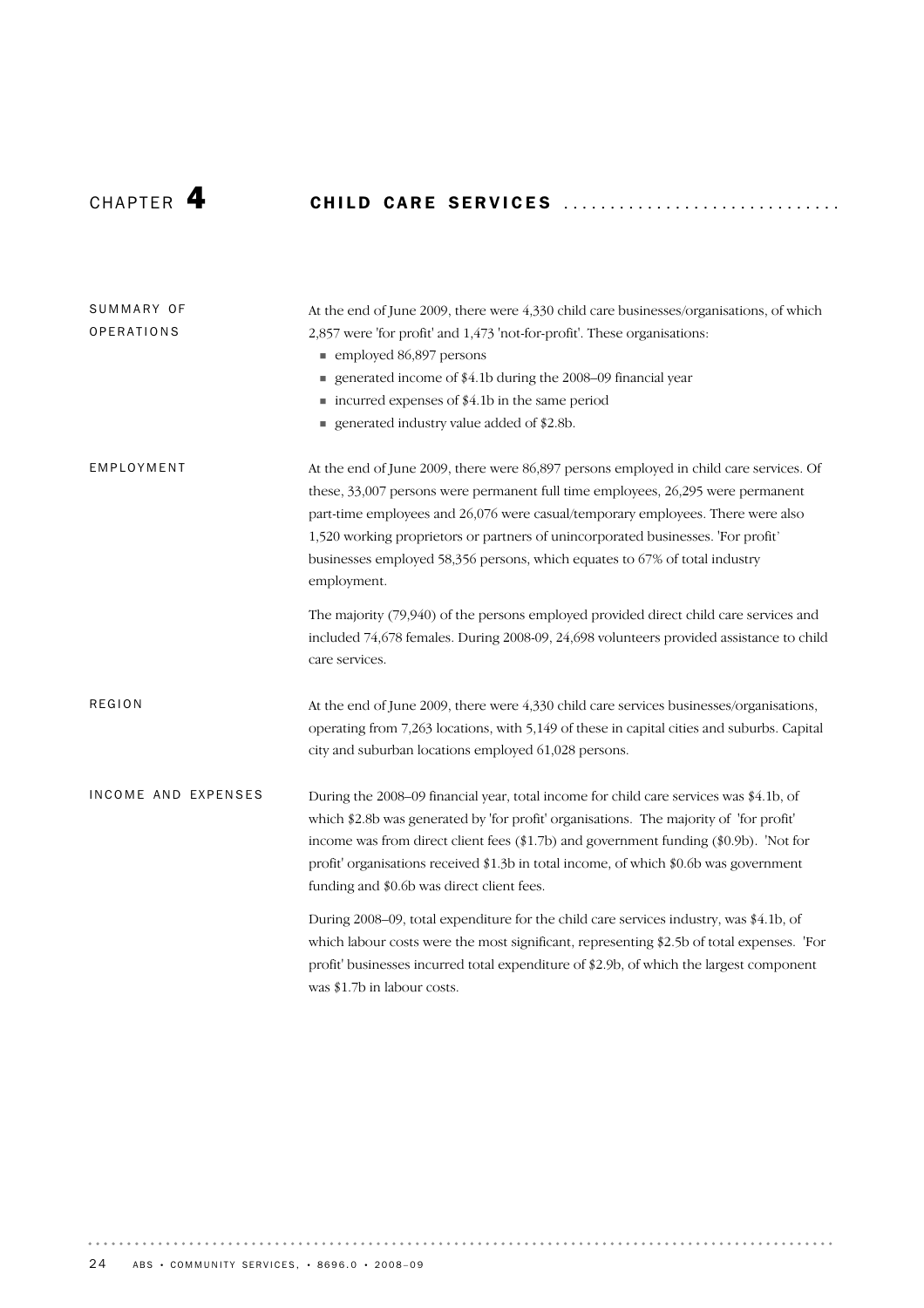

# SUMMARY OF OPERATIONS BY STATES AND TERRITORIES AND AUSTRALIA BY 4.1 PROFIT STATUS, Child care services ........................................

|                                                                                                  |            | <b>New</b><br>South<br>Wales | Victoria                 | Queensland           | South<br>Australia |
|--------------------------------------------------------------------------------------------------|------------|------------------------------|--------------------------|----------------------|--------------------|
|                                                                                                  |            |                              |                          |                      |                    |
| Businesses/organisations at end                                                                  |            |                              |                          |                      |                    |
| June(a)                                                                                          | no.        | 1823                         | 770                      | 954                  | 201                |
| Number of locations                                                                              |            |                              |                          |                      |                    |
| Capital cities and suburbs                                                                       | no.        | 1963                         | 1 1 7 7                  | 876                  | 306                |
| Other areas                                                                                      | no.        | 674                          | 366                      | $^{\circ}690$        | 92                 |
| <b>Total</b>                                                                                     | no.        | 2636                         | 1544                     | 1 5 6 5              | 397                |
| Employment at end June                                                                           |            |                              |                          |                      |                    |
| Capital cities and suburbs                                                                       | no.        | 20 70 7                      | 14 054                   | 11 493               | 4 0 4 6            |
| Other areas                                                                                      | no.        | 7873                         | 4 7 1 9                  | $^{\wedge}8663$      | 1 1 6 5            |
| Main activity of persons employed<br>Direct community services                                   |            |                              |                          |                      |                    |
| provision                                                                                        | no.        | 26 642                       | 17 350                   | 18 265               | 4682               |
| Non-direct/other                                                                                 | no.        | $^{\wedge}$ 1939             | 1423                     | *1890                | $^{\wedge}529$     |
| Total                                                                                            | no.        | 28 580                       | 18773                    | 20 156               | 5 2 1 1            |
| Full-time equivalent employment                                                                  | no.        | 18 7 17                      | 12 277                   | 13 7 31              | 3 2 6 7            |
| Volunteers during the year<br>Direct community services                                          |            |                              |                          |                      |                    |
| provision                                                                                        | no.        | $^{\wedge}$ 2921             | $^{\circ}$ 1 556         | **7 901              | 805                |
| Non-direct/other                                                                                 | no.        | $^{\circ}$ 2 880             | $^{\wedge}$ 1934         | *908                 | $^{\wedge}$ 492    |
| Total                                                                                            | no.        | 5802                         | $^{\sim}$ 3 490          | **8809               | 1 2 9 7            |
| Average hours worked by volunteers<br>during the year<br>Direct community service                |            |                              |                          |                      |                    |
| provision                                                                                        | h          | $*69.5$                      | 59.8                     | $*67.6$              | 70.8               |
| Non-direct/other                                                                                 | h          | $*39.2$                      | $**40.5$                 | $*42.8$              | $^{\circ}$ 58.0    |
| Total                                                                                            | h          | $*54.4$                      | $^{\wedge}$ 49.1         | $*65.0$              | 66.0               |
| Income                                                                                           |            |                              |                          |                      |                    |
| Government funding                                                                               | \$m        | 455.5                        | 302.8                    | 426.1                | 92.5               |
| Income from direct community                                                                     |            |                              |                          |                      |                    |
| services provision                                                                               | \$m        | 766.3                        | 418.3                    | 598.4                | 121.7              |
| Other<br>Total                                                                                   | \$m<br>\$m | $^{\circ}57.6$<br>1 279.4    | $^{\wedge}68.3$<br>789.5 | $*114.2$<br>1 1 38.7 | $*18.1$<br>232.4   |
|                                                                                                  |            |                              |                          |                      |                    |
| <b>Expenses</b>                                                                                  |            |                              |                          |                      |                    |
| Labour costs                                                                                     | \$m        | 791.3                        | 534.0                    | 622.3                | 152.1              |
| Other<br>Total                                                                                   | \$m<br>\$m | 457.5<br>1 248.8             | 294.6<br>828.6           | 512.8<br>1 1 3 5 . 1 | 120.6<br>272.7     |
|                                                                                                  |            |                              |                          |                      |                    |
| Expenditure on the provision of<br>training for persons working on<br>community services related |            |                              |                          |                      |                    |
| activities                                                                                       | \$m        | $^{\wedge}$ 21.7             | 11.8                     | 17.1                 | 3.6                |
| Operating profit before tax                                                                      | \$m        | $*30.6$                      | $* - 33.5$               | $***3.6$             | $-40.3$            |
| Operating profit margin                                                                          | %          | $*2.4$                       | $* -4.2$                 | $**0.3$              | $-17.4$            |
| Industry value added                                                                             | \$m        | 844.8                        | 548.8                    | 735.8                | 159.8              |
|                                                                                                  |            |                              |                          |                      |                    |

^ estimate has a relative standard error of 10% to less than 25% and should be used with caution

\* estimate has a relative standard error of 25% to 50% and should be used with caution

\*\* estimate has a relative standard error greater than 50% and is considered too unreliable for general use

(a) Multi-state organisations are counted in each state in which they operate. Hence, the counts of organisations for states and territories do not sum to the total for Australia.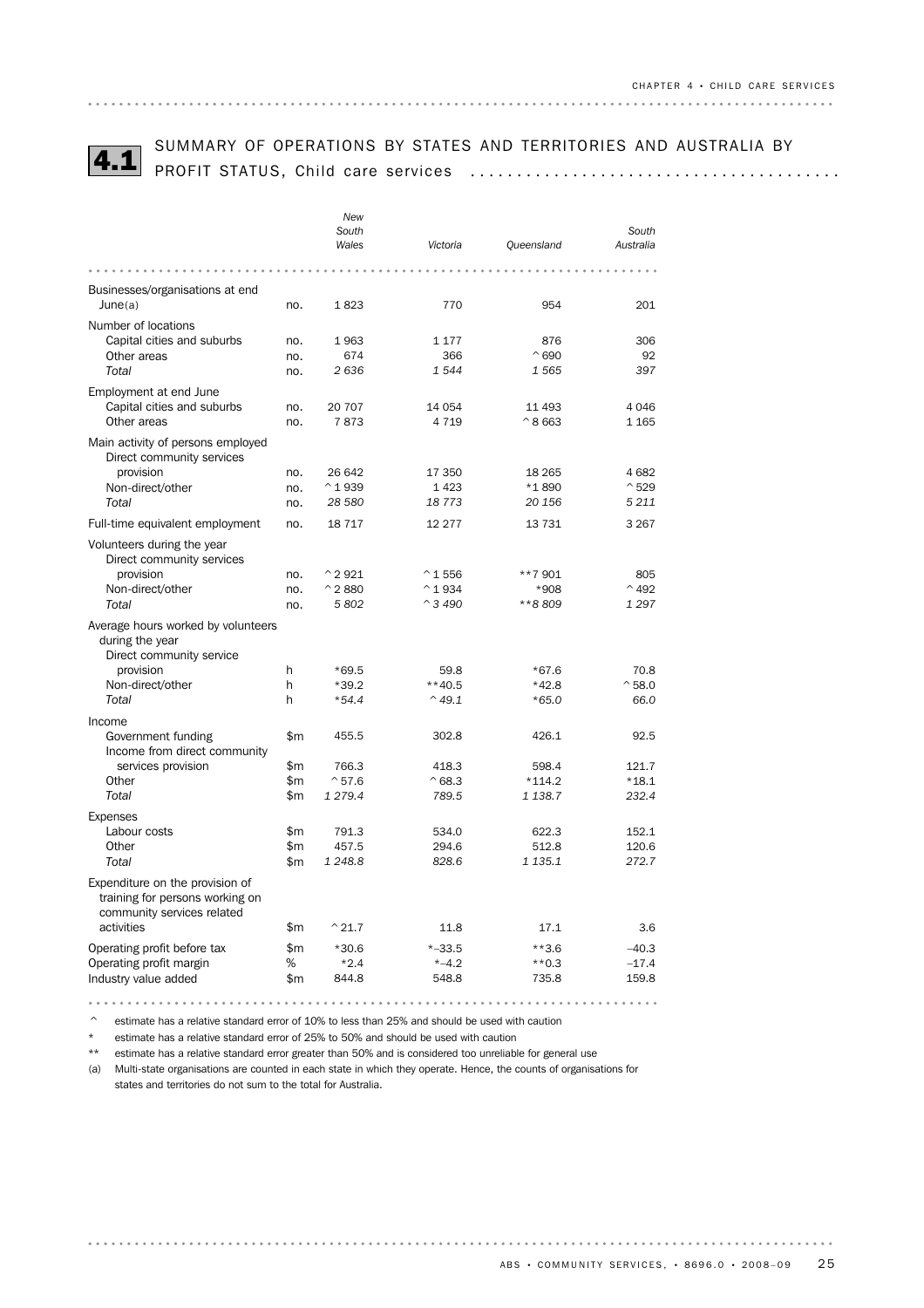# SUMMARY OF OPERATIONS BY STATES AND TERRITORIES AND AUSTRALIA BY<br>4.1 PROFIT STATUS, Child care services *continued* .................................

|                                                                        | <b>AUSTRALIA</b> |                   |                      |                                                                   |                             |                    |
|------------------------------------------------------------------------|------------------|-------------------|----------------------|-------------------------------------------------------------------|-----------------------------|--------------------|
|                                                                        |                  |                   | Tasmainia/           |                                                                   |                             |                    |
|                                                                        |                  |                   | Northern             |                                                                   |                             |                    |
|                                                                        |                  | Western           | Territory/Australian |                                                                   | For profit Not-for-profit   |                    |
|                                                                        |                  | Australia         | Capital Territory    |                                                                   | organisations organisations | Total              |
|                                                                        |                  |                   |                      |                                                                   |                             |                    |
| Businesses/organisations at end                                        |                  |                   |                      |                                                                   |                             |                    |
| June(a)                                                                | no.              | 393               | 217                  | 2857                                                              | 1473                        | 4 3 3 0            |
|                                                                        |                  |                   |                      |                                                                   |                             |                    |
| Number of locations                                                    |                  |                   |                      |                                                                   |                             |                    |
| Capital cities and suburbs                                             | no.              | 562               | 266                  | 3621                                                              | 1528                        | 5 1 4 9            |
| Other areas                                                            | no.              | 163               | 130                  | 1 2 9 5                                                           | 819                         | 2 1 1 4            |
| Total                                                                  | no.              | 725               | 396                  | 4916                                                              | 2 3 4 7                     | 7 2 6 3            |
| Employment at end June                                                 |                  |                   |                      |                                                                   |                             |                    |
| Capital cities and suburbs                                             | no.              | 6745              | 3983                 | 41 017                                                            | 20 011                      | 61 028             |
| Other areas                                                            | no.              | 2 2 1 9           | 1 2 3 0              | 17 340                                                            | 8530                        | 25870              |
|                                                                        |                  |                   |                      |                                                                   |                             |                    |
| Main activity of persons employed                                      |                  |                   |                      |                                                                   |                             |                    |
| Direct community services                                              |                  |                   |                      |                                                                   |                             |                    |
| provision                                                              | no.              | 8 4 2 6           | 4574                 | 54 536                                                            | 25 404                      | 79 940             |
| Non-direct/other                                                       | no.              | $^{\wedge}538$    | 639                  | $^{\wedge}$ 3 821                                                 | 3 1 3 7                     | 6958               |
| Total                                                                  | no.              | 8964              | 5 2 1 3              | 58 356                                                            | 28 541                      | 86 897             |
| Full-time equivalent employment                                        | no.              | 5 5 7 3           | 3 3 9 7              | 40 116                                                            | 16846                       | 56 962             |
| Volunteers during the year                                             |                  |                   |                      |                                                                   |                             |                    |
| Direct community services                                              |                  |                   |                      |                                                                   |                             |                    |
| provision                                                              | no.              | $^{\wedge}$ 1 020 | *1649                | $^{\wedge}$ 995                                                   | *14858                      | *15853             |
| Non-direct/other                                                       | no.              | *1 098            | *1532                | *777                                                              | $^{\circ}8067$              | $^{\wedge}8845$    |
| Total                                                                  | no.              | $^{\wedge}$ 2 118 | *3 181               | $^{\wedge}$ 1 773                                                 | $^{\wedge}$ 22 925          | $^{\wedge}$ 24 698 |
|                                                                        |                  |                   |                      |                                                                   |                             |                    |
| Average hours worked by volunteers                                     |                  |                   |                      |                                                                   |                             |                    |
| during the year                                                        |                  |                   |                      |                                                                   |                             |                    |
| Direct community service                                               |                  |                   |                      |                                                                   |                             |                    |
| provision                                                              | h                | $^{\wedge}60.8$   | $^{\circ}$ 264.8     | **103.0                                                           | $^{\wedge}86.4$             | $^{\wedge}87.4$    |
| Non-direct/other                                                       | h                | $^{\wedge}$ 133.6 | $^{\sim}$ 242.4      | $**65.2$                                                          | $^{\circ}$ 90.0             | $^{\wedge}87.8$    |
| Total                                                                  | h                | $^{\wedge}98.6$   | $^{\wedge}$ 254.0    | $**86.4$                                                          | $^{\wedge}87.7$             | $^{\wedge}87.6$    |
|                                                                        |                  |                   |                      |                                                                   |                             |                    |
| Income                                                                 |                  |                   |                      |                                                                   |                             |                    |
| Government funding                                                     | \$m              | 167.9             | 78.5                 | 947.6                                                             | 575.7                       | 1 523.3            |
| Income from direct community                                           |                  |                   |                      |                                                                   |                             |                    |
| services provision                                                     | \$m              | 266.2             | 129.2                | 1729.2                                                            | 570.9                       | 2 300.1            |
| Other                                                                  | \$m              | $^{\wedge}$ 29.9  | $^{\wedge}$ 11.0     | $^{\circ}$ 155.2                                                  | 144.1                       | $^{\wedge}$ 299.2  |
| Total                                                                  | \$m              | 464.0             | 218.6                | 2831.9                                                            | 1 290.7                     | 4 1 2 2.6          |
| <b>Expenses</b>                                                        |                  |                   |                      |                                                                   |                             |                    |
| Labour costs                                                           | \$m              | 262.1             | 145.4                | 1650.5                                                            | 856.6                       | 2 507.2            |
| Other                                                                  | \$m              | 170.2             | 78.4                 | 1 2 3 1 . 0                                                       | 403.1                       | 1 634.1            |
| Total                                                                  | \$m              | 432.3             | 223.8                | 2881.6                                                            | 1 2 5 9.8                   | 4 141.3            |
|                                                                        |                  |                   |                      |                                                                   |                             |                    |
| Expenditure on the provision of                                        |                  |                   |                      |                                                                   |                             |                    |
| training for persons working on                                        |                  |                   |                      |                                                                   |                             |                    |
| community services related                                             |                  |                   |                      |                                                                   |                             |                    |
| activities                                                             | \$m              | 5.3               | 3.2                  | 42.5                                                              | 20.1                        | 62.7               |
| Operating profit before tax                                            | \$m              | $**31.7$          | $^{\sim} -5.2$       | $***-44.0$                                                        | $^{\wedge}30.9$             | $**-13.0$          |
| Operating profit margin                                                | %                | *6.8              | $^{\sim} -2.4$       | $***-1.6$                                                         | $^{\wedge}$ 2.4             | $**-0.3$           |
| Industry value added                                                   | \$m              | 318.7             | 156.9                | 1 913.1                                                           | 851.7                       | 2 764.8            |
|                                                                        |                  |                   |                      |                                                                   |                             |                    |
|                                                                        |                  |                   |                      |                                                                   |                             |                    |
| estimate has a relative standard error of 10% to less than 25%         |                  |                   | **                   | estimate has a relative standard error greater than 50% and is    |                             |                    |
| and should be used with caution                                        |                  |                   |                      | considered too unreliable for general use                         |                             |                    |
| $^{\star}$<br>estimate has a relative standard error of 25% to 50% and |                  |                   | (a)                  | Multi-state organisations are counted in each state in which they |                             |                    |
|                                                                        |                  |                   |                      |                                                                   |                             |                    |

should be used with caution

(a) Multi-state organisations are counted in each state in which they operate. Hence, the counts of organisations for states and territories do not sum to the total for Australia.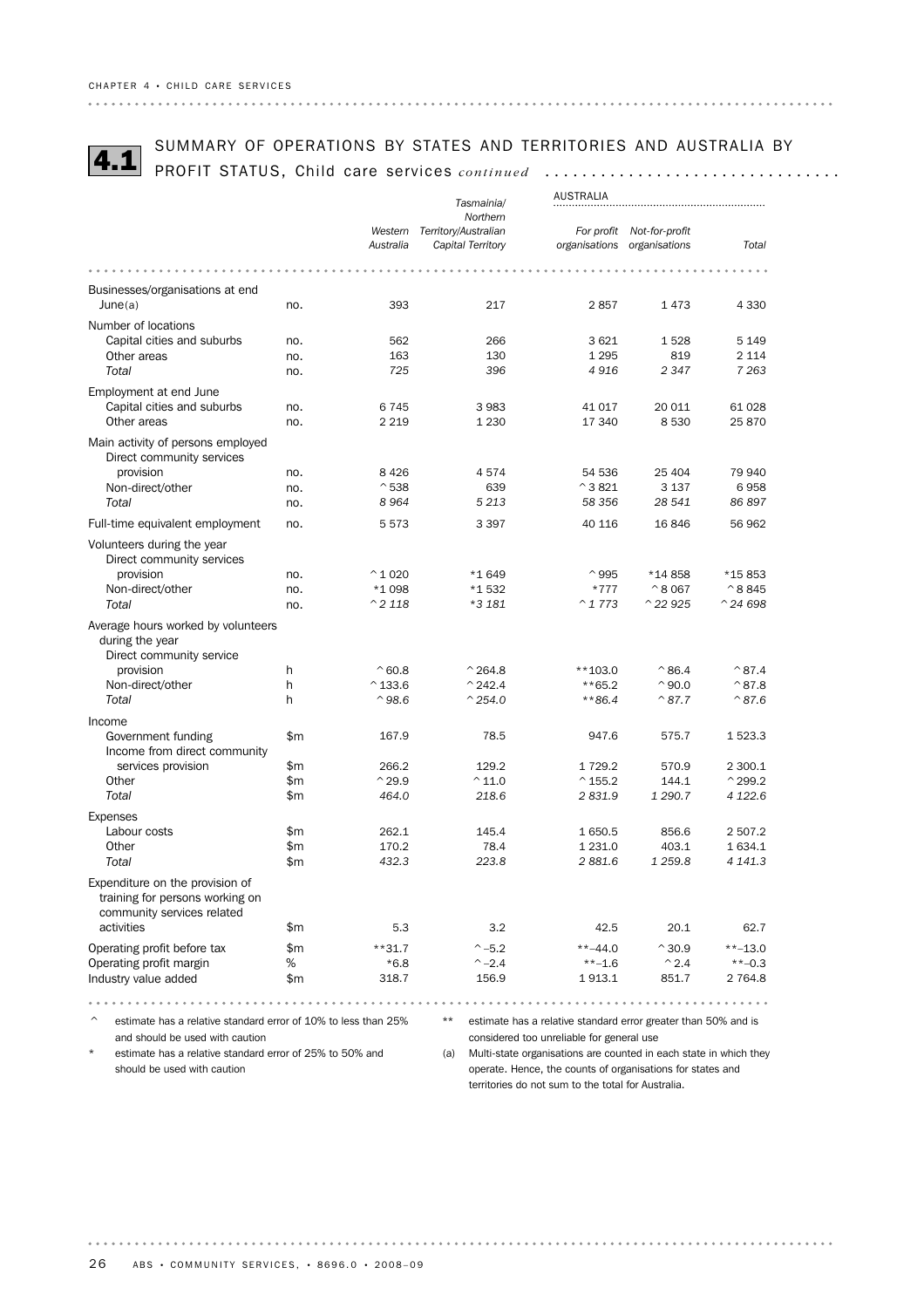

# PERSONS WORKING BY STATES AND TERRITORIES AND AUSTRALIA BY PROFIT 4.2 STATUS, Child care services ...............................................

| STATUS, UNITA Care Services                                                    |                   |                   |                  |                    |                      | Tasmania/<br>Northern<br>Territory/ | <b>AUSTRALIA</b>            |                                 |                   |
|--------------------------------------------------------------------------------|-------------------|-------------------|------------------|--------------------|----------------------|-------------------------------------|-----------------------------|---------------------------------|-------------------|
|                                                                                | New               |                   |                  |                    |                      | Australian                          |                             |                                 |                   |
|                                                                                | South<br>Wales    | Victoria          | Queensland       | South<br>Australia | Western<br>Australia | Capital<br>Territory                | For profit<br>organisations | Not-for-profit<br>organisations | Total             |
|                                                                                | no.               | no.               | no.              | no.                | no.                  | no.                                 | no.                         | no.                             | no.               |
|                                                                                |                   |                   |                  |                    |                      |                                     |                             |                                 |                   |
| Working proprietors                                                            | $^{\wedge}$ 1 027 | $*226$            | $*127$           | $*30$              | $*47$                | 64                                  | $^{\circ}$ 1 410            | $*109$                          | $^{\wedge}$ 1 520 |
| <b>Employees</b>                                                               |                   |                   |                  |                    |                      |                                     |                             |                                 |                   |
| Permanent full-time<br>Permanent                                               | 11 769            | 7 0 1 0           | 7 4 7 0          | 1 5 4 5            | $^{\circ}$ 3 308     | 1904                                | 24 120                      | 8887                            | 33 007            |
| part-time                                                                      | 8 1 3 1           | 5 6 27            | $^{\circ}6353$   | 1654               | 3 1 5 5              | 1375                                | 16 599                      | 9696                            | 26 295            |
| Casual/temporary                                                               | 7 6 5 3           | 5911              | 6 2 0 6          | 1982               | 2 4 5 5              | 1869                                | 16 228                      | 9848                            | 26 076            |
| Total                                                                          | 27 554            | 18 548            | 20 0 28          | 5 1 8 1            | 8918                 | 5 1 4 9                             | 56 946                      | 28 431                          | 85 377            |
| Employment at end                                                              |                   |                   |                  |                    |                      |                                     |                             |                                 |                   |
| June                                                                           | 28 580            | 18 7 7 3          | 20 156           | 5 2 1 1            | 8964                 | 5 2 1 3                             | 58 356                      | 28 541                          | 86 897            |
| Main activity of persons<br>employed<br>Direct community<br>services provision |                   |                   |                  |                    |                      |                                     |                             |                                 |                   |
| <b>Males</b>                                                                   | 1748              | 1458              | $^{\wedge}878$   | 229                | 472                  | 476                                 | 2860                        | 2 4 0 1                         | 5 2 6 2           |
| Females                                                                        | 24 893            | 15 8 9 2          | 17 387           | 4 4 5 3            | 7954                 | 4 0 9 8                             | 51 675                      | 23 003                          | 74 678            |
| <b>Total</b>                                                                   | 26 642            | 17350             | 18 26 5          | 4 6 8 2            | 8 4 2 6              | 4574                                | 54 536                      | 25 404                          | 79 940            |
| Non-direct/other                                                               |                   |                   |                  |                    |                      |                                     |                             |                                 |                   |
| Males                                                                          | $^{\wedge}360$    | $^{\wedge}365$    | $^{\wedge}$ 215  | $^{\wedge}$ 139    | $^{\wedge}$ 125      | $^{\wedge}92$                       | $^{\sim}735$                | 560                             | 1 2 9 5           |
| Females                                                                        | $^{\wedge}1579$   | $^{\wedge}$ 1 058 | *1676            | $^{\wedge}390$     | $*413$               | 547                                 | $^{\wedge}3086$             | 2577                            | 5 6 63            |
| Total                                                                          | $^{\wedge}1939$   | 1423              | *1890            | $^{\sim}$ 529      | $^{\wedge}538$       | 639                                 | $^{\wedge}$ 3 821           | 3 1 3 7                         | 6958              |
| Total                                                                          |                   |                   |                  |                    |                      |                                     |                             |                                 |                   |
| Males                                                                          | 2 1 0 8           | 1823              | $^{\wedge} 1093$ | 368                | 597                  | 568                                 | 3 5 9 6                     | 2961                            | 6557              |
| Females                                                                        | 26 472            | 16 950            | 19 063           | 4843               | 8 3 6 8              | 4 6 4 5                             | 54 761                      | 25 580                          | 80 341            |
| Volunteers during the<br>year<br>Direct community                              |                   |                   |                  |                    |                      |                                     |                             |                                 |                   |
| services provision                                                             | $^{\wedge}$ 2 921 | $^{\circ}$ 1 556  | **7901           | 805                | $^{\wedge}$ 1 020    | *1 649                              | $^{\wedge}995$              | *14858                          | *15853            |
| Non-direct/other                                                               | $^{\wedge}$ 2 880 | $^{\wedge}$ 1934  | *908             | $^{\wedge}$ 492    | *1098                | *1532                               | $*777$                      | $^{\circ}8067$                  | $^{\wedge}8845$   |

*Total 5 802* ^*3 490* \*\**8 809 1 297* ^*2 118* \**3 181* ^*1 773* ^*22 925* ^*24 698*

 $\degree$  estimate has a relative standard error of 10% to less than 25% and should be used with caution

\* estimate has a relative standard error of 25% to 50% and should be used with caution

\*\* estimate has a relative standard error greater than 50% and is considered too unreliable for general use

. . . . . . . . . . . . . . . . . . . .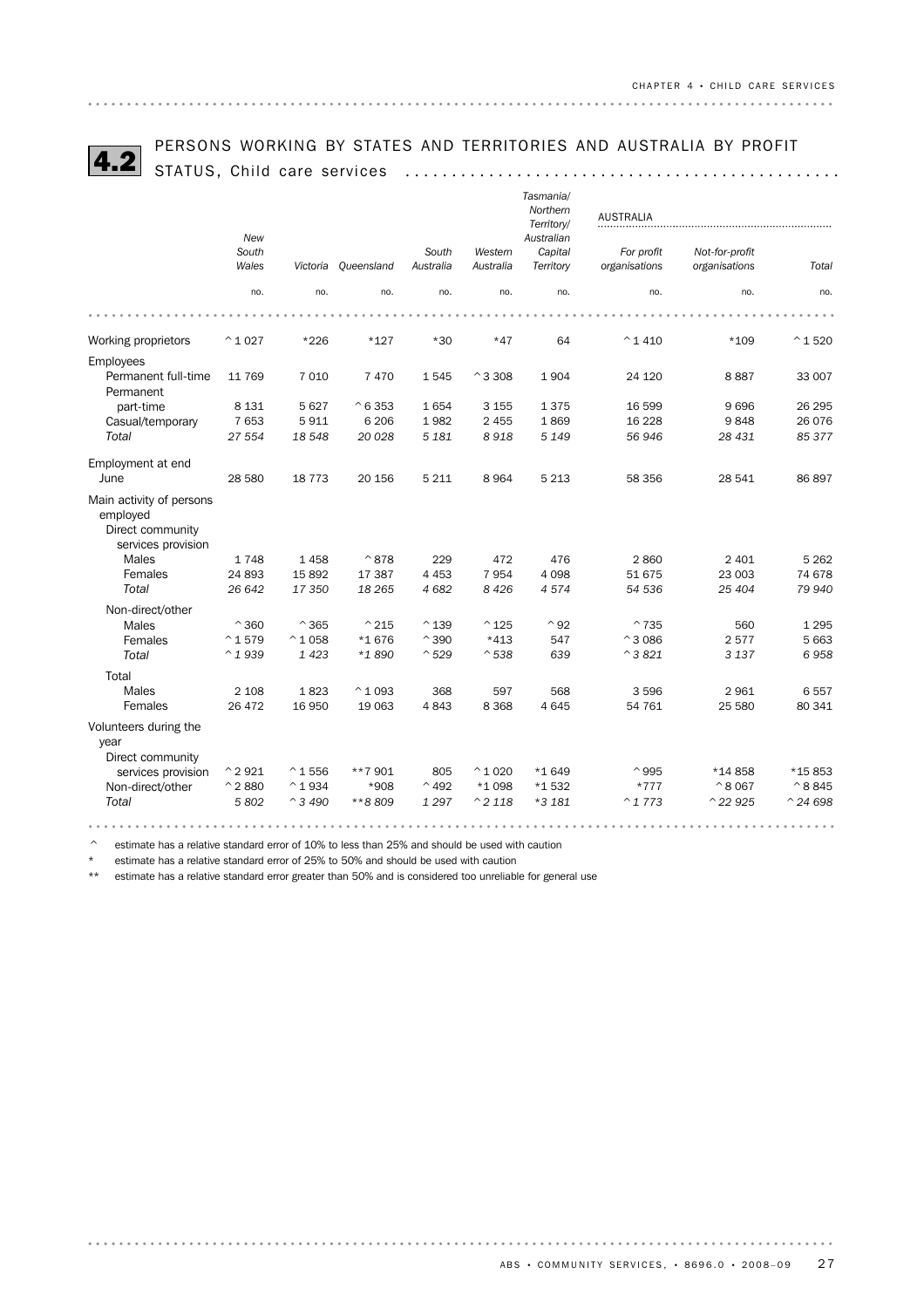# CHAPTER 50THER SOCIAL ASSISTANCE SERVICES .............

| SUMMARY OF<br><b>OPERATIONS</b> | Other social assistance services includes businesses/organisations mainly engaged in<br>providing a wide variety of social support services directly to their clients, including, but<br>not limited to, welfare services, disabilities assistance, and adult day care centre<br>operation.                                                                                                                                          |  |  |  |  |  |
|---------------------------------|--------------------------------------------------------------------------------------------------------------------------------------------------------------------------------------------------------------------------------------------------------------------------------------------------------------------------------------------------------------------------------------------------------------------------------------|--|--|--|--|--|
|                                 | At the end of June 2009, there were 3,287 businesses/organisations in other social<br>assistance services. Of these, 2,504 were 'not for profit' organisations, and 784 'for profit'.<br>These businesses/organisations:<br>$\blacksquare$ employed 121,774 persons<br>generated income of \$7.0b during the 2008–09 financial year<br>■ incurred expenses of \$6.6b in the same period<br>generated industry value added of \$4.0b. |  |  |  |  |  |
| EMPLOYMENT                      | At the end of June 2009, there were 121,774 persons employed within other social<br>assistance services, with 107,542 of these employed by 'not for profit' organisations.<br>Permanent part-time comprised the majority of employment, with 48,484, followed by<br>permanent full-time 37,078 and casual/temporary 36,212.                                                                                                          |  |  |  |  |  |
|                                 | There were 87,939 persons providing direct community services at the end of June 2009.<br>Females accounted for 67,069 (76%) of these persons. During the 2008–09 financial year,<br>172,482 volunteers assisted other social assistance organisations, with 61% of these<br>providing direct community services.                                                                                                                    |  |  |  |  |  |
| <b>REGION</b>                   | At the end of June 2009, 3,287 other social assistance businesses/organisations operated<br>from 8,733 locations. Of these, 5,103 were in capital city and suburban areas, and<br>employed 79,377 persons.                                                                                                                                                                                                                           |  |  |  |  |  |
| INCOME AND EXPENSES             | During 2008-09 other social assistance services businesses/organisations generated<br>income of \$7.0b. 'Not for profit' organisations contributed \$6.3b (91%) to this total, with<br>\$4.0b derived from government funding.                                                                                                                                                                                                       |  |  |  |  |  |
|                                 | Total expenditure for 2008–09 was \$6.6b, with 'not for profit' organisations contributing<br>the majority (\$6.0b). Labour costs were the largest expenditure item for all<br>businesses/organisations, comprising \$3.8b.                                                                                                                                                                                                          |  |  |  |  |  |

 $\alpha$  ,  $\alpha$  ,  $\alpha$  ,  $\alpha$  ,  $\alpha$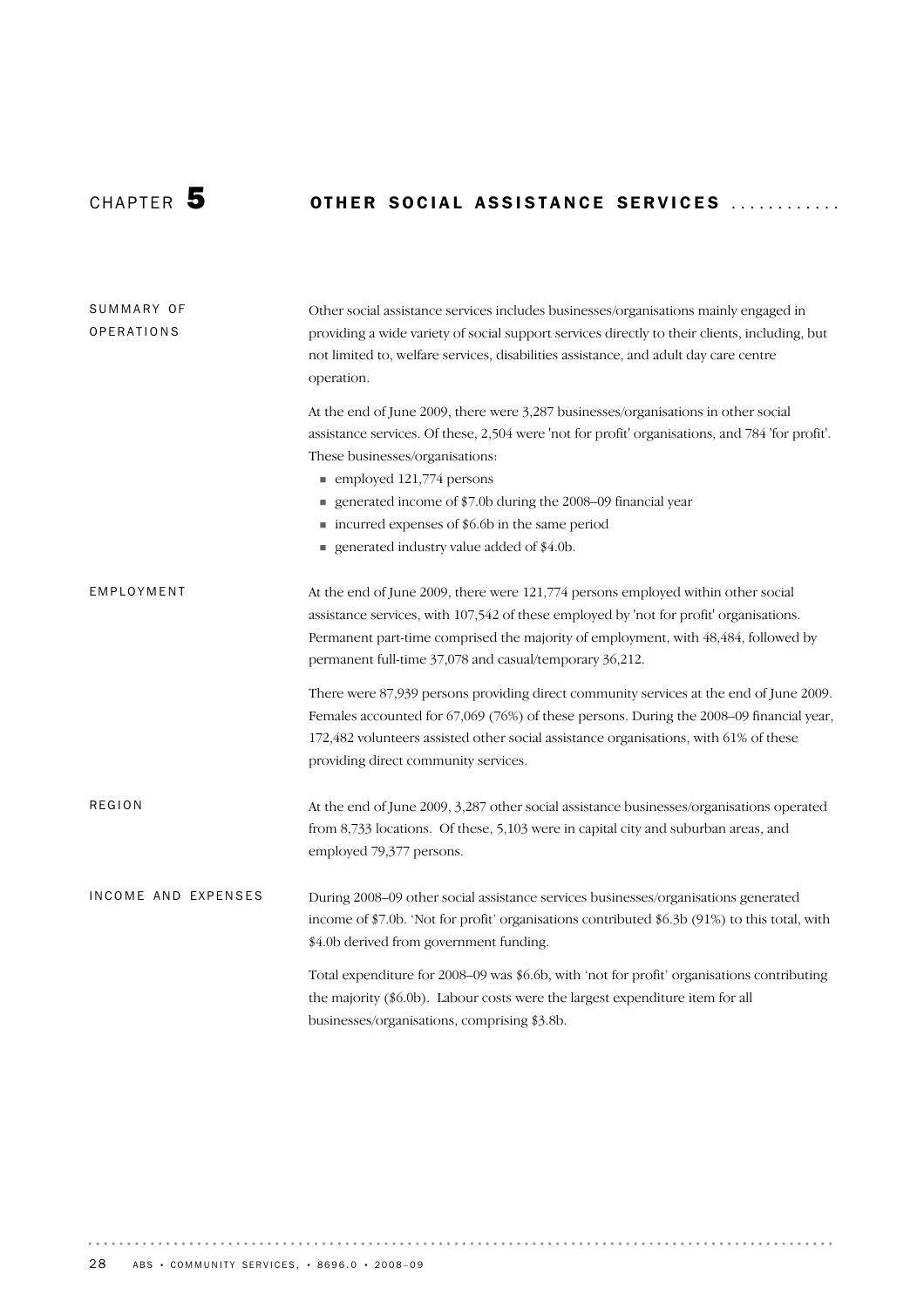

# SUMMARY OF OPERATIONS BY STATES AND TERRITORIES AND AUSTRALIA BY 5.1 PROFIT STATUS, Other social assistance services ............................

|                                                                                                  |       | New<br>South<br>Wales | Victoria           | Queensland         | South<br>Australia |
|--------------------------------------------------------------------------------------------------|-------|-----------------------|--------------------|--------------------|--------------------|
|                                                                                                  |       |                       |                    |                    |                    |
| Businesses/organisations at end                                                                  |       |                       |                    |                    |                    |
| June(a)                                                                                          | no.   | 1 1 1 5               | 709                | 716                | 233                |
| Number of locations                                                                              |       |                       |                    |                    |                    |
| Capital cities and suburbs                                                                       | no.   | 1 3 2 0               | 1455               | 885                | 493                |
| Other areas                                                                                      | no.   | 1 1 1 9               | 744                | 989                | $^{\wedge}$ 268    |
| Total                                                                                            | no.   | 2 4 3 8               | 2 1 9 9            | 1874               | 762                |
| Employment at end June                                                                           |       |                       |                    |                    | 7 7 8 5            |
| Capital cities and suburbs<br>Other areas                                                        | no.   | 21 191<br>13 961      | 24 402<br>9645     | 14 130<br>9984     | 2614               |
|                                                                                                  | no.   |                       |                    |                    |                    |
| Main activity of persons employed                                                                |       |                       |                    |                    |                    |
| Direct community services<br>provision                                                           | no.   | 25 856                | 27 248             | 16 606             | 6 508              |
| Non-direct/other                                                                                 | no.   | 9 2 9 7               | 6800               | 7 508              | 3891               |
| Total                                                                                            | no.   | 35 152                | 34 047             | 24 114             | 10 398             |
| Full-time equivalent employment                                                                  | no.   | 22 089                | 19 14 6            | 14893              | 6802               |
|                                                                                                  |       |                       |                    |                    |                    |
| Volunteers during the year<br>Direct community services                                          |       |                       |                    |                    |                    |
| provision                                                                                        | no.   | $^{\wedge}$ 42 423    | $^{\circ}$ 19807   | $^{\wedge}$ 22 914 | np                 |
| Non-direct/other                                                                                 | no.   | 26 475                | *12 912            | 14 240             | np                 |
| Total                                                                                            | no.   | $^{\circ}68897$       | $^{\wedge}$ 32 719 | $^{\circ}$ 37 154  | np                 |
| Average hours worked by volunteers<br>during the year                                            |       |                       |                    |                    |                    |
| Direct community services<br>provision                                                           | hrs   | $^{\circ}50.0$        | $^{\sim}$ 75.9     | $^{\wedge}84.7$    |                    |
| Non-direct/other                                                                                 | hrs   | $^{\wedge}$ 29.5      | $^{\wedge}76.3$    | 150.5              | np<br>np           |
| Total                                                                                            | hrs   | $^{\wedge}$ 42.1      | $^{\sim}76.0$      | $^{\wedge}$ 109.9  | np                 |
| Income                                                                                           |       |                       |                    |                    |                    |
| Government funding                                                                               | \$m   | 1 2 5 8.4             | 1 178.9            | 769.9              | 296.8              |
| Income from direct community                                                                     |       |                       |                    |                    |                    |
| services provision                                                                               | \$m   | 261.2                 | $^{\wedge}$ 288.8  | 146.8              | 66.0               |
| Other                                                                                            | \$m   | $^{\sim}740.5$        | 403.2              | 322.4              | 93.5               |
| Total                                                                                            | \$m   | 2 260.1               | 1870.9             | 1 239.1            | 456.2              |
| <b>Expenses</b>                                                                                  |       |                       |                    |                    |                    |
| Labour costs                                                                                     | \$m   | 1 1 4 3 . 3           | 1 1 1 8.6          | 689.9              | 281.2              |
| Other                                                                                            | \$m   | $^{\circ}$ 940.8      | 722.1              | 513.5              | 167.0              |
| Total                                                                                            | \$m   | 2 084.0               | 1840.8             | 1 203.4            | 448.2              |
| Expenditure on the provision of<br>training for persons working on<br>community services related |       |                       |                    |                    |                    |
| activities                                                                                       | \$m   | $^{\wedge}$ 41.8      | 26.9               | 21.4               | $^{\wedge}7.1$     |
| Operating profit before tax                                                                      | \$m\$ | $*175.8$              | $**29.3$           | $*37.1$            | $*8.8$             |
| Operating profit margin                                                                          | %     | $*7.8$                | $***1.6$           | $*3.0$             | $*1.9$             |
| Industry value added                                                                             | \$m   | 1 204.7               | 1 1 9 4.7          | 726.5              | 292.6              |
|                                                                                                  |       |                       |                    |                    |                    |

^ estimate has a relative standard error of 10% to less than 25% and should be used with caution

\* estimate has a relative standard error of 25% to 50% and should be used with caution

\*\* estimate has a relative standard error greater than 50% and is considered too unreliable for general use

np not available for publication but included in totals where applicable, unless otherwise indicated

(a) Multi-state organisations are counted in each state in which they operate. Hence, the counts of organisations for states and territories do not sum to the total for Australia.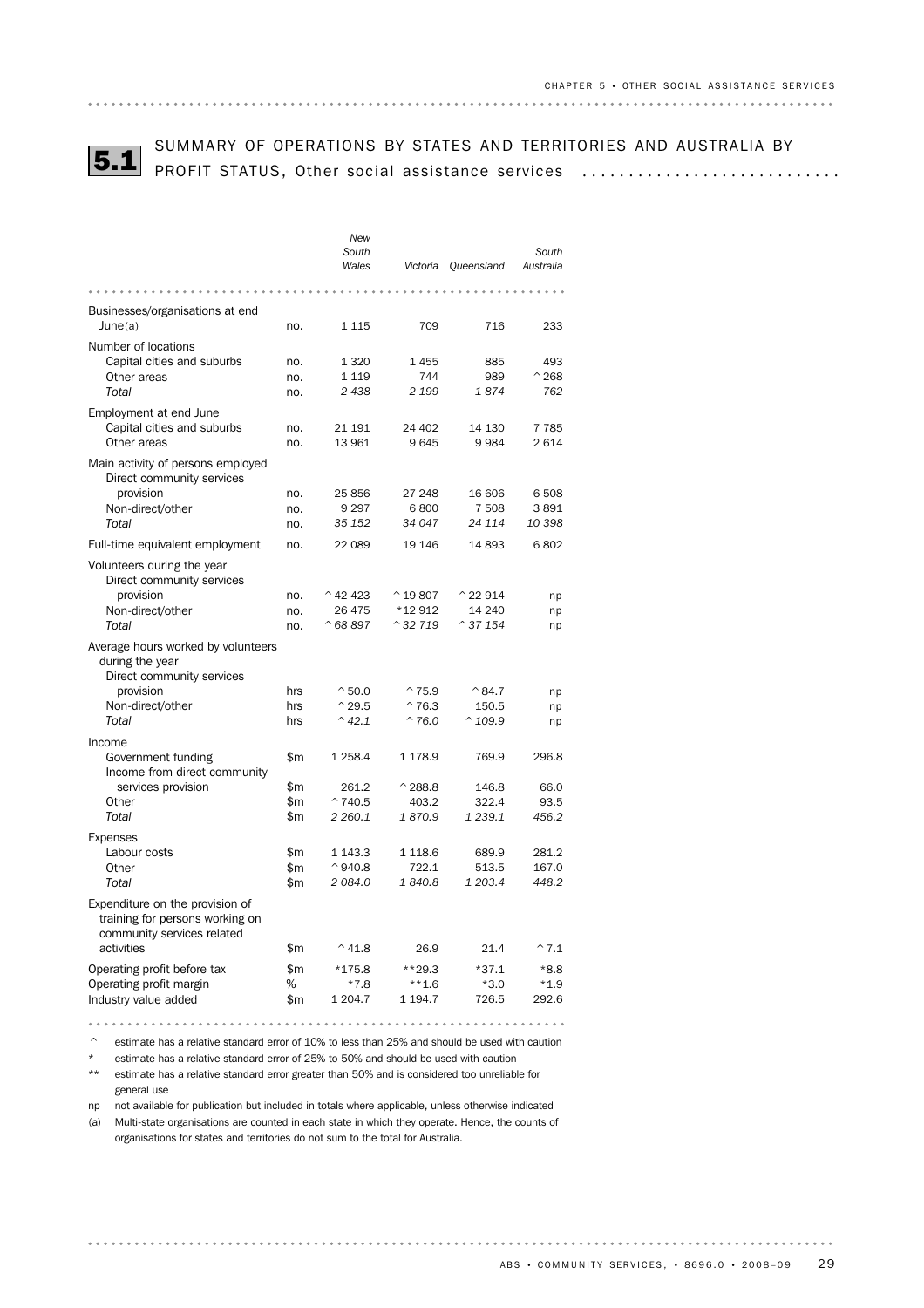# SUMMARY OF OPERATIONS BY STATES AND TERRITORIES AND AUSTRALIA BY<br>5.1 PROFIT STATUS, Other social assistance services *continued .................*...

|                                                                                                  |     |                  | Tasmania/              |                    |                    |                     |
|--------------------------------------------------------------------------------------------------|-----|------------------|------------------------|--------------------|--------------------|---------------------|
|                                                                                                  |     |                  | Northern<br>Territory/ | <b>AUSTRALIA</b>   |                    |                     |
|                                                                                                  |     |                  | Australian             |                    |                    |                     |
|                                                                                                  |     | Western          | Capital                | For profit         | Not-for-profit     |                     |
|                                                                                                  |     | Australia        | Territory              | organisations      | organisations      | Total               |
|                                                                                                  |     |                  |                        |                    |                    |                     |
| Businesses/organisations at end                                                                  |     |                  |                        |                    |                    |                     |
| June(a)                                                                                          | no. | 327              | 245                    | 784                | 2 504              | 3 2 8 7             |
| Number of locations                                                                              |     |                  |                        |                    |                    |                     |
| Capital cities and suburbs                                                                       | no. | 561              | 390                    | 659                | 4 4 4 5            | 5 1 0 3             |
| Other areas                                                                                      | no. | 257              | 252                    | $^{\wedge}$ 260    | 3 3 7 0            | 3 6 3 0             |
| Total                                                                                            | no. | 818              | 642                    | 918                | 7815               | 8733                |
| Employment at end June                                                                           |     |                  |                        |                    |                    |                     |
| Capital cities and suburbs                                                                       | no. | 6766             | 5 1 0 3                | $^{\wedge}$ 11 742 | 67 635             | 79 377              |
| Other areas                                                                                      | no. | 3733             | 2 4 5 9                | $^{\circ}$ 2 490   | 39 907             | 42 397              |
| Main activity of persons employed<br>Direct community services                                   |     |                  |                        |                    |                    |                     |
| provision                                                                                        | no. | 6 504            | 5 2 1 8                | 10 280             | 77 659             | 87939               |
| Non-direct/other                                                                                 | no. | 3 9 9 6          | 2 3 4 4                | $^{\circ}$ 3 952   | 29 883             | 33 834              |
| Total                                                                                            | no. | 10 499           | 7562                   | 14 232             | 107 542            | 121 774             |
| Full-time equivalent employment                                                                  | no. | 6961             | 4472                   | 6455               | 67908              | 74 363              |
| Volunteers during the year<br>Direct community services                                          |     |                  |                        |                    |                    |                     |
| provision                                                                                        | no. | np               | $^{\circ}$ 7 005       | *534               | $^{\circ}$ 104 558 | $^{\wedge}$ 105 092 |
| Non-direct/other                                                                                 | no. | np               | 3 3 5 9                | *151               | 67 239             | 67 390              |
| Total                                                                                            | no. | np               | $^{\wedge}$ 10 364     | $*684$             | 171797             | 172482              |
| Average hours worked by volunteers<br>during the year                                            |     |                  |                        |                    |                    |                     |
| Direct community services<br>provision                                                           | hrs |                  | $^{\wedge}$ 113.8      | $^{\sim}$ 70.5     | 74.8               | 74.8                |
| Non-direct/other                                                                                 | hrs | np<br>np         | 95.4                   | **66.9             | 70.3               | 70.2                |
| Total                                                                                            | hrs | np               | $^{\wedge}$ 107.9      | $*69.7$            | 73.0               | 73.0                |
|                                                                                                  |     |                  |                        |                    |                    |                     |
| Income<br>Government funding                                                                     | \$m | 300.3            | 324.5                  | 133.4              | 3 9 9 5.4          | 4 1 28.8            |
| Income from direct community                                                                     |     |                  |                        |                    |                    |                     |
| services provision                                                                               | \$m | 64.1             | 66.9                   | $^{\wedge}$ 283.7  | 610.0              | 893.7               |
| Other                                                                                            | \$m | $*324.1$         | 98.0                   | $^{\wedge}$ 246.9  | 1 7 3 4 .9         | 1981.7              |
| Total                                                                                            | \$m | $^{\wedge}688.5$ | 489.4                  | $^{\wedge}664.0$   | 6 340.3            | 7 004.3             |
| <b>Expenses</b>                                                                                  |     |                  |                        |                    |                    |                     |
| Labour costs                                                                                     | \$m | 284.1            | 252.5                  | $^{\wedge}$ 348.9  | 3 4 2 0.8          | 3769.6              |
| Other                                                                                            | \$m | 258.7            | 229.4                  | $^{\wedge}$ 241.3  | 2 590.2            | 2831.5              |
| Total                                                                                            | \$m | 542.9            | 481.9                  | $^{\wedge}$ 590.1  | 6 011.0            | 6 601.1             |
| Expenditure on the provision of<br>training for persons working on<br>community services related |     |                  |                        |                    |                    |                     |
| activities                                                                                       | \$m | 9.8              | 9.7                    | 8.0                | 108.7              | 116.7               |
| Operating profit before tax                                                                      | \$m | $**145.6$        | $*7.4$                 | $^{\sim}73.9$      | $*330.1$           | $*404.1$            |
| Operating profit margin                                                                          | %   | $*21.1$          | $*1.5$                 | $^{\wedge}$ 11.1   | $*5.2$             | $^{\wedge}$ 5.8     |
| Industry value added                                                                             | \$m | 306.0            | 256.9                  | 414.2              | 3 567.1            | 3 981.4             |

^ estimate has a relative standard error of 10% to less than 25% and should be used with caution

\* estimate has a relative standard error of 25% to 50% and should be used with caution

\*\* estimate has a relative standard error greater than 50% and is considered too unreliable for general use

np not available for publication but included in totals where applicable, unless otherwise indicated

(a) Multi-state organisations are counted in each state in which they operate. Hence, the counts of organisations for states and territories do not sum to the total for Australia.

. . . . . .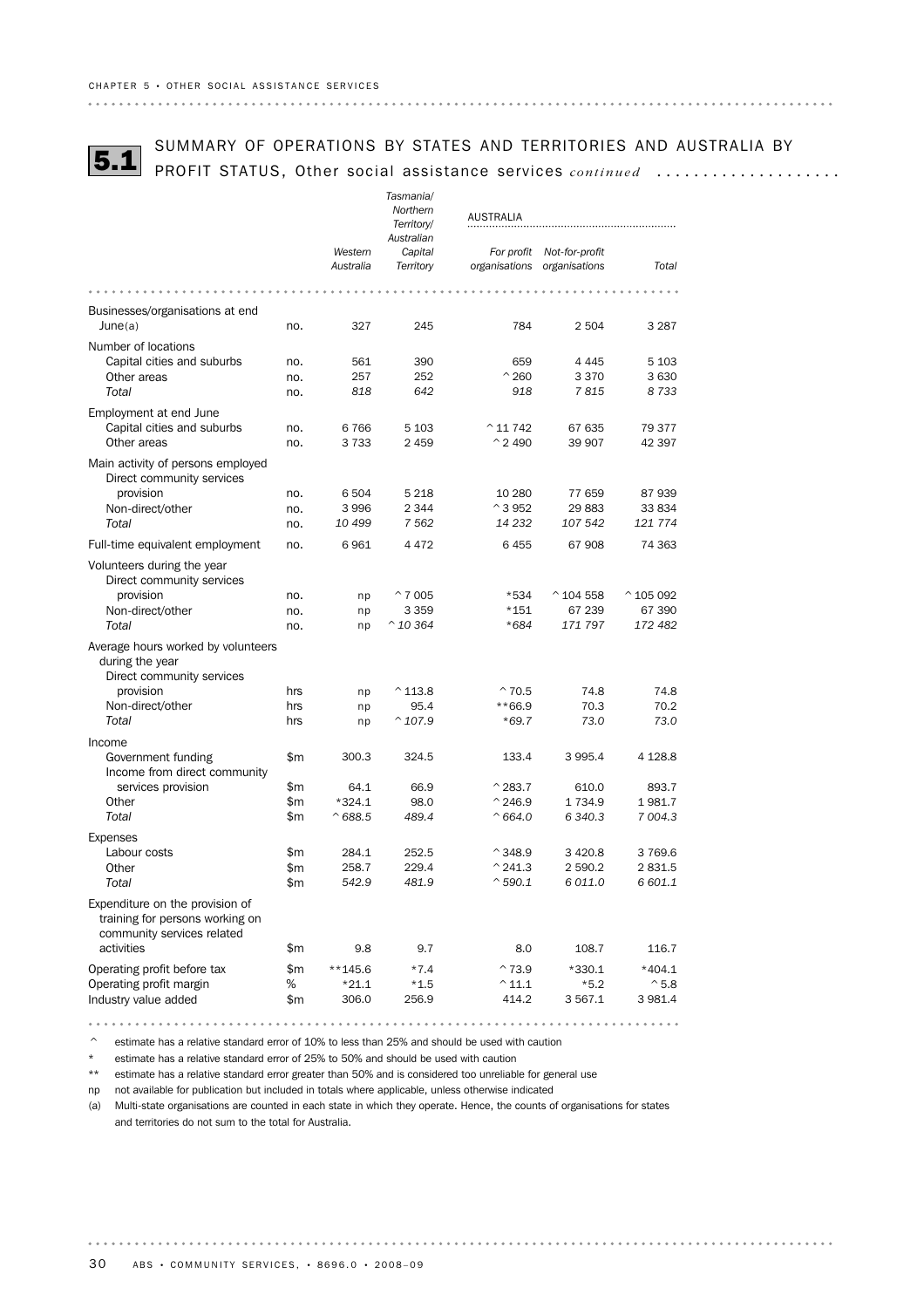# PERSONS WORKING BY STATES AND TERRITORIES AND AUSTRALIA BY PROFIT<br>5.2 STATUS, Other social assistance services ...................................

|                                                                                   |                    |                   |                    |                 |                   | Tasmania/<br>Northern<br>Territory/ | <b>AUSTRALIA</b>                                                       |                    |                    |  |
|-----------------------------------------------------------------------------------|--------------------|-------------------|--------------------|-----------------|-------------------|-------------------------------------|------------------------------------------------------------------------|--------------------|--------------------|--|
|                                                                                   | New<br>South       |                   |                    | South           | Western           | Australian<br>Capital               | For profit                                                             | Not-for-profit     |                    |  |
|                                                                                   | Wales              | Victoria          | Queensland         | Australia       | Australia         | Territory                           | organisations                                                          | organisations      | Total              |  |
|                                                                                   | no.                | no.               | no.                | no.             | no.               | no.                                 | no.                                                                    | no.                | no.                |  |
|                                                                                   |                    |                   |                    |                 |                   |                                     |                                                                        |                    |                    |  |
| Employment at end<br>June                                                         |                    |                   |                    |                 |                   |                                     |                                                                        |                    |                    |  |
| Permanent<br>$full-time(a)$<br>Permanent                                          | 11 434             | 9410              | 7 0 8 7            | 3 2 1 5         | 3 4 8 1           | 2 4 5 2                             | $^{\wedge}$ 2 593                                                      | 34 485             | 37 078             |  |
| part-time                                                                         | 13893              | 15 181            | 8 3 9 1            | 3 9 6 2         | 4535              | 2522                                | $^{\circ}$ 2 805                                                       | 45 679             | 48 4 84            |  |
| Casual/temporary                                                                  | 9825               | 9457              | 8 6 3 5            | $^{\sim}$ 3 222 | $^{\wedge}$ 2 484 | 2588                                | $^{\wedge}8834$                                                        | 27 378             | 36 212             |  |
| Total                                                                             | 35 152             | 34 047            | 24 114             | 10 398          | 10 499            | 7 5 6 2                             | 14 2 32                                                                | 107 542            | 121 774            |  |
| Main activity of<br>persons employed<br>Direct community<br>services<br>provision |                    |                   |                    |                 |                   |                                     |                                                                        |                    |                    |  |
| Males                                                                             | 6610               | 5985              | 4 0 0 7            | 1 3 8 5         | 1464              | 1419                                | 1 4 5 0                                                                | 19 4 20            | 20 870             |  |
| Females                                                                           | 19 245             | 21 263            | 12 599             | 5 1 2 3         | 5 0 4 0           | 3799                                | 8830                                                                   | 58 239             | 67 069             |  |
| Total                                                                             | 25856              | 27 248            | 16 606             | 6 508           | 6 504             | 5 2 1 8                             | 10 280                                                                 | 77 659             | 87939              |  |
| Non-direct/other                                                                  |                    |                   |                    |                 |                   |                                     |                                                                        |                    |                    |  |
| Males                                                                             | $^{\circ}3674$     | 2096              | 1931               | 1943            | 1566              | 1034                                | $^{\wedge}923$                                                         | 11 3 23            | 12 24 6            |  |
| Females                                                                           | 5 6 22             | 4 703             | 5576               | 1947            | 2 4 3 0           | 1 3 1 0                             | $^{\circ}3029$                                                         | 18 560             | 21 589             |  |
| Total                                                                             | 9 2 9 7            | 6800              | 7508               | 3891            | 3 9 9 6           | 2 3 4 4                             | $^{\wedge}$ 3 952                                                      | 29 883             | 33 834             |  |
| Total                                                                             |                    |                   |                    |                 |                   |                                     |                                                                        |                    |                    |  |
| Males                                                                             | 10 285             | 8 0 8 1           | 5938               | 3 3 2 9         | 3 0 3 0           | 2 4 5 4                             | 2 3 7 3                                                                | 30 743             | 33 116             |  |
| Females                                                                           | 24 868             | 25 966            | 18 175             | 7070            | 7469              | 5 1 0 9                             | 11859                                                                  | 76 798             | 88 657             |  |
| Volunteers during the<br>year<br>Direct community<br>services                     |                    |                   |                    |                 |                   |                                     |                                                                        |                    |                    |  |
| provision                                                                         | $^{\wedge}$ 42 423 | $^{\circ}$ 19807  | $^{\wedge}$ 22 914 | np              | np                | $^{\circ}$ 7 005                    | *534                                                                   | $^{\circ}$ 104 558 | $^{\circ}$ 105 092 |  |
| Non-direct/other                                                                  | 26 475             | *12 912           | 14 240             | np              | np                | 3 3 5 9                             | $*151$                                                                 | 67 239             | 67 390             |  |
| Total                                                                             | $^{\circ}68897$    | $^{\circ}$ 32 719 | $^{\circ}$ 37 154  | np              | np                | $^{\wedge}$ 10 364                  | $*684$                                                                 | 171 797            | 172 482            |  |
|                                                                                   |                    |                   |                    |                 |                   |                                     |                                                                        |                    |                    |  |
| estimate has a relative standard error of 10% to less than 25% and                |                    |                   |                    |                 | np                |                                     | not available for publication but included in totals where applicable, |                    |                    |  |

should be used with caution

estimate has a relative standard error of 25% to 50% and should be

unless otherwise indicated (a) Includes working proprietors and partners of unincorporated businesses.

used with caution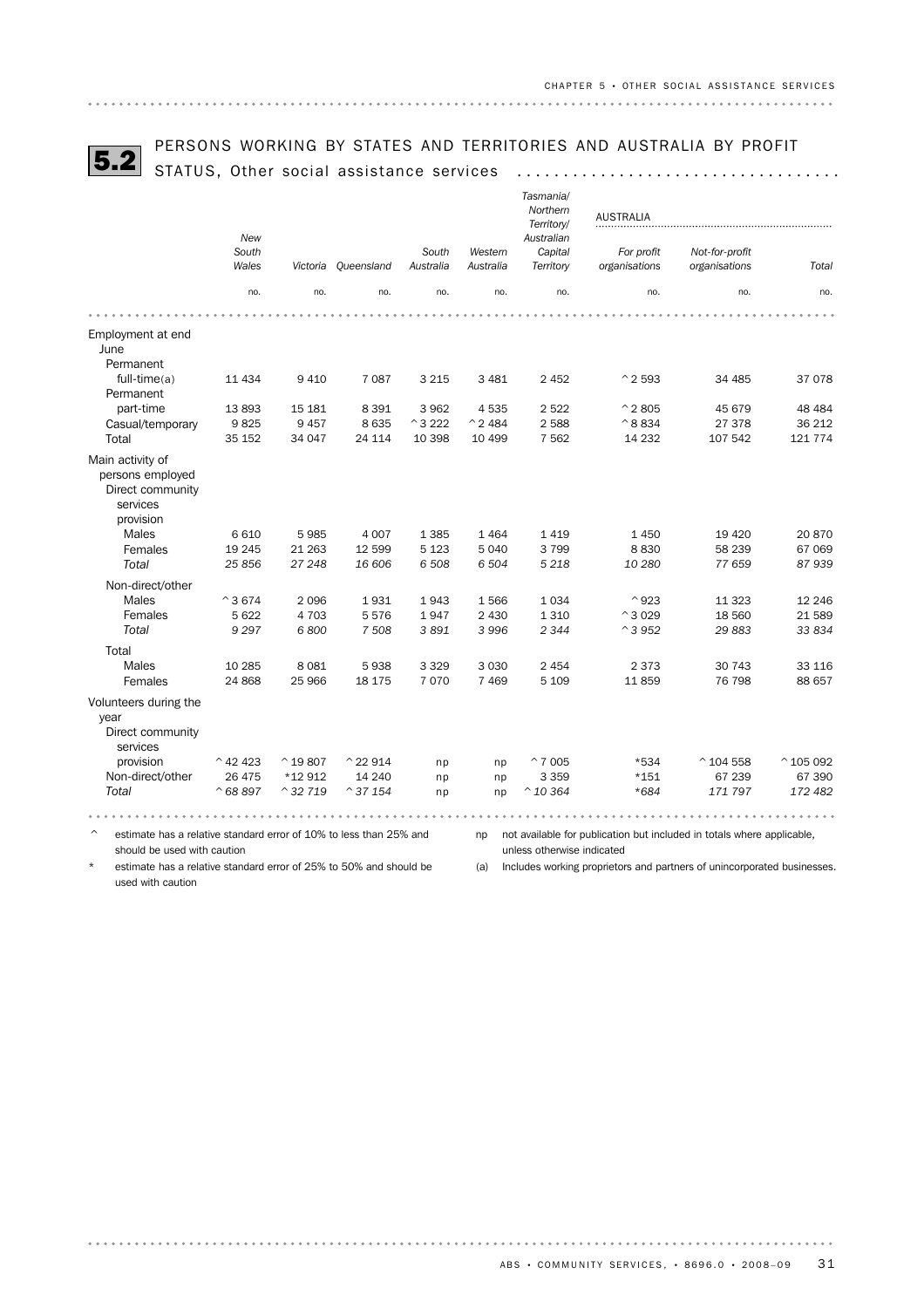# EXPLANATORY NOTES .................................

| <b>1</b> This publication presents estimates of the economic and financial performance of<br>community services businesses/organisations for 2008-09. The primary purpose of these<br>estimates is to present detailed information on the financial performance and type of<br>activity of businesses/organisations primarily engaged in the provision of community<br>services. Estimates were produced from directly collected data from the Economic<br>Activity Survey (EAS) Community Services conducted by the Australian Bureau of<br>Statistics (ABS).                                                                                                                                                                                                                                                                                                                                                                                                                                                                                                                                                                                                                    |
|-----------------------------------------------------------------------------------------------------------------------------------------------------------------------------------------------------------------------------------------------------------------------------------------------------------------------------------------------------------------------------------------------------------------------------------------------------------------------------------------------------------------------------------------------------------------------------------------------------------------------------------------------------------------------------------------------------------------------------------------------------------------------------------------------------------------------------------------------------------------------------------------------------------------------------------------------------------------------------------------------------------------------------------------------------------------------------------------------------------------------------------------------------------------------------------|
| The period covered by the collection was, in general, the 12 months ended 30 June<br>2<br>2009.                                                                                                                                                                                                                                                                                                                                                                                                                                                                                                                                                                                                                                                                                                                                                                                                                                                                                                                                                                                                                                                                                   |
| Although financial estimates relate to the full twelve months, employment estimates<br>3<br>relate to the last pay period ending in June 2009.                                                                                                                                                                                                                                                                                                                                                                                                                                                                                                                                                                                                                                                                                                                                                                                                                                                                                                                                                                                                                                    |
| 4 Financial data incorporate all units in scope of the Community Services Survey that<br>were in operation at any time during the year. They also include any temporarily inactive<br>units, i.e. those units which were in the development stage or which were not in<br>operation, but which still existed and held assets and liabilities and/or incurred some<br>non-operating expenses (e.g. depreciation, administration costs).                                                                                                                                                                                                                                                                                                                                                                                                                                                                                                                                                                                                                                                                                                                                            |
| The businesses that contribute to the statistics in this publication are classified:<br>5<br>• by institutional sector, in accordance with the Standard Institutional Sector<br>Classification of Australia (SISCA), which is detailed in Standard Economic Sector<br>Classifications of Australia (SESCA) (cat. no. 1218.0)<br>by industry, in accordance with the Australian and New Zealand Standard<br><i>Industrial Classification (ANZSIC)</i> , 2006 edition (cat. no. 1292.0)<br>• by state and territory<br>• by community service activity, in accordance with the National Classification of<br><b>Community Services</b><br>• by business size.                                                                                                                                                                                                                                                                                                                                                                                                                                                                                                                       |
| The scope of the collection consisted of all employing and significant non-employing<br>6<br>businesses and organisations classified to the following ANZSIC classes:<br><b>8601 AGED CARE RESIDENTIAL SERVICES</b><br>• 8609 OTHER RESIDENTIAL CARE SERVICES<br><b>8710 CHILD CARE SERVICES</b><br><b>8790 OTHER SOCIAL ASSISTANCE SERVICES</b><br>The following ANZSIC classes had only partial coverage:<br>7<br>7211 EMPLOYMENT PLACEMENT AND RECRUITMENT SERVICES (part – only organisations<br>providing services to persons with disabilities)<br>• 7510 CENTRAL GOVERNMENT ADMINISTRATION (part – only departments/organisations with a<br>significant role in funding and/or directly providing community services)<br>■ 7520 STATE GOVERNMENT ADMINISTRATION (part – only departments/organisations with a<br>significant role in funding and/or directly providing community services)<br>■ 7530 LOCAL GOVERNMENT ADMINISTRATION (part – only organisations with a significant role<br>in funding and/or directly providing community services)<br>9559 OTHER INTEREST GROUP SERVICES N.E.C. (part - only peak bodies or organisations<br>providing advocacy services) |
|                                                                                                                                                                                                                                                                                                                                                                                                                                                                                                                                                                                                                                                                                                                                                                                                                                                                                                                                                                                                                                                                                                                                                                                   |

. . . . . . . . . . . . . . .

 $\begin{array}{cccccccccccccc} \bullet & \bullet & \bullet & \bullet & \bullet & \bullet & \bullet & \bullet & \bullet \end{array}$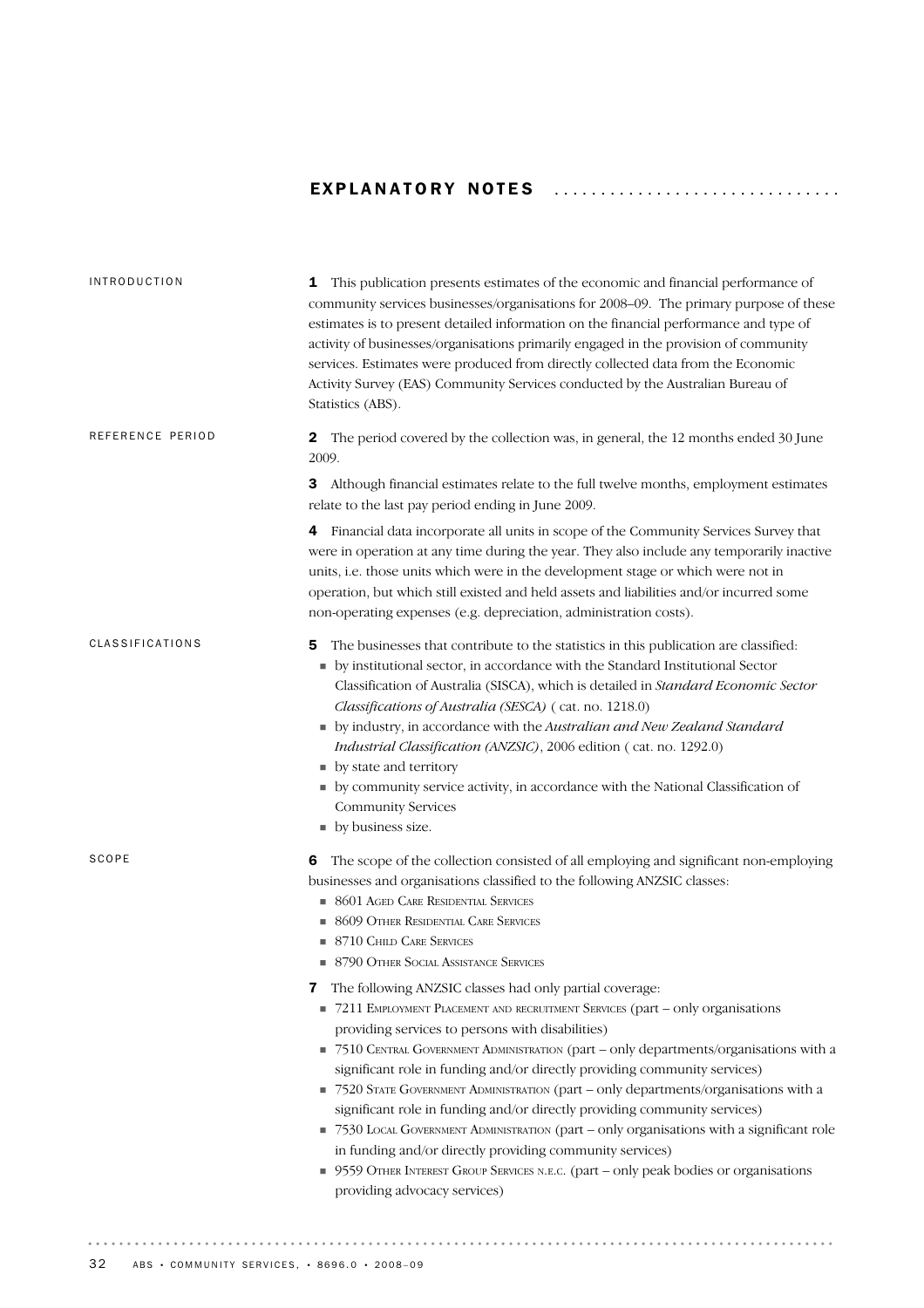### COVERAGE

*Frame*

*Statistical units*

8 This section discusses frame, statistical units, coverage issues and improvements to coverage.

9 Businesses contributing to the estimates in this publication were sourced from the ABS Business Register (ABSBR), which has two components as described below.

10 The ABS uses an economic statistics units model on the ABSBR to describe the characteristics of businesses/organisations, and the structural relationships between related businesses/organisations. Within large and diverse business groups, the units model is used to define reporting units that can provide data to the ABS at suitable levels of detail.

11 The current economic statistics units model was introduced in mid-2002, to better use the information available as a result of The New Tax System. This units model allocates businesses to one of two sub-populations. The vast majority of businesses are in what is called the ATO maintained population (ATOMP), while the remaining businesses are in the ABS maintained population (ABSMP). Together, these two sub-populations make up the ABSBR population.

#### ATO MAINTAINED POPULATION (ATOMP)

12 Most businesses and organisations in Australia need to obtain an Australian Business Number (ABN), and are then included on the ATO ABR. Most of these businesses/organisations have simple structures; therefore the unit registered for an ABN satisfies ABS statistical requirements. For these businesses/organisations, the ABS has aligned its statistical units structure with the ABN unit. The businesses with simple structures constitute the ATOMP, and the ABN unit is used as the statistical unit for all economic collections.

#### ABS MAINTAINED POPULATION (ABSMP)

13 For the population of businesses/organisations where the ABN unit is not suitable for ABS statistical requirements, the ABS maintains its own units structure through direct contact with the business/organisation. These businesses/organisations constitute the ABSMP. This population consists typically of large, complex and diverse businesses/organisations. The statistical units model described below caters for such businesses.

- ! *Enterprise Group:* This is a unit covering all the operations in Australia of one or more legal entities under common ownership and/or control. It covers all the operations in Australia of legal entities which are related in terms of the current Corporations Law (as amended by the *Corporations Legislation Amendment Act 1991*), including legal entities such as companies, trusts and partnerships. Majority ownership is not required for control to be exercised.
- ! *Enterprise:* The enterprise is an institutional unit comprising:
	- ! a single legal entity or business entity, or

. . . . . . . . . . .

- ! more than one legal entity or business entity within the same Enterprise Group and in the same institutional subsector (i.e. they are all classified to a single Standard Institutional Sector Classification of Australia (SISCA) subsector).
- ! *Type of activity unit (TAU):* The TAU is comprised of one or more business entities, sub-entities or branches of a business entity within an Enterprise Group that can report production and employment data for similar economic activities. When a minimum set of data items is available, a TAU is created which covers all the operations within an industry subdivision (and the TAU is classified to the relevant subdivision of the ANZSIC). Where a business cannot supply adequate data for each industry, a TAU is formed which contains activity in more than one industry subdivision.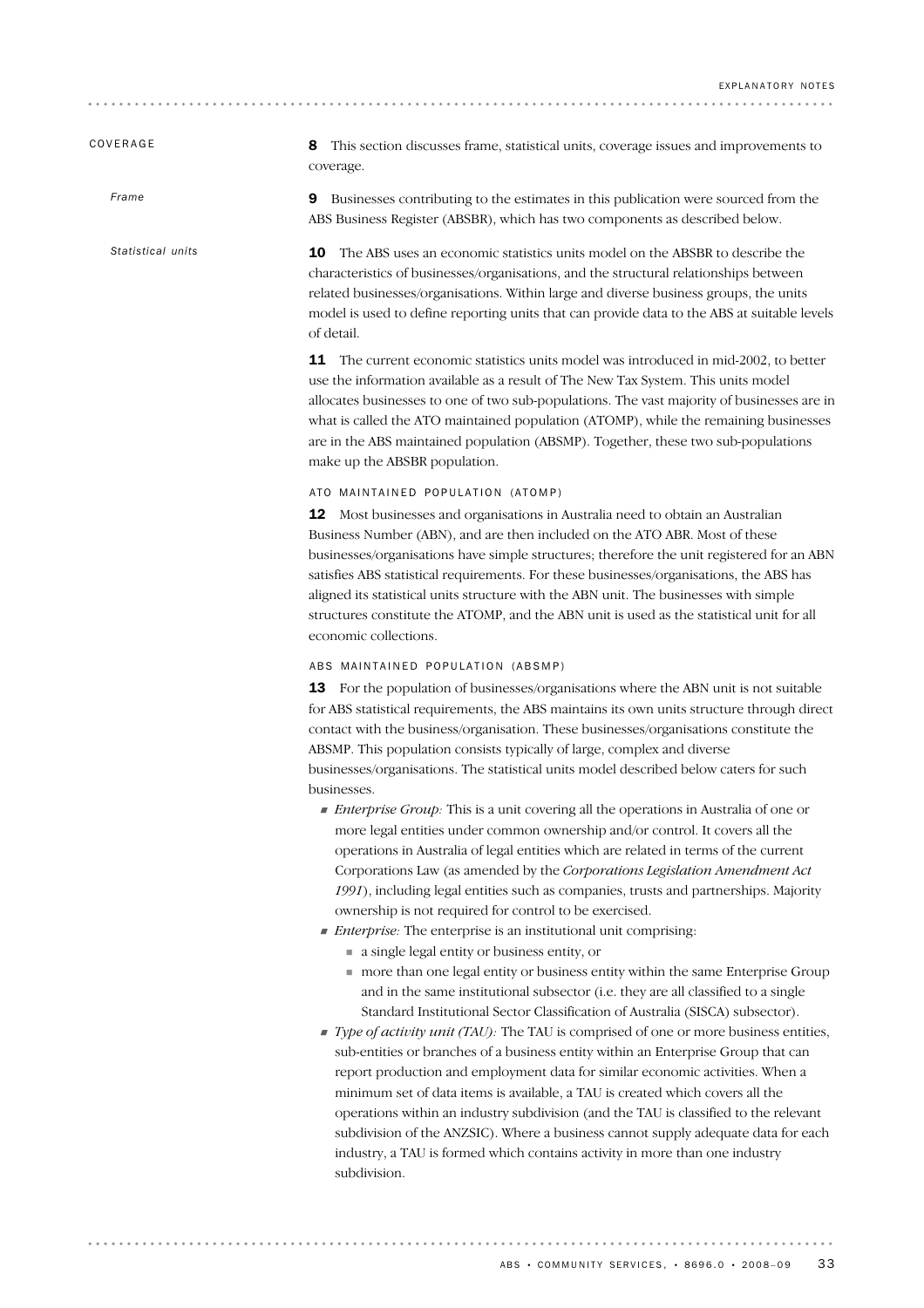| Statistical units continued                                                 | 14 The statistical unit for which non-government sector statistics were reported in the<br>publication was the TAU or ABN.                                                                                                                                                                                                                                                                                                                                                                                                                                                  |
|-----------------------------------------------------------------------------|-----------------------------------------------------------------------------------------------------------------------------------------------------------------------------------------------------------------------------------------------------------------------------------------------------------------------------------------------------------------------------------------------------------------------------------------------------------------------------------------------------------------------------------------------------------------------------|
|                                                                             | For Commonwealth and State Government organisations the statistical unit<br>15<br>generally equated to the relevant departments i.e. those departments whose main<br>responsibility was the provision of community services. Where a department had<br>responsibility for other activities the unit was required to report only in respect of those<br>activities associated with the provision of community services. For local government, the<br>unit was required to report in respect of only those activities associated with the<br>provision of community services. |
| Coverage issues                                                             | 16<br>The ANZSIC-based industry statistics presented in this publication are compiled<br>differently from activity statistics. For industry statistics, each ABN unit or TAU on the<br>ABSBR has been classified (by the ATO and the ABS respectively) to its single<br>predominant industry class irrespective of any diversity of activities undertaken.                                                                                                                                                                                                                  |
|                                                                             | The ABS attempts to obtain data for those businesses selected for direct collection<br>17<br>and which ceased operation during the year, but it is not possible to obtain data for all of<br>them.                                                                                                                                                                                                                                                                                                                                                                          |
| Improvements to coverage                                                    | Data in this publication have been adjusted to allow for lags in processing new<br>18<br>businesses/organisations to the ABSBR, and the omission of some businesses from the<br>register. The majority of businesses affected, and to which the adjustments apply, are<br>small in size. As an example, the effect of these adjustments is generally 3% or less for<br>ANZSIC subdivisions 86 and 87 and for most states and territories.                                                                                                                                   |
|                                                                             | Adjustments have been made to include new businesses/organisations in the<br>19<br>estimates in the period in which they commenced operations, rather than when they<br>were processed to the ABSBR. Adjustments of this type will continue to be applied in<br>future periods.                                                                                                                                                                                                                                                                                             |
|                                                                             | 20 For more information on these adjustments, please refer to the ABS publication<br>Information Paper: <i>Improvements to ABS Economic Statistics</i> , 1997 (cat. no. 1357.0).                                                                                                                                                                                                                                                                                                                                                                                            |
| DEFINITION OF KEY TERMS                                                     | 21<br>Selected key terms are described below.                                                                                                                                                                                                                                                                                                                                                                                                                                                                                                                               |
| Direct and non-direct<br>community service provision                        | 22<br>Provision of community services by businesses and organisations can be either<br>direct or non-direct. Direct community service provision occurs when community<br>services are provided to individuals or families on an interactive or face-to-face basis or<br>on their behalf. Non-direct community service provision includes activities such as<br>working on social policy, group advocacy, community development, service delivery<br>support to other organisations, managerial activities, administrative support and<br>fundraising.                       |
| Industry value added                                                        | Industry value added (IVA) is the measure of the contribution by businesses in each<br>23<br>industry to gross domestic product.                                                                                                                                                                                                                                                                                                                                                                                                                                            |
|                                                                             | 24 There are two types of businesses: 'market' and 'non-market' producers. Market<br>producers sell their output to achieve a profit, whereas non-market producers sell their<br>output at economically insignificant prices. Industry value added is derived differently for<br>market and non-market producers. The community services industry class in which<br>non-market producers make the most significant contribution to industry value added is<br>ANZSIC class 8790. See the glossary definition of IVA for further detail.                                     |
| Australian Equivalents to<br>International Financial<br>Reporting Standards | The new Australian Equivalents to International Financial Reporting Standards<br>25<br>(AEIFRS) were progressively implemented in Australia from 1 January 2005. As a result, a<br>number of items in the financial accounts of Australian businesses have been affected by<br>changed definitions, which have in turn affected both income statements and balance<br>sheets. A range of ABS economic collections source data from financial accounts of                                                                                                                    |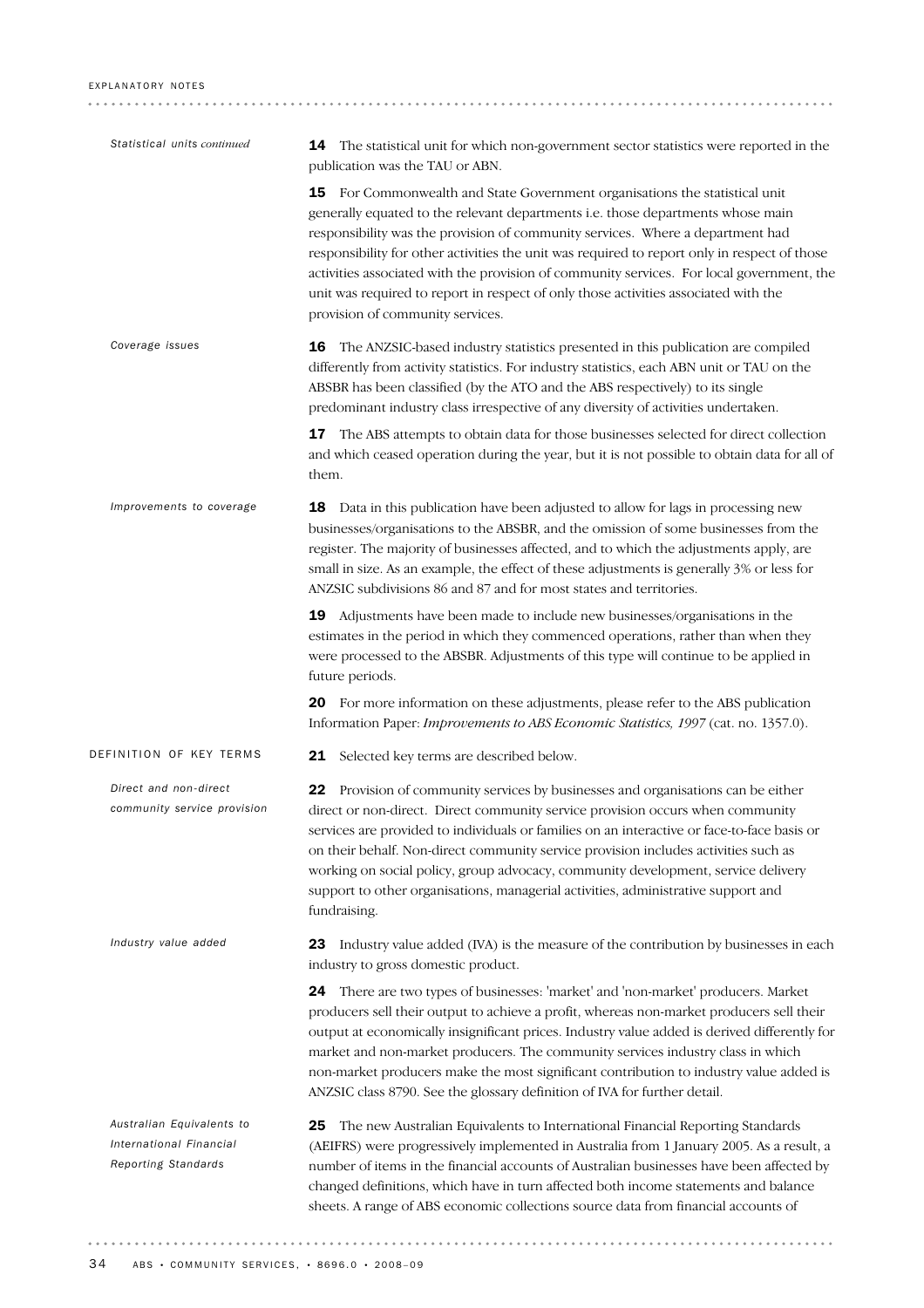34 More detailed estimates than those included in this publication are available in spreadsheet format free of charge online from the Statistics View on the ABS web site <http://www.abs.gov.au>. Select Statistics/By Catalogue Number/8.Secondary Industry and Distribution/85–86. Service industries/8696.0 *Community Services, 2008–09,* then select the Downloads tab. 35 The ABS also issues a daily Release Advice on the web site which details products to be released in the week ahead. *Other information available* 33 The following ABS publication present economy wide industry data: ! *Australian Industry, 2008–09* (cat. no. 8155.0) ! *Not-for-profit Organisations, 2006–07* (cat. no. 8106.0) *Related publications* FURTHER INFORMATION **32** A range of further information is available, as described below. 30 Where figures have been rounded, discrepancies may occur between totals and the sums of the component items. 31 Proportions, ratios and other calculated figures shown in this publication have been calculated using unrounded estimates and may be different from, but are more accurate than, calculations based on the rounded estimates. EFFECTS OF ROUNDING 27 In order to minimise the load placed on providers, the strategy for this survey was to use, as much as possible, information sourced from the ATO, thus reducing the size of the direct collect sample needed to maintain the range and quality of information available to users of statistical data. The frame (from which the direct collect sample was selected) was stratified using information held on the ABSBR. Businesses eligible for selection in the direct collect sample were then selected from the frame using stratified random sampling techniques. 28 Businesses were selected to participate in the survey (the direct collect sample) only if their turnover exceeded a threshold level or the business was identified as being an employing business (based on ATO information) as at the end of the reference period. Turnover thresholds were set for each ANZSIC class so that the contribution of surveyed businesses accounted for 97.5% of total industry class turnover as determined by BAS data (refer to Technical Note 1 for further information). A sample of 4,124 businesses /organisations was selected for the directly collected part of the 2008–09 Community Services Survey. Each business/organisation was asked to provide data sourced primarily from financial statements, mainly by mail out questionnaires. Businesses/organisations were also asked to supply key details of their operations by state and territory, as well as key data by region (i.e. capital cities/suburbs and other areas), enabling production of state/territory and broad regional estimates. 29 Businesses which met neither of these criteria are referred to as 'micro non-employing businesses/organisations'. Generally, these businesses/organisations were not eligible for selection in the sample, however, a small number of such units were included in the direct collect sample survey because they were deemed significant to activity based estimates. SURVEY DESIGN businesses and use those data to derive economic statistics. There have been no changes in the associated economic definitions. 26 Since the implementation of AEIFRS, analysis of published time series data has indicated structural breaks in series. The magnitude of such breaks, however, cannot be determined without imposing a disproportionate load upon data providers to ABS surveys and other administratively collected data. The ABS will continue to monitor developments and report any significant identified impacts as a result of AEIFRS. *Australian Equivalents to International Financial Reporting Standards continued*

. . . . . . . . . . . . . . . . .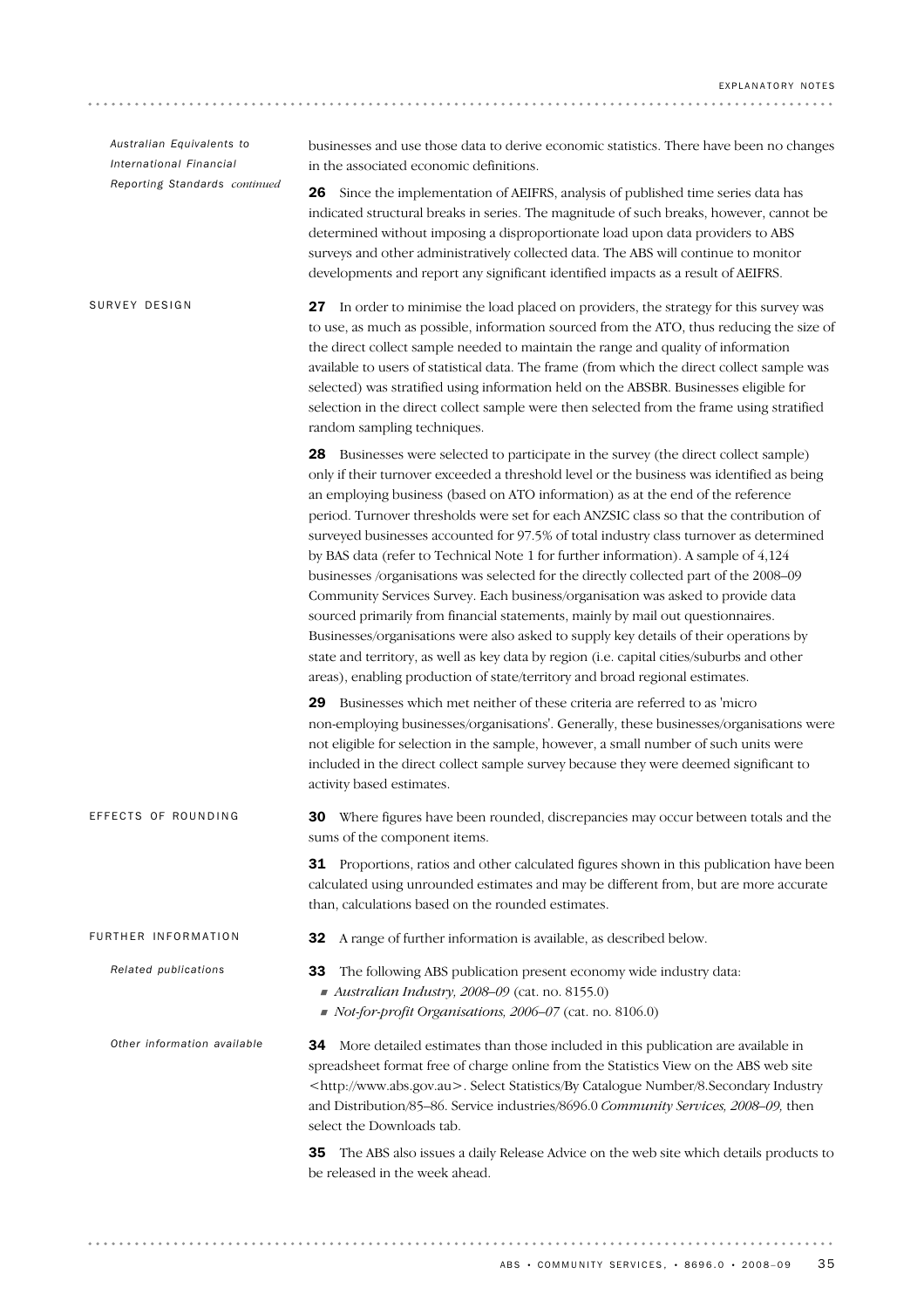*Other information available continued*

*Use of Australian Taxation Office (ATO) data in this*

*Acknowledgement*

*publication*

36 Apart from the statistics included in this publication and its associated spreadsheets, it is unlikely that further data from the Community Services Survey will be available on request. Inquiries should be made to the National Information and Referral Service on 1300 135 070.

37 ABS publications draw extensively on information provided freely by individuals, businesses, governments and other organisations. Their continued cooperation is very much appreciated; without it, the wide range of statistics published by the ABS would not be available. Information received by the ABS is treated in strict confidence as required by the *Census and Statistics Act 1905*.

38 The results of these studies are based, in part, on tax data supplied by the ATO to the ABS under the *Income Tax Assessment Act 1936*, which requires that such data are only used for statistical purposes. No individual information collected under the *Census and Statistics Act 1905* is provided back to the ATO for administrative or regulatory purposes. Any discussion of data limitations or weaknesses is in the context of using the data for statistical purposes, and is not related to the ability of the data to support the ATO's core operational requirements.

39 Legislative requirements to ensure privacy and secrecy of these data have been followed. Only people authorised under the *Australian Bureau of Statistics Act 1975* have been allowed to view data about any particular organisation and/or person in conducting these analyses. No information about individual taxpayers (persons) has been released to the ABS. Aggregated personal income tax data are confidentialised by the ATO before release to the ABS. In accordance with the *Census and Statistics Act 1905*, results have been confidentialised to ensure that they are not likely to enable identification of a particular person or organisation.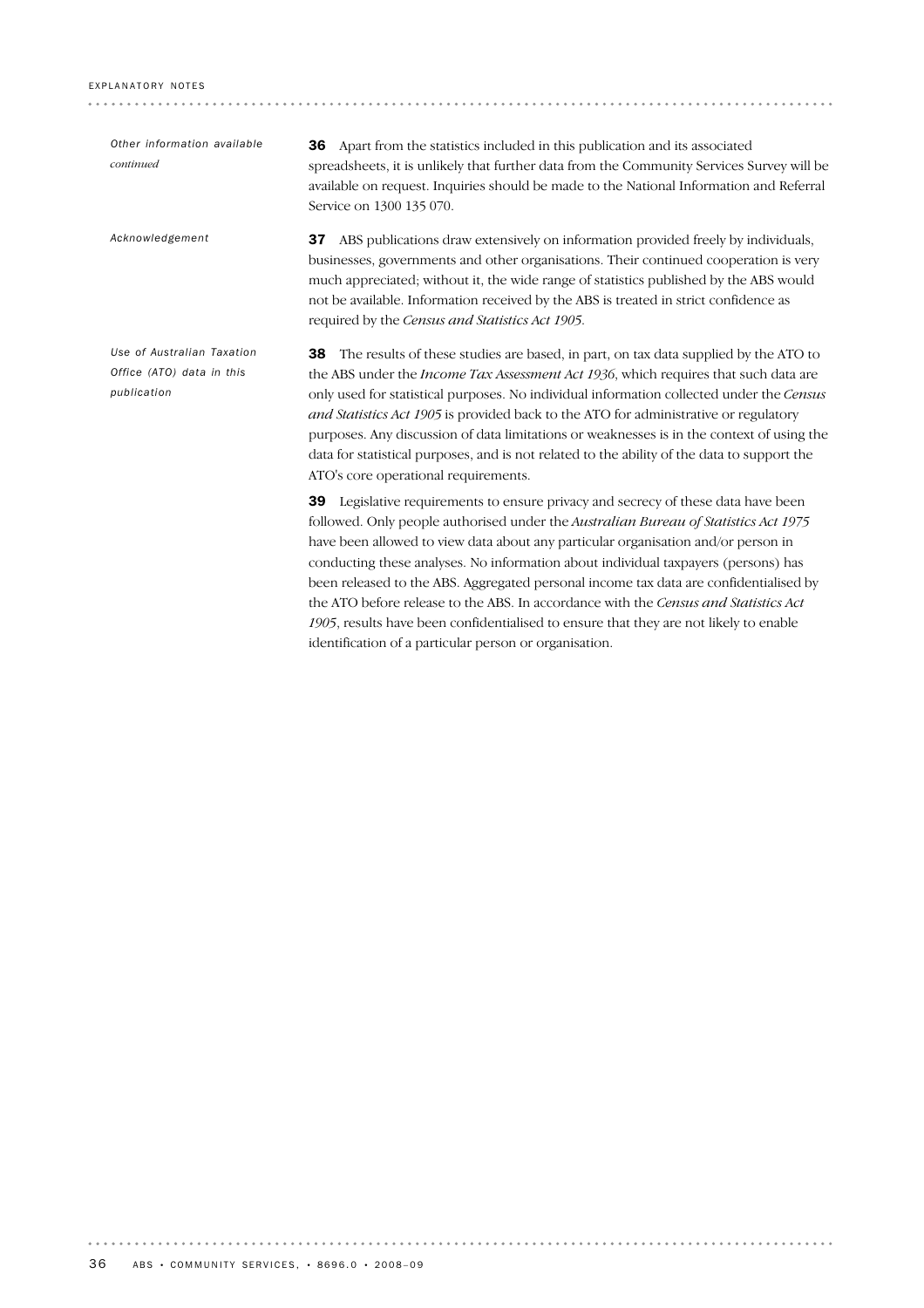# TECH N I C A L NOTE 1 METHODOLOGY ...................................... .

| <b>INTRODUCTION</b>                         | The availability of Business Activity Statement data collected by the ATO has provided<br>1<br>the ABS with opportunities to improve the efficiency of collection designs and estimation<br>for its business surveys, while at the same time reducing the reporting burden placed on<br>businesses/organisations. Under taxation law, data may be passed by the Commissioner<br>for Taxation to the ABS for specified statistical purposes. Accordingly, turnover and<br>wages information sourced from ATO (BAS) data was used to improve the accuracy of<br>the 2008-09 industry estimates which were produced using data items collected directly<br>by the ABS from businesses/organisations.                             |
|---------------------------------------------|-------------------------------------------------------------------------------------------------------------------------------------------------------------------------------------------------------------------------------------------------------------------------------------------------------------------------------------------------------------------------------------------------------------------------------------------------------------------------------------------------------------------------------------------------------------------------------------------------------------------------------------------------------------------------------------------------------------------------------|
| ESTIMATION METHODOLOGY                      | The 2008-09 survey used generalised regression estimation. This estimation method<br>$\mathbf{2}$<br>enables maximum use of observed linear relationships between data directly collected<br>from businesses/organisations in the survey and auxiliary information. When the auxiliary<br>information is strongly correlated with data items collected in a survey, the generalised<br>regression estimation methodology will improve the accuracy of the estimates. The<br>auxiliary variables used in this survey were turnover and wages sourced from BAS data.                                                                                                                                                            |
| DATA STREAMING                              | For the purpose of compiling the estimates in this publication, data for<br>3<br>businesses/organisations as recorded on the ABSBR contribute via one of two categories<br>(or 'streams') in accordance with significance and collection-related characteristics.                                                                                                                                                                                                                                                                                                                                                                                                                                                             |
| COMPLETELY ENUMERATED<br><b>STREAM</b>      | The completely enumerated stream consisted of directly collected survey data for<br>4<br>those units recorded on the ABSBR as having employment greater than 300, plus<br>additional 'significant' units in the ABSMP and units significant to small state estimates.                                                                                                                                                                                                                                                                                                                                                                                                                                                         |
| GENERALISED REGRESSION<br>ESTIMATION STREAM | The generalised regression estimation stream comprised directly collected data for<br>5<br>those sampled units which are not in the completely enumerated stream and have<br>turnover, in aggregate, above a certain percentile of BAS sales for that industry. The<br>percentile thresholds for each industry were as follows: 8601 (0.77%), 8609 (1.36%),<br>8710 (2.49%), and 8790 (1.73%).                                                                                                                                                                                                                                                                                                                                |
| STATE/TERRITORY AND<br>REGION ESTIMATES     | State and region estimation for this publication occurred through a combination of<br>6<br>directly collected data and proration. All businesses/organisations were asked to provide<br>key data by capital city/suburb and other areas. In addition, businesses/organisations<br>which undertake multi-state operations received a more detailed survey form and asked<br>to supply key details of their operations by state and territory. These key data items were<br>then used to prorate estimates for other data items by state/territory and region. The<br>remaining units, including government organisations, were treated as single state<br>operations, and all data published against the state of head office. |

 $\sim$   $\sim$   $\sim$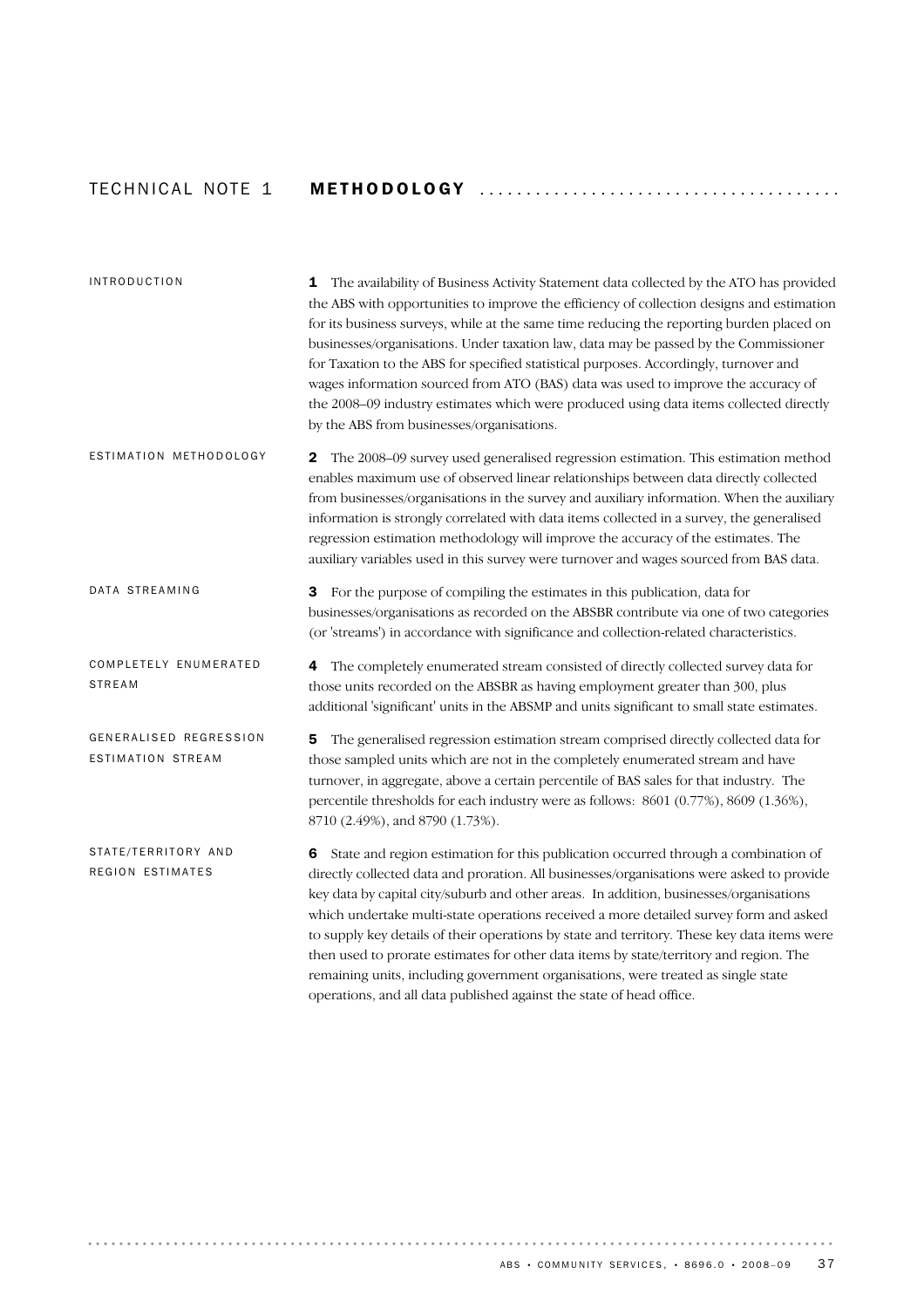## TECH N I C A L NOTE 2 DA T A QU A L I T Y ....................................... .

### RELIABILITY

*Sampling error*

**1** The estimates in this release are based on information obtained from a sample survey (i.e. EAS Community Services) conducted by the Australian Bureau of Statistics (ABS). Any collection of data can be affected by factors that affect the reliability of the resulting statistics, regardless of the methodology used. These factors result in non-sampling error. In addition to non-sampling error, sample surveys are also subject to inaccuracies that arise from the fact that a sample was selected rather than conducting a census. This type of error is called sampling error.

2 Sampling variability occurs when a sample, rather than the entire population, is surveyed. It reflects the difference between estimates based on a sample and those that would have been obtained had a census been conducted. One measure of the likely difference is given by the standard error, which indicates the extent to which an estimate might have varied by chance because only a sample of units was included.

**3** There are about two chances in three that a sample estimate will differ by less than one standard error from the figure that would have been obtained if all businesses had been included in the survey, and about 19 chances in 20 that the difference will be less than two standard errors.

4 Another measure of sampling variability is the relative standard error (RSE), which is obtained by expressing the standard error as a percentage of the estimate to which it refers. The RSE is a useful measure in that it provides an immediate indication of the sampling error in percentage terms, and this avoids the need to refer also to the size of the estimate. Selected data item RSEs at the aggregate level for Australia are shown in the table overleaf. Detailed relative standard errors can be made available on request.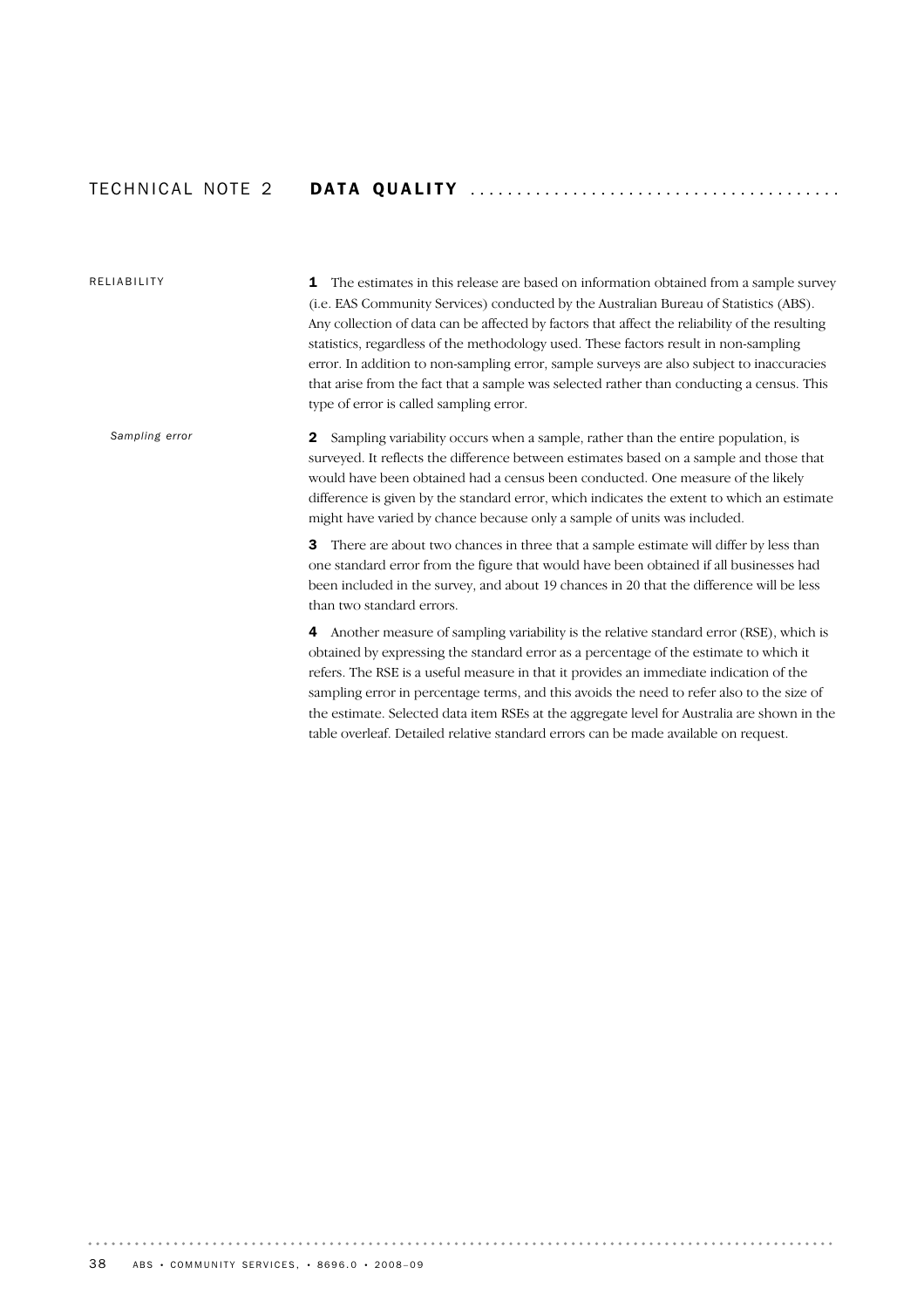### RELATIVE STANDARD ERRORS FOR KEY AGGREGATES

|                                                                                                            | For profit<br>organisations(a) | Not-for-profit<br>organisations(a) | Commonwealth/<br>state/territory<br>government                         | Local<br>government | Total |
|------------------------------------------------------------------------------------------------------------|--------------------------------|------------------------------------|------------------------------------------------------------------------|---------------------|-------|
|                                                                                                            | %                              | %                                  | %                                                                      | %                   | %     |
| Businesses/organisations providing community services                                                      |                                |                                    |                                                                        |                     |       |
| at end June                                                                                                | 1.6                            | 1.4                                |                                                                        | 2.0                 | 0.9   |
| Employment at end June                                                                                     |                                |                                    |                                                                        |                     |       |
| Direct community services provision                                                                        | 1.8                            | 0.9                                |                                                                        | 1.6                 | 0.6   |
| Non-direct/other                                                                                           | 4.3                            | 1.9                                |                                                                        | 1.8                 | 1.5   |
| Total                                                                                                      | 1.7                            | 0.7                                |                                                                        | 1.5                 | 0.5   |
| Volunteers during the year                                                                                 | np                             | 4.9                                | $\sim$                                                                 | np                  | 4.4   |
| Expenditure on direct community services activities                                                        |                                |                                    |                                                                        |                     |       |
| Personal and social support                                                                                | 9.0                            | 1.7                                |                                                                        | 1.7                 | 1.2   |
| Child care                                                                                                 | 2.2                            | 2.8                                | np                                                                     | np                  | 1.5   |
| Training and employment for persons with disabilities                                                      | 0.1                            | 3.4                                | . .                                                                    |                     | 2.7   |
| Financial and material assistance                                                                          | 1.0                            | 9.8                                |                                                                        |                     | 7.4   |
| Residential care                                                                                           | 2.7                            | 1.4                                |                                                                        | 4.4                 | 1.0   |
| Foster care placement                                                                                      | 7.9                            | 3.6                                |                                                                        | $\ddotsc$           | 1.6   |
| Accommodation placement and support                                                                        | 25.3                           | 7.0                                | np                                                                     | np                  | 5.2   |
| Statutory protection and placement                                                                         | 8.0                            | 6.7                                |                                                                        | $\sim$              | 0.5   |
| Juvenile/disability detention and corrective services                                                      | 32.4                           | 22.0                               |                                                                        | $\ddotsc$           | 0.8   |
| Total                                                                                                      | 1.8                            | 0.9                                |                                                                        | 1.6                 | 0.6   |
| Expenditure on non-direct community services activities<br>Funding and payments to other organisations and | 6.4                            | 3.0                                |                                                                        | 2.3                 | 1.5   |
| self-employed contractors for the direct provision of<br>community services                                | 7.3                            | 4.4                                |                                                                        | 2.8                 | 0.3   |
|                                                                                                            |                                |                                    |                                                                        |                     |       |
| not applicable                                                                                             | np                             |                                    | not available for publication but included in totals where applicable, |                     |       |
| nil or rounded to zero (including null cells)                                                              |                                | unless otherwise indicated         |                                                                        |                     |       |

*Sampling error continued*

5 To illustrate the above, the estimate of total expenditure on direct community services activities in 2008-09 was \$25,184.9m. The RSE of this estimate is shown as 0.6%, giving a standard error of approximately \$151.1m. Therefore, there are two chances in three that, if all units had been included in the survey, an estimate in the range of \$25,033.8m to \$25,336.0m would have been obtained. Similarly, it implies that there are nineteen chances in twenty (i.e. a confidence interval of 95%) that the estimate would have been within the range of \$24,882.7m to \$25,487.1m.

(a) Includes government trading enterprises.

6 The size of the RSE may be a misleading indicator of the reliability of some of the estimates for (a) operating profit before tax and (b) industry value added. It is possible for an estimate legitimately to include positive and negative values, reflecting the financial performance of individual businesses/organisations. In this case, the aggregated estimate can be small relative to the contribution of individual businesses/organisations, resulting in a standard error which is large relative to the estimate.

**7** Error other than that due to sampling may occur in any type of collection, whether a full census or a sample, and is referred to as non-sampling error. It can arise from inadequacies in available sources from which the population frame was compiled, imperfections in reporting by providers, errors made in collection such as in recording and coding data and errors made in processing data. It also occurs when information cannot be obtained from all businesses selected. *Non-sampling error*

> 8 Although it is not possible to quantify non-sampling error, every effort was made to reduce it to a minimum. Collection forms were designed to be easy to complete and assist businesses to report accurately. Efficient and effective operating procedures and systems were used to compile the statistics. The ABS compared data from different ABS (and non-ABS) sources relating to the one industry, to ensure consistency and coherence.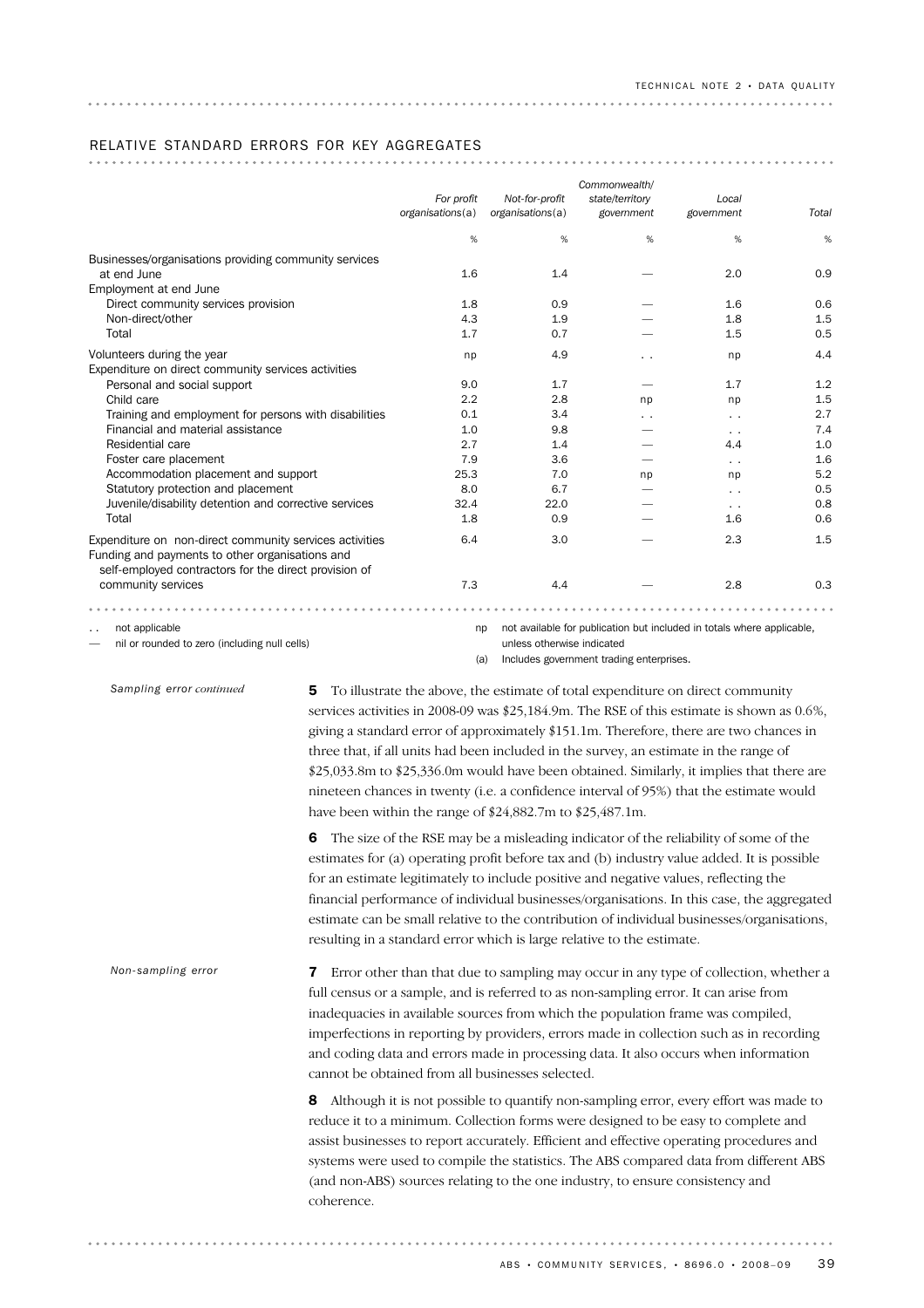#### TECHNICAL NOTE 2 · DATA QUALITY

| Non-sampling error continued            | Differences in accounting policy and practices across businesses and industries can<br>9<br>lead to some inconsistencies in the data used to compile the estimates. Although much<br>of the accounting process is subject to standards, there remains a great deal of flexibility<br>available to individual businesses in the accounting policies and practices that they<br>adopt.                                                                                                                                                                                                                                                                    |
|-----------------------------------------|---------------------------------------------------------------------------------------------------------------------------------------------------------------------------------------------------------------------------------------------------------------------------------------------------------------------------------------------------------------------------------------------------------------------------------------------------------------------------------------------------------------------------------------------------------------------------------------------------------------------------------------------------------|
|                                         | 10 The above limitations are not meant to imply that analysis based on these data<br>should be avoided, only that the limitations should be borne in mind when interpreting<br>the data presented in this publication. This publication presents a wide range of data that<br>can be used to analyse business and industry performance. It is important that any<br>analysis be based upon the range of data presented rather than focusing on one variable.                                                                                                                                                                                            |
| QUALITY INDICATORS                      | 11 In the 2008–09 survey of community services, there was a 91% response rate from<br>all businesses that were surveyed and found to be operating during the reference period.<br>Data were imputed for the remaining 9% of operating businesses. Imputed responses<br>contributed 4.5% to the estimate of total income for all selected industries.                                                                                                                                                                                                                                                                                                    |
| DATA COMPARABILITY                      | Australian Industry (CAT NO. 8155.0)                                                                                                                                                                                                                                                                                                                                                                                                                                                                                                                                                                                                                    |
| Comparison with other ABS<br>statistics | 12 Key annual industry data for ANZSIC06 subdivisions 86 RESIDENTIAL CARE SERVICES and<br>87 SOCIAL ASSISTANCE SERVICES are published in Australian Industry (cat. no. 8155.0). There<br>are important differences between statistics published in Australian Industry and<br>Community Services and users should exercise caution when making comparisons<br>between the two sets of estimates. A key difference is the inclusion of micro<br>non-employers in Australian Industry, where they contribute less than 2% to total<br>turnover in subdivision 86 and less than 2.25% in subdivision 87.                                                   |
|                                         | Australian Industry presents annual summary statistics at the ANZSIC06 division<br>13<br>and subdivision levels. It shows the relative performance of each industry division and<br>subdivision, and allows patterns of change of growth to be analysed across particular<br>segments of the Australian economy.                                                                                                                                                                                                                                                                                                                                        |
|                                         | 14 Community Services supplements Australian Industry statistics with a detailed<br>examination of the structure and performance of community services<br>businesses/organisations for the reference year of the survey. As such, the survey is not<br>designed to monitor change over time.                                                                                                                                                                                                                                                                                                                                                            |
|                                         | Counts of Australian Businesses, including Entries and Exits (CAT. NO.<br>8165.0)                                                                                                                                                                                                                                                                                                                                                                                                                                                                                                                                                                       |
|                                         | Estimates of the number of businesses operating in Australia can be derived from a<br>15<br>number of sources within the ABS. They may relate to a particular point in time or may<br>be presented as an average annual figure. However, these estimates will not always show<br>the same results. Variations will occur because of differing data sources, differing scope<br>and coverage definitions between surveys, as well as variations due to sampling and<br>non-sampling error. More information about business counts can be found in the<br>information paper A Statistical View of Counts of Businesses in Australia (cat. no.<br>8162.0). |
|                                         | The Community Services survey is not designed to provide high quality estimates of<br>16<br>numbers of businesses for any of the output classifications (for example, employment<br>size or industry) and the number of businesses in this publication are only included to<br>provide contextual information for the user. A more robust source of counts of<br>Australian businesses is available from Counts of Australian Businesses, including<br>Entries and Exits, Jun 2003 to Jun 2007 (cat. no. 8165.0)                                                                                                                                        |
|                                         |                                                                                                                                                                                                                                                                                                                                                                                                                                                                                                                                                                                                                                                         |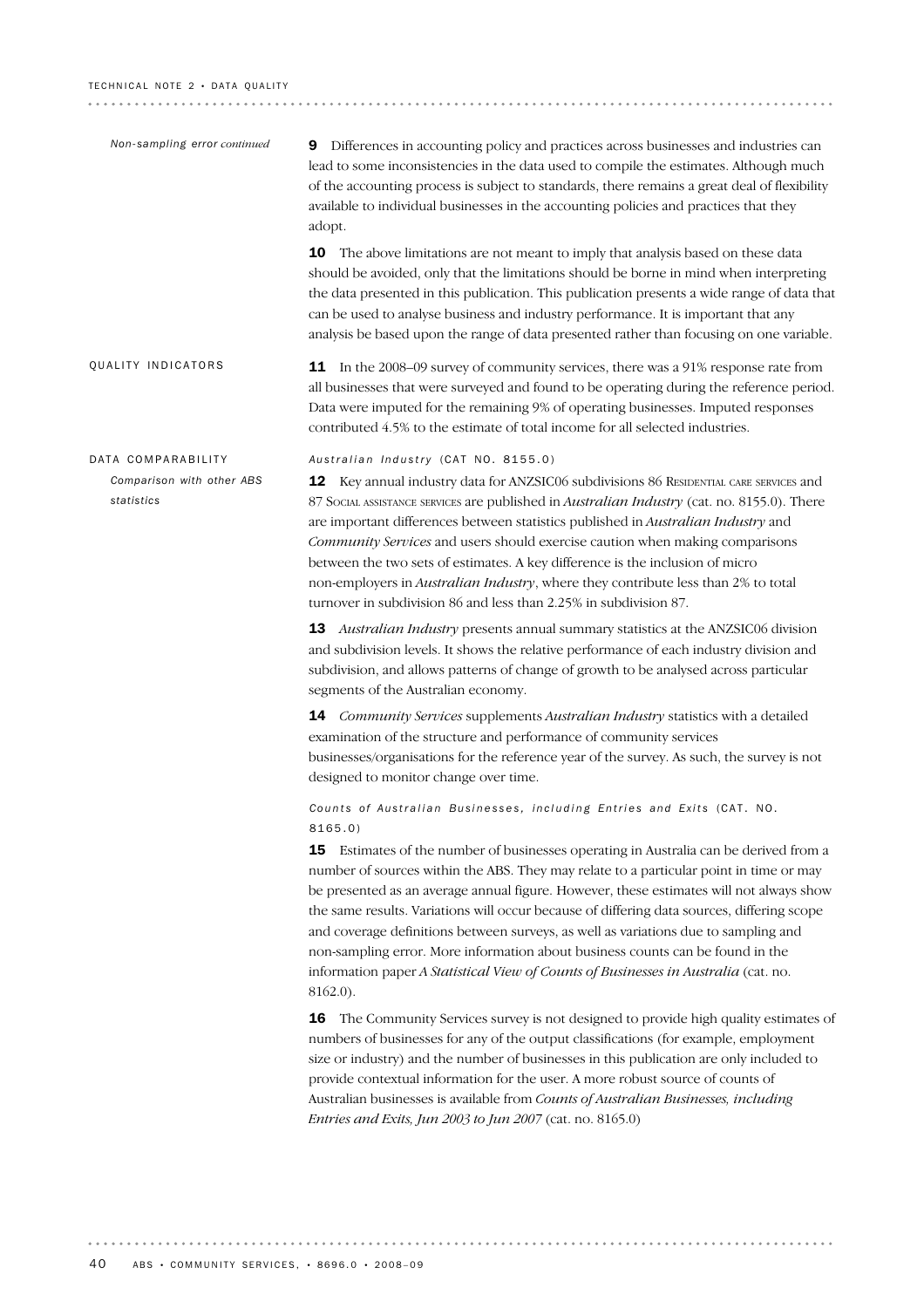*Comparison with other ABS statistics continued*

. . . . . . . . .

### *Not-for-profit organisations* (CAT. NO. 8106.0)

17 Selected data on the 'not for profit' sector is published in *Not-for-profit Organisations* (cat. no. 8106). The classification system used in this survey was a reduced version of the International Classification of Non-Profit Organisations. Whilst this allows a fuller specification of the components of the not-for-profit sector, it does not have a concordance which enables a ready comparison to ANZSIC06, upon which this survey is based.

### HISTORICAL COMPARISONS

18 The reader should bear in mind that this survey was not designed to support accurate estimates of change over time. There have been major changes in the statistical units, frame, scope, industry classification and estimation methodology between the 1999–2000 and 2008–09 Community Services surveys. These include:

- ! changes to the statistical unit as a result of the introduction of The New Tax System on 1 July 2000
- ! changes to the frame as a result of drawing information from the ATO ABR into the ABSBR
- ! changes to scope as a result of including significant non-employing units in the survey
- ! major changes between the 1993 and 2006 editions of ANZSIC which affected all community services sectors
- ! the introduction of generalised regression estimation methodology instead of number raised estimation.

19 Consequently, estimates in this issue are not directly comparable with those in the 1999–2000 issue and users are advised against making historical comparisons.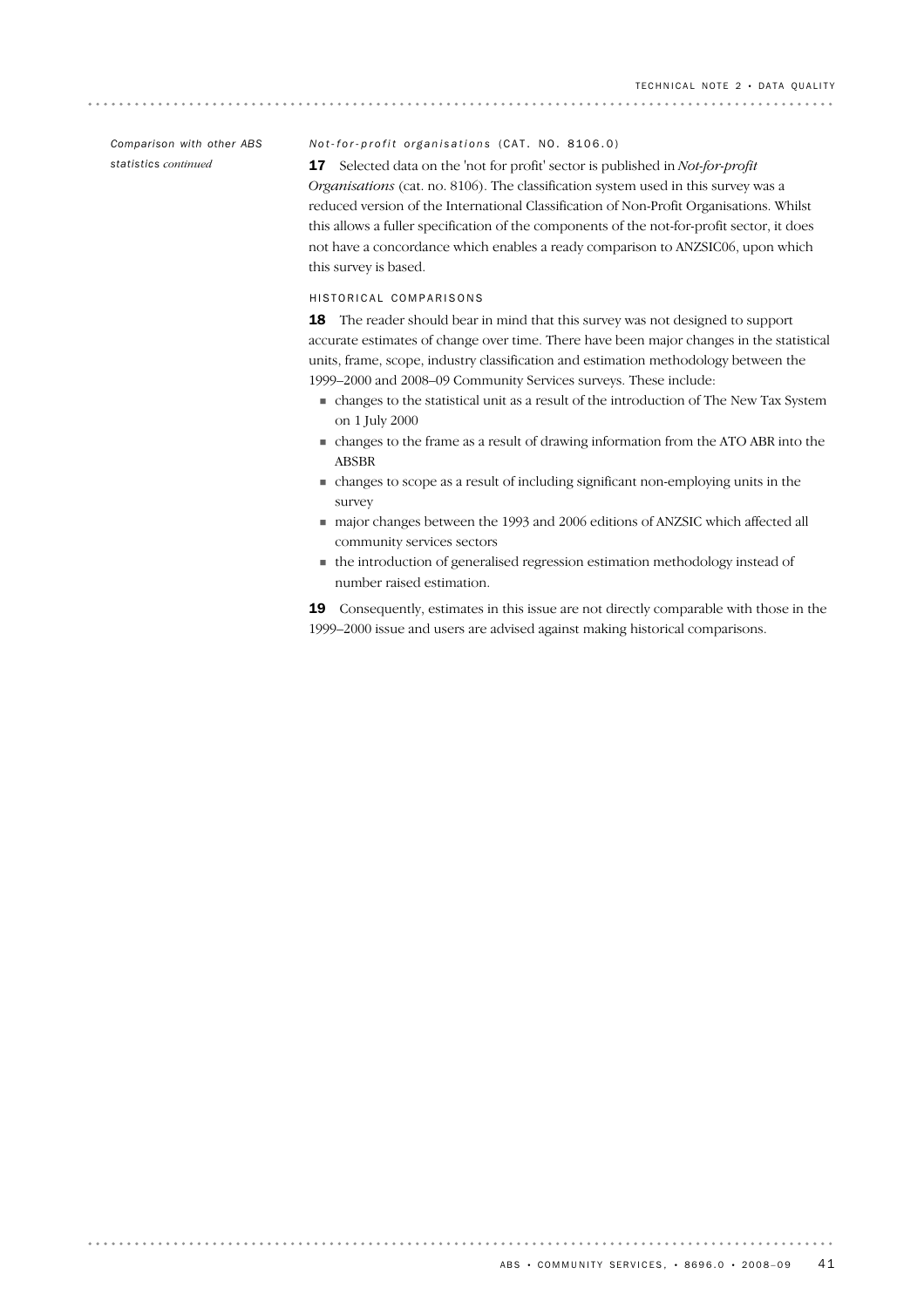# GLOSSARY ........................................... .

| Aged care residential services                        | Businesses/organisations providing high care and/or low care accommodation to older<br>people and/or people with disabilities.                                                                                                                                                                                                                            |
|-------------------------------------------------------|-----------------------------------------------------------------------------------------------------------------------------------------------------------------------------------------------------------------------------------------------------------------------------------------------------------------------------------------------------------|
| Average hours worked by<br>volunteers during the year | The total number of hours worked by volunteers in the year ended 30 June 2009 divided<br>by the number of volunteers who provided assistance with community services related<br>activities during that year.                                                                                                                                              |
| Bachelor degree or higher                             | Attainment of an undergraduate or postgraduate qualification at a university.                                                                                                                                                                                                                                                                             |
| Diploma/certificate or<br>equivalent                  | Attainment of a document certifying the completion of an accredited course of<br>post-secondary education.                                                                                                                                                                                                                                                |
| Capital cites and suburbs                             | The greater metropolitan area (including suburbs) of the capital city of each state and<br>territory in Australia.                                                                                                                                                                                                                                        |
| Casual/temporary employees                            | Casual employees are those persons employed by the business or organisation who are<br>not entitled to take paid leave. Temporary employees are those whose employment is<br>for a limited term.                                                                                                                                                          |
| Child care                                            | This category of community services includes the following types of activities and their<br>definition.                                                                                                                                                                                                                                                   |
|                                                       | Long day care: Provision of care and developmental activities for a minimum of 8 hours<br>per day during week days for at least 48 weeks of the year. In some cases care is available<br>during the weekend and evenings. For children aged from birth to school entry age.                                                                               |
|                                                       | Family day care: Provision of care and developmental activities by carers in their own<br>homes. Variable hours are offered during the working week and in some cases care is<br>available during the weekend and evenings. Open at least 48 weeks of the year. For<br>children aged from birth to 12 years.                                              |
|                                                       | Occasional child care: Provision of care and developmental activities for a minimum of<br>8 hours per day during week days for at least 48 weeks of the year. The number of hours<br>per week which children can attend is limited. In some cases care is available during the<br>weekend and evenings. For children aged from birth to school entry age. |
|                                                       | Before and/or after school hours care: Provision of care and developmental activities<br>before and/or after school hours. For children from school entry age to 12 years. Open<br>during school terms/semesters.                                                                                                                                         |
|                                                       | Vacation care: Provision of care and developmental activities during term/semester<br>school breaks. For children from school entry age to 12 years.                                                                                                                                                                                                      |
|                                                       | Other child care: Provision of other types of child day care involving developmental<br>activities, e.g. mobile child day care services.                                                                                                                                                                                                                  |
|                                                       | Pre-school is out of scope and not published.                                                                                                                                                                                                                                                                                                             |
| Classification of community<br>service activity       | Community service activities have been broadly classified using the National<br>Classification of Community Services, developed by the Australian Institute of Health and<br>Welfare which includes the following activities:<br>Personal and social support<br>Child care<br>Residential care.                                                           |
|                                                       | Refer to the relevant items in this Glossary for more detail.                                                                                                                                                                                                                                                                                             |

 $\alpha$  ,  $\alpha$  ,  $\alpha$  ,  $\alpha$  ,  $\alpha$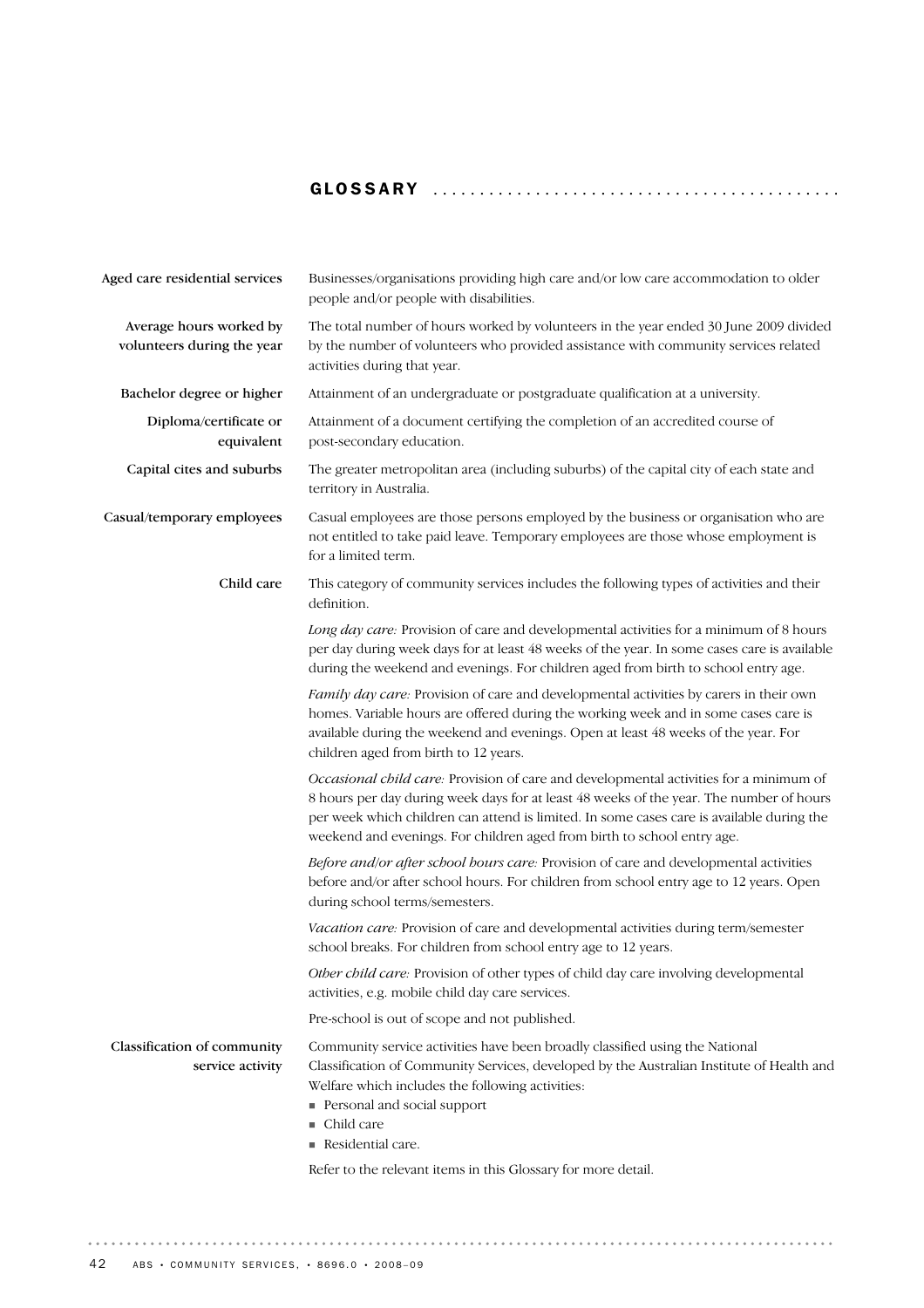| Depreciation and amortisation                                                                                                                | The financial charges made in the accounts to reflect that part of the value of the asset<br>which may be regarded as having been used up in producing revenue in a particular<br>accounting period. It represents the accounting process of systematically allocating the<br>cost of a non-current asset over its expected useful life.                                                                                                                                                                                                                                                                                                                                                                                  |
|----------------------------------------------------------------------------------------------------------------------------------------------|---------------------------------------------------------------------------------------------------------------------------------------------------------------------------------------------------------------------------------------------------------------------------------------------------------------------------------------------------------------------------------------------------------------------------------------------------------------------------------------------------------------------------------------------------------------------------------------------------------------------------------------------------------------------------------------------------------------------------|
| Direct community services<br>provision                                                                                                       | Those activities which are provided to individuals or families on an interactive or<br>face-to-face basis or on their behalf.                                                                                                                                                                                                                                                                                                                                                                                                                                                                                                                                                                                             |
| Direct community services<br>provision employees                                                                                             | Employees who spend the majority of their time on direct community services provision.                                                                                                                                                                                                                                                                                                                                                                                                                                                                                                                                                                                                                                    |
| Employment at end June                                                                                                                       | Number of persons working for businesses during the last pay period ending in June of<br>the given year. Includes working proprietors and partners, employees absent on paid or<br>prepaid leave, employees on workers' compensation who continue to be paid through<br>the payroll, and contract workers paid through the payroll. Excludes persons paid by<br>commission only, non-salaried directors, volunteers and self-employed persons such as<br>consultants and contractors.                                                                                                                                                                                                                                     |
| Expenditure on activities for<br>overseas purposes                                                                                           | Expenditure on, or in support of the provision of community services outside Australia.<br>Includes payments made to overseas organisations and associated fundraising.                                                                                                                                                                                                                                                                                                                                                                                                                                                                                                                                                   |
| Expenditure on direct<br>community services activities                                                                                       | This item represents the total expenditure on the provision of direct community services<br>in Australia, including child care, residential care and other personal and social support<br>services. It excludes expenditure on fundraising activities and all activities associated with<br>the provision of community services overseas.                                                                                                                                                                                                                                                                                                                                                                                 |
| Expenditure on non-direct<br>community services activities                                                                                   | Total expenditure on the provision of non-direct community services in Australia, such as<br>group advocacy and social action, community and community group development and<br>support, service delivery development and support provided to other organisations,<br>administration of funding and monitoring, licensing and regulating of service providers,<br>operation of retirement village self-care units. It excludes expenditure on fundraising<br>activities and all activities associated with the provision of community services overseas.                                                                                                                                                                  |
| Expenditure on persons with a<br>disability                                                                                                  | This item refers to the amount of expenditure on direct community service provided to<br>those identified as persons with a disability, as a sub group of clients aged 64 or less.                                                                                                                                                                                                                                                                                                                                                                                                                                                                                                                                        |
| Expenditure on the provision<br>of training for persons working<br>on community services related<br>activities                               | Amount expended, during the financial year, by businesses/organisations providing<br>community services on the provision of training for persons who worked on community<br>services activities.                                                                                                                                                                                                                                                                                                                                                                                                                                                                                                                          |
| 'For profit' organisations                                                                                                                   | Businesses and organisations which operate with the intention of making profits.                                                                                                                                                                                                                                                                                                                                                                                                                                                                                                                                                                                                                                          |
| Full-time equivalent of total<br>persons working                                                                                             | Number of full-time employees added to the quotient of part-time hours paid divided by<br>standard hours for a full-time employee. Working proprietors and partners of<br>unincorporated businesses are excluded from the calculation of full-time equivalent<br>employment.                                                                                                                                                                                                                                                                                                                                                                                                                                              |
| Funding and payments to<br>other private organisations and<br>self-employed contractors for<br>the direct provision of<br>community services | Payments made by community services businesses or organisations to other private<br>businesses or organisations for provision of direct community services on their behalf. It<br>includes funding or payment for community service provision made by government<br>agencies to private sector businesses or organisations. Also included are payments made<br>by private sector businesses or organisations to other private sector businesses or<br>organisations, (e.g. self-employed contractors, such as sessional counsellors and<br>therapists or family day carers and respite carers), to provide direct community service<br>on their behalf. Internal transfers between government organisations are excluded. |
| Government funding                                                                                                                           | Project or program payments made by Commonwealth, State and local government in<br>the form of operational funds for ongoing operations and capital funds to purchase<br>equipment or property.                                                                                                                                                                                                                                                                                                                                                                                                                                                                                                                           |
| Government organisations                                                                                                                     | Departments, agencies and statutory authorities of Commonwealth, State, Territory and<br>local government, including Councils.                                                                                                                                                                                                                                                                                                                                                                                                                                                                                                                                                                                            |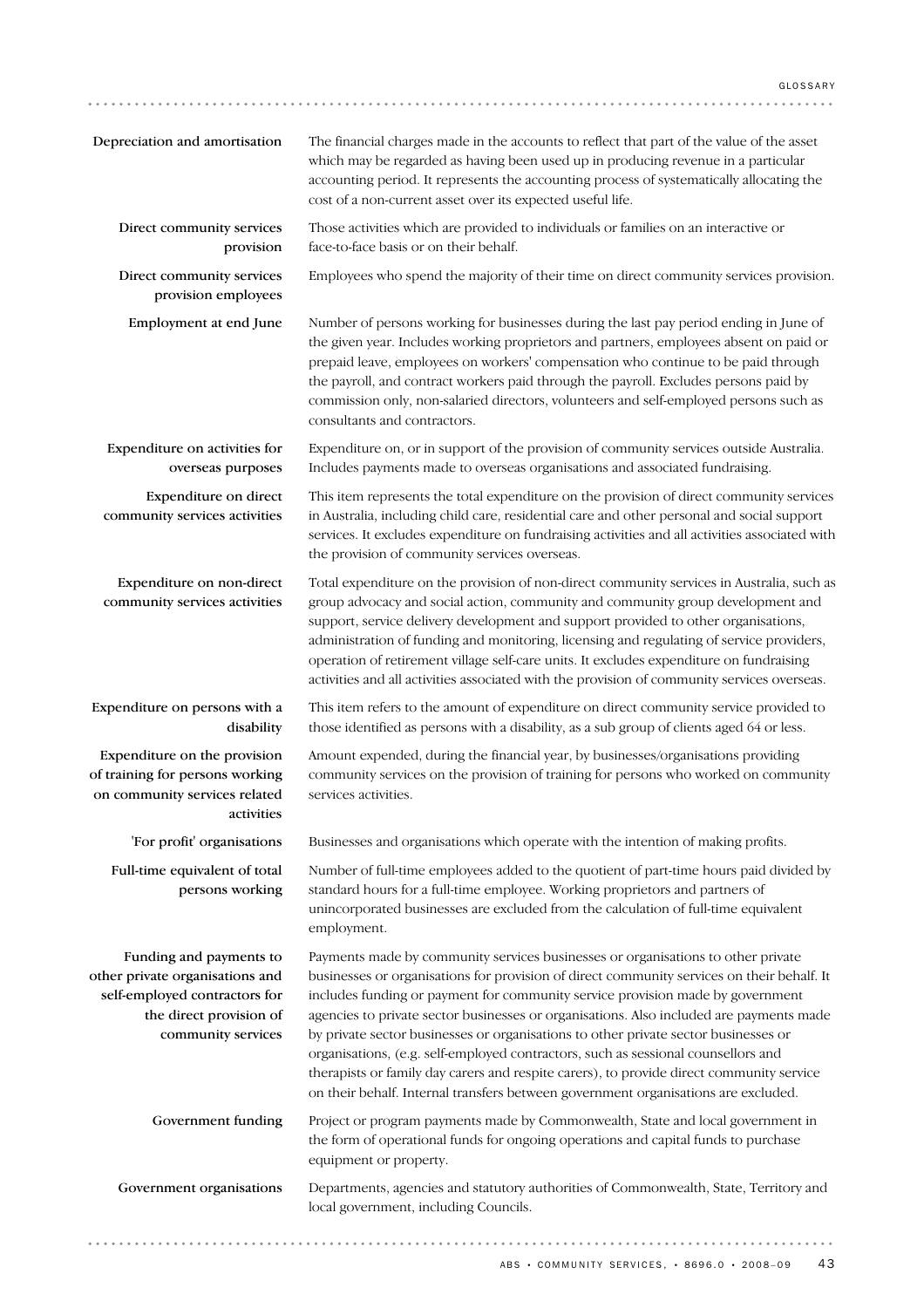| Income from direct community<br>services provision | Income from fees and charges payable by clients for direct community services<br>provision, including child care, residential care and other personal and social support<br>services.                                                                                                                         |
|----------------------------------------------------|---------------------------------------------------------------------------------------------------------------------------------------------------------------------------------------------------------------------------------------------------------------------------------------------------------------|
| Income from donations and<br>other fundraising     | Revenue received by community services businesses and organisations from activities<br>such as appeals, raffles, sponsorships and opportunity shop sales, (i.e. sales of donated<br>goods).                                                                                                                   |
| Income from other services                         | Income from other services such as catering, laundry, training, consultancies, etc.                                                                                                                                                                                                                           |
| Industry value added (IVA)                         | The value added by an industry to the intermediate inputs used by the industry. IVA is<br>the measure of the contribution by businesses in the selected industry to gross domestic<br>product.                                                                                                                |
|                                                    | The derivation of IVA for market producers, (i.e. those which provide goods and services<br>at prices that are economically significant), is as follows:                                                                                                                                                      |
|                                                    | sales and service income                                                                                                                                                                                                                                                                                      |
|                                                    | plus funding from federal, state and/or local government for operational costs                                                                                                                                                                                                                                |
|                                                    | plus capital work done for own use                                                                                                                                                                                                                                                                            |
|                                                    | plus closing inventories                                                                                                                                                                                                                                                                                      |
|                                                    | less opening inventories                                                                                                                                                                                                                                                                                      |
|                                                    | less purchases of goods and materials                                                                                                                                                                                                                                                                         |
|                                                    | less other intermediate input expenses                                                                                                                                                                                                                                                                        |
|                                                    | less capitalised purchases                                                                                                                                                                                                                                                                                    |
|                                                    | equals IVA.                                                                                                                                                                                                                                                                                                   |
|                                                    | Wage and salary expenses and most other labour costs are not taken into account in its<br>calculation and nor are most insurance premiums, interest expenses or depreciation and<br>amortisation and a number of lesser expenses including bad debts, computer software<br>expensed and land taxes and rates. |
|                                                    | The derivation of IVA for non-market producers, (i.e. those which provide goods or<br>services either free or at prices that are not economically significant) is as follows:                                                                                                                                 |
|                                                    | Wages, salaries and benefits paid to employees                                                                                                                                                                                                                                                                |
|                                                    | plus Depreciation and amortisation.                                                                                                                                                                                                                                                                           |
|                                                    | Refer to Australian Industry (cat. no. 8155.0) for further detail.                                                                                                                                                                                                                                            |
| Insurance premiums                                 | Insurance premiums are expenses incurred by a business in respect of different types of<br>insurance policies but excluding workers' compensation and compulsory third party<br>motor vehicle insurance. Refer to Australian Industry (cat. no. 8155.0) for further detail.                                   |
| Interest expenses                                  | Outflow of funds related to the cost of borrowing money. Refer to Australian Industry<br>(cat. no. 8155.0) for further detail.                                                                                                                                                                                |
| Interest income                                    | Income earned through the lending out of funds owned by the business. Refer to<br>Australian Industry (cat. no. 8155.0) for further detail.                                                                                                                                                                   |
| Labour costs                                       | Expenses involved in the production of goods and services and includes such items as<br>wages, salaries, employer contributions to superannuation funds, workers' compensation<br>costs, fringe benefits tax and payroll tax.                                                                                 |
| Locations                                          | The number of physical locations from which businesses and organisations operated at<br>the end of June where employees were usually based.                                                                                                                                                                   |
| Main activity of persons<br>employed               | The activity on which a person working for the business/organisation spent the majority<br>of his or her time during the last pay period ending in June.                                                                                                                                                      |
| No qualification                                   | This refers to persons working for a business or organisation, who have no recognised<br>accreditation for any post-secondary education undertaken.                                                                                                                                                           |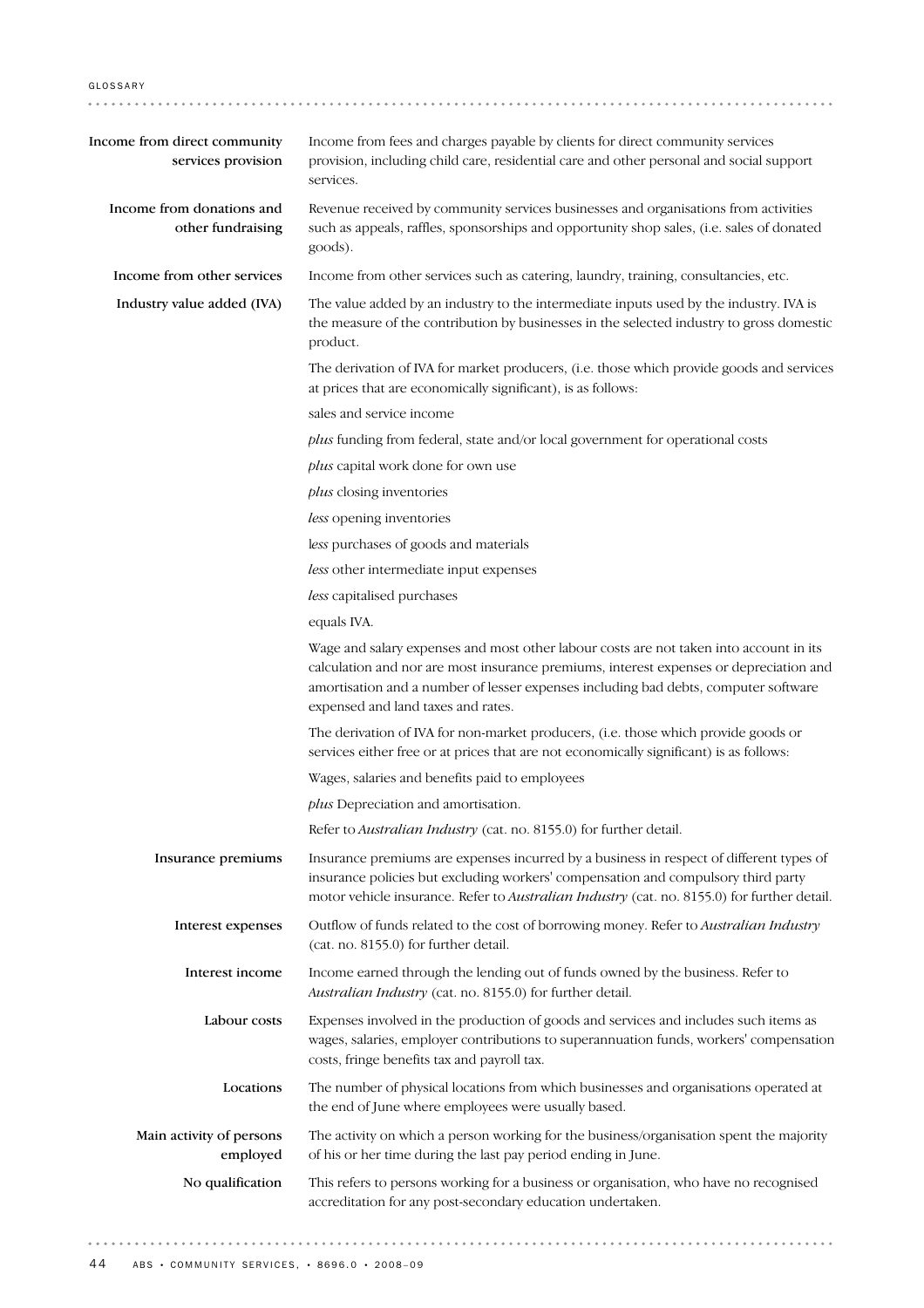| Non-direct community service |
|------------------------------|
| provision                    |

This category of community services includes the following types of activities:

*Social planning and policy development:* Activities which aim to develop policies, programs and plans for the delivery of community services. Includes investigation of existing programs and services, gathering of information and publicising and applying information gained.

*Group advocacy and social action:* Activities which aim to change or maintain existing social policies and programs. Includes taking community action and lobbying appropriate organisations, (e.g. government departments, about social policy issues of relevance to the general public or to specific groups). Includes such activities carried out by peak bodies or service provider organisations. Excludes individual advocacy and community action on local issues.

*Community and community group development and support:* Provision of community education involving promotion of greater public awareness about social issues. Information is provided about social problems, such as child abuse and neglect, or community services. Includes the establishment/coordination of community groups and activities focused on enhancing the personal/community support and development capacities of people living within a defined geographical community, (e.g. organising/coordinating community centre based activities, community action on local issues). Also includes activities which seek to enhance the cultural identity of particular communities, such as indigenous or non-English speaking background communities, through such projects as community days, history projects, and promotion of cultural relevance of mainstream services.

*Service delivery development and support provided to other organisations:* Developing and facilitating the delivery of community services including the provision of specialist advice, coordination, training, volunteer resource development/placement and management advice to management, staff or volunteers of other service providers with the aim of improving the quality of community services provided to clients and/or the efficiency, effectiveness and cost-effectiveness of service provision.

*Administration of funding and monitoring, licensing and regulating of service providers:* Managing the distribution of program-specific grants and subsidies and managing the regulation of service providers. (This refers only to government departments and authorities.)

*Retirement village self-care units:* Provision and/or management of independent living units/self-contained units for the aged.

Organisations whose status does not permit them to be a source of income, profit or other financial gain for the units that establish, control or finance them. 'Not for profit' organisations Persons employed by community services businesses and organisations who were engaged for most of their time on activities other than providing direct community services. They include managerial and administrative support staff (e.g. managers, bookkeepers, receptionists, policy and research staff) and other employees (e.g. cooks, maintenance workers, cleaners). Non-direct/other (persons employed)

A measure of profit/surplus before extraordinary items are brought to account and prior to the deduction of income tax and appropriations to owner (e.g. dividends paid). Operating profit/surplus before tax

Total operating profit before tax expressed as a percentage of total sales of goods and services. Operating profit margin

Other areas Areas located outside the capital city metropolitan areas of each state and territory.

Includes bad debts; bank charges other than interest; advertising expenses; audit and other accounting fees; legal expenses; motor vehicle running expenses; repair and maintenance expenses; paper, printing and stationery expenses; telecommunication expenses; postal, mailing and courier expenses; freight and cartage expenses; payments for cleaning services; affiliation/membership fees; management fees and charges paid to Other expenses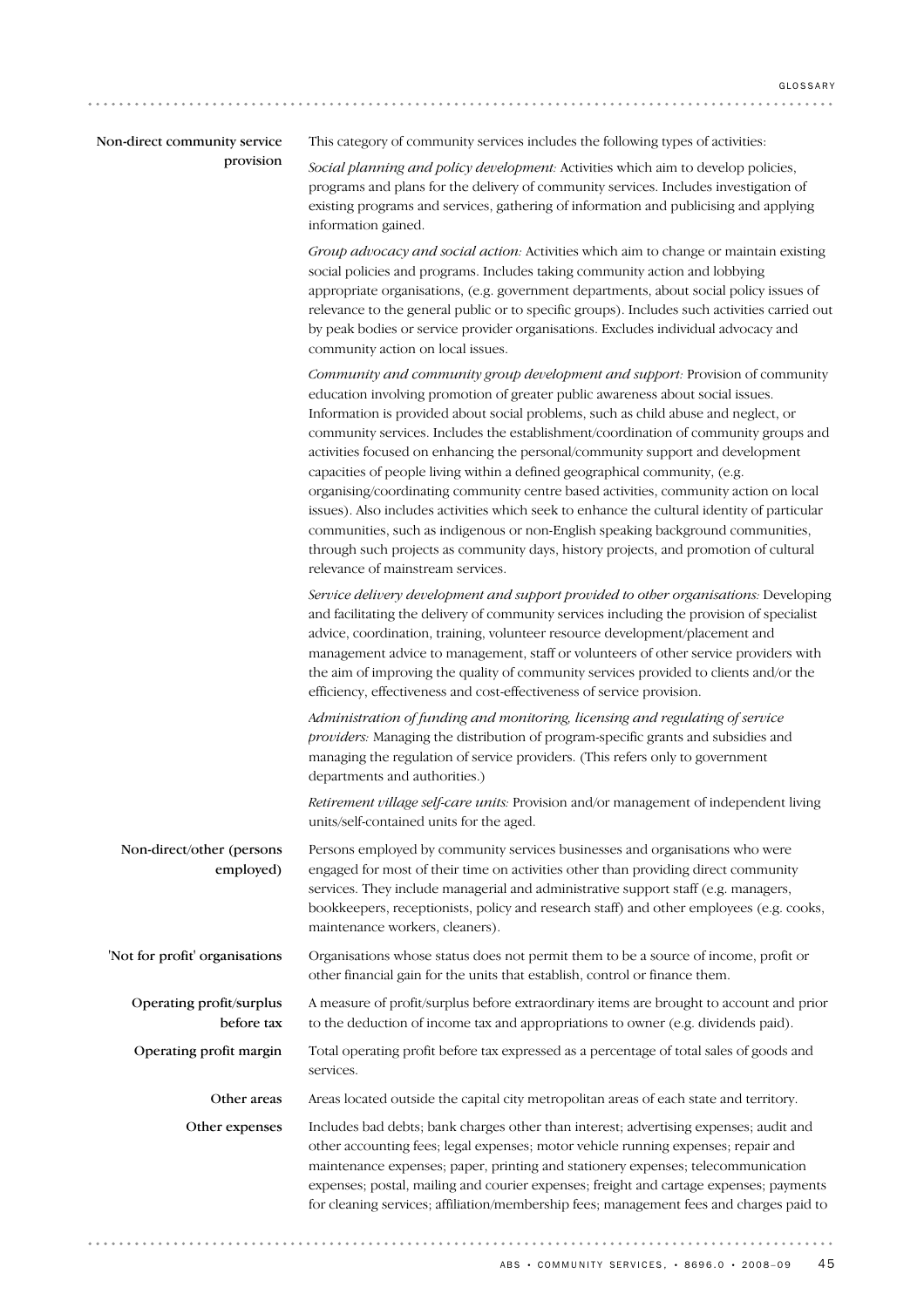#### GLOSSARY

| Other expenses continued                                      | related and unrelated businesses; entertainment expenses; and other expenses not<br>elsewhere classified.                                                                                                                                                                                                                                                                                                                                                                                                                                                                                              |
|---------------------------------------------------------------|--------------------------------------------------------------------------------------------------------------------------------------------------------------------------------------------------------------------------------------------------------------------------------------------------------------------------------------------------------------------------------------------------------------------------------------------------------------------------------------------------------------------------------------------------------------------------------------------------------|
| Other income                                                  | Income from sources not separately itemised, including dividend income, net profit or<br>loss on share trading or asset sales or resulting from the revaluation of assets in<br>accordance with the Australian Equivalent of International Financial Reporting Standards<br>(AEIFRS).                                                                                                                                                                                                                                                                                                                  |
| Other income from the<br>provision of services                | Income from services other than direct community services. It includes income from<br>non-direct community services provision, rent, leasing and hiring income and income<br>from services such as catering, laundry, training, consultancies, etc.                                                                                                                                                                                                                                                                                                                                                    |
| Other qualification                                           | Persons working for a business or organisation, who have an educational qualification<br>other than a diploma, certificate, bachelor degree or higher.                                                                                                                                                                                                                                                                                                                                                                                                                                                 |
| Output measures                                               | These measures, which differ according to their relevance to the community services<br>activities to which they relate, represent estimates of the quantum of service provided<br>either for the year ended 30 June 2009 or as a daily average.                                                                                                                                                                                                                                                                                                                                                        |
| Payments to employment<br>agencies for staff                  | Includes payment to employment agencies for the supply or recruitment of staff.                                                                                                                                                                                                                                                                                                                                                                                                                                                                                                                        |
| Percentage of Aboriginal or<br>Torres Strait Islander descent | Expenditure on the provision of direct community services to client sub-groups,<br>classified by age and disability status. It expresses as a percentage of expenditure on each<br>sub-group the amount expended on direct community service provision to persons<br>identified as being of Aboriginal or Torres Strait Islander descent.                                                                                                                                                                                                                                                              |
| Permanent full-time employees                                 | Employees who work 35 hours or more per week and are entitled to paid leave.                                                                                                                                                                                                                                                                                                                                                                                                                                                                                                                           |
| Permanent part-time<br>employees                              | Employees who work less than 35 hours per week and are entitled to paid leave.                                                                                                                                                                                                                                                                                                                                                                                                                                                                                                                         |
| Personal and social support                                   | This category of community services includes the following types of activities:                                                                                                                                                                                                                                                                                                                                                                                                                                                                                                                        |
| and associated services                                       | Information, advice and referral: Provision of information, advice or referral regarding<br>community services, specialist resources, financial matters, legal matters, consumer<br>issues and rights, available housing options and tenancy rights. Provision of assistance in<br>obtaining information about, and establishing contact with, members of natural families<br>of adopted persons. Provision of interpreter and translation services.                                                                                                                                                   |
|                                                               | Individual and family support: Support for successful functioning as an individual or as<br>a family member. Includes personal advocacy, counselling (including telephone but<br>excluding financial counselling), professional case management of individual service<br>plans, re-establishment and maintenance of minimum levels of family, household and<br>child-rearing management skills, and coordination of self-help and mutual support<br>initiatives (e.g. support provided by social workers). Includes post-placement support for<br>adoption and foster post placement care and support. |
|                                                               | Recreation/leisure activities: Provision of club activities, (e.g. senior citizens),<br>excursions, holidays and structured craft and hobby courses for the purpose of<br>supporting personal and social functioning.                                                                                                                                                                                                                                                                                                                                                                                  |
|                                                               | Community transport: Provision of transport services for general community use to<br>travel to community facilities/activities. Excludes transport services specifically for<br>individuals.                                                                                                                                                                                                                                                                                                                                                                                                           |
|                                                               | Other independent and community living support: Provision of other services<br>supporting/developing the capacity for independent living and/or social interaction<br>within the community, through the provision of opportunities for learning, developing<br>and maintaining personal and social survival skills, e.g. personal development courses,<br>youth programs, day/respite care centre for the aged or for persons with disabilities.<br>Activities are generally structured and provided through group sessions, (e.g. support<br>groups and drop-in support facilities).                  |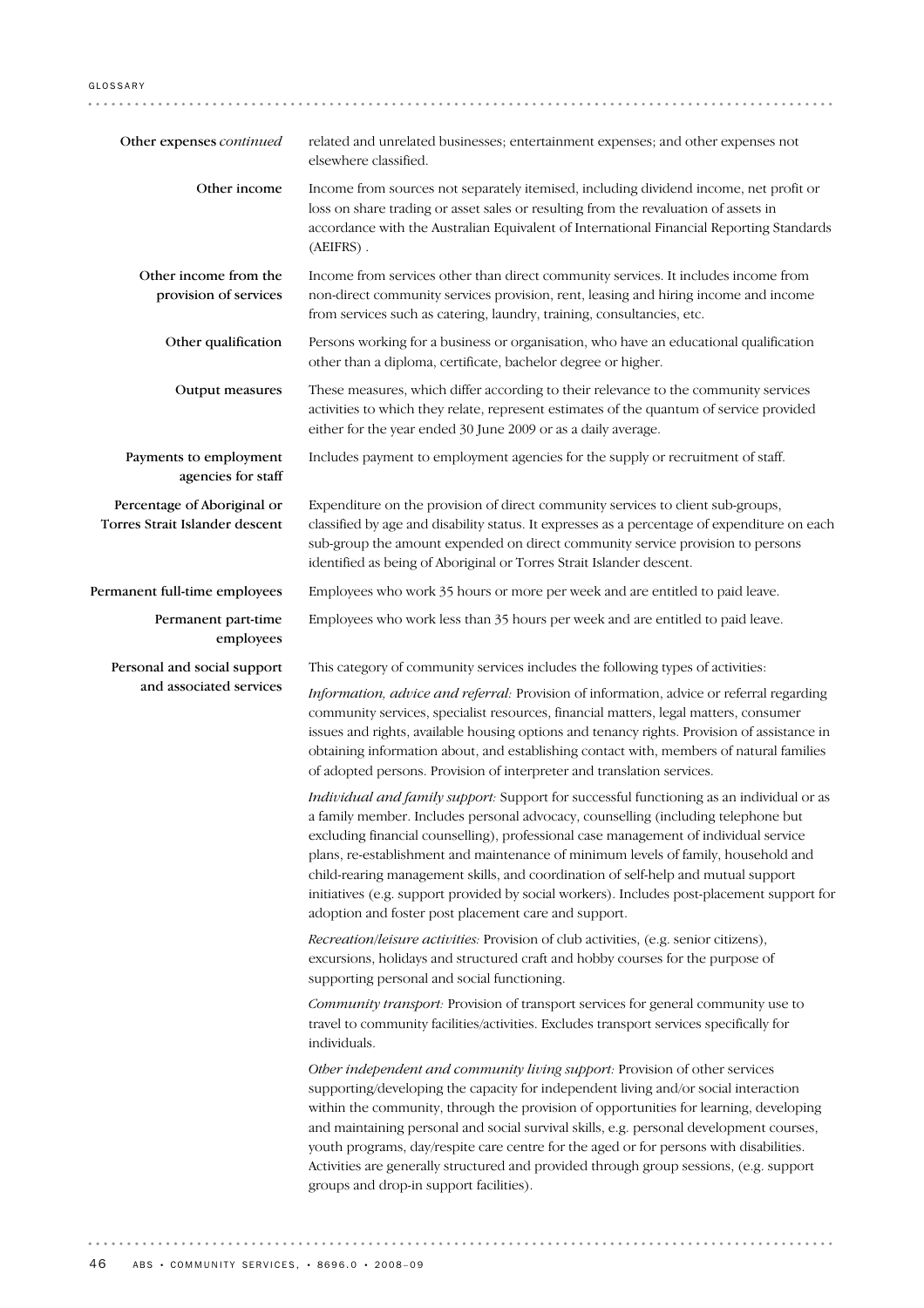| Personal and social support |
|-----------------------------|
| and associated services     |
| continued                   |

*Community nursing services:* Provision of personal care, health care, treatment and supervision in the home of the recipient.

*Other support in the home:* Other practical support for personal or social functioning in daily life, which enables recipients to live and function in their own homes or normal places of residence (where there is an independent residence). Includes assistance with personal tasks (e.g. showering, dressing and grooming) and domestic tasks (e.g. washing, cooking, cleaning, shopping, home maintenance), meals on wheels, in-home respite care, companionship and personal transport.

*Financial and material assistance:* Provision of financial aid and goods on a temporary emergency basis, to meet particular needs in times of crisis or disaster, such as equipment, clothing and household items, food and vouchers.

*Pre vocational/vocational training and employment for persons with disabilities:* Preparation for vocational training and training for employment for persons with disabilities, including literacy and numeracy skills, English as a second language and training not associated with job placement activities in the labour market by providing training, job search skills, help in finding work, placement and support in open employment and, where appropriate, supported employment.

*Supported employment for persons with disabilities:* Provision of paid employment in conjunction with ongoing support for persons with disabilities.

*Job placement and support for persons with disabilities:* Assistance in providing basic skills for obtaining employment and assistance in obtaining and retaining paid employment in the open labour market, including associated training.

*Statutory protection and placement (including adoption placement):* Activities include daily care, protective investigation, post-investigation intervention, removal to alternative care, statutory case management of out-of-home placements and/or application for a child protection order to the Children's Court.

*Foster care placement:* Placement of a child or young adult who lives apart from natural or adoptive parents in a private household with one or more adults who act as substitute parents.

*Other accommodation placement (including outreach services)*: Services which assist disadvantaged people to gain access to, and help maintain them in, suitable community housing arrangements, (e.g. state or territory housing agency accommodation). Includes placement/outreach services for those leaving refuges.

*Juvenile and disability corrective services:* Correctional and rehabilitative supervision and protection of public safety, through corrective arrangements (e.g. supervision of community based orders, management of juvenile justice detention centres) and advice to courts and parole boards generally relating to offending young people and persons with intellectual and psychiatric disabilities on court orders. This excludes adults on community service orders, except those with psychiatric or intellectual disabilities, and other adult corrective services.

Costs of goods and services used in the production of the final output of a business. The item includes purchases of goods for resale, foodstuffs, cleaning and catering consumables, linen, medical supplies and electricity, fuels and water. Excluded are capitalised purchases and changes in inventories. Purchases

Costs for the rent, leasing (excluding finance leases) and hiring of vehicles, land, buildings, machinery, equipment and any other property from other businesses or individuals. Refer to *Australian Industry* (cat. no. 8155.0) for further detail. Rent, leasing and hiring expenses

This category of community services refers to out-of-home facility based accommodation/care and excludes domestic home-based accommodation/care. It includes the following types of services: Residential care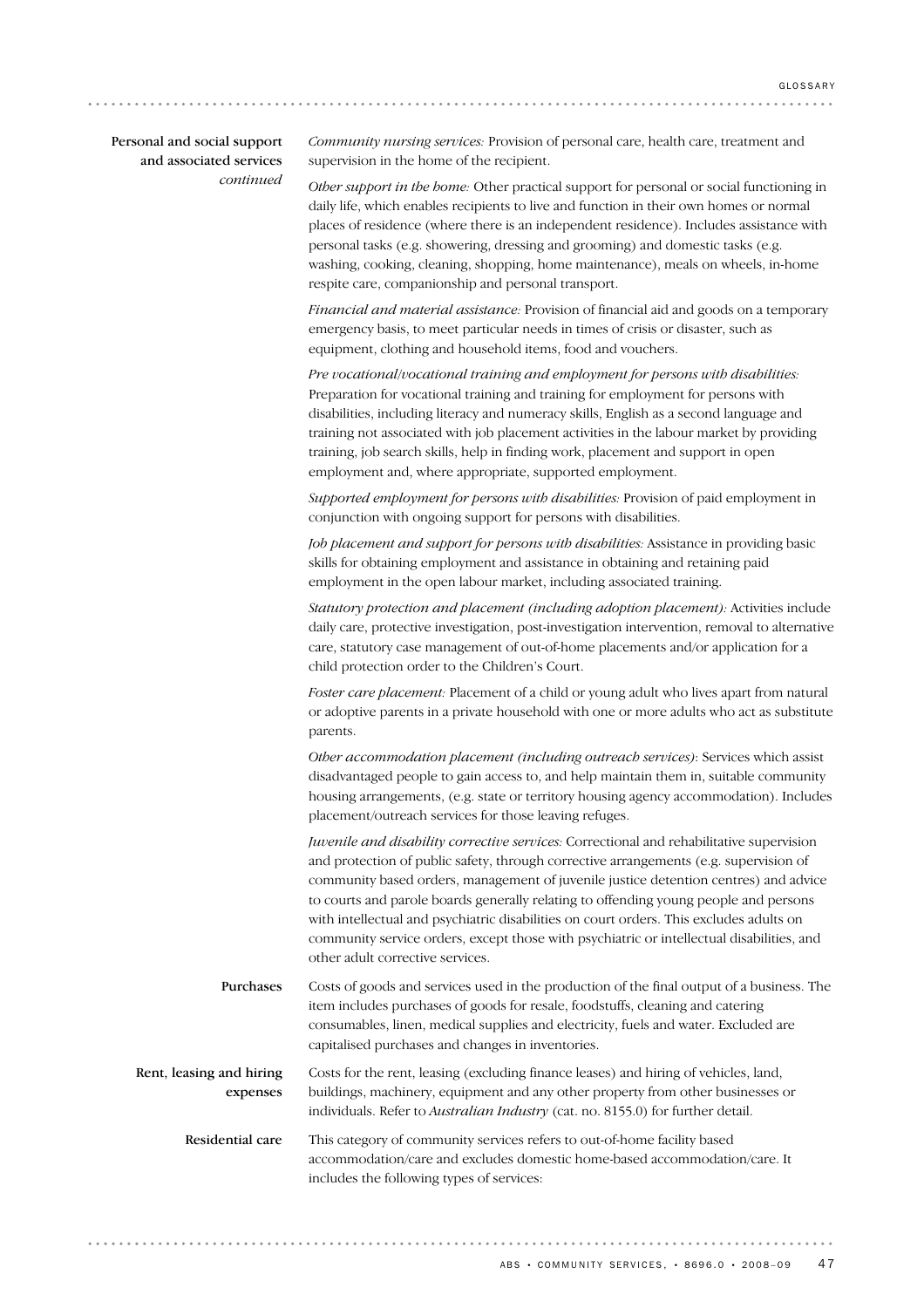| Residential care continued                                          | Crisis accommodation: Accommodation in an emergency or crisis situation along with<br>support services such as legal assistance and counselling. The accommodation and<br>support provided are generally immediate and short-term, usually for periods of less<br>than three months.                                                                                                                                                                                                                                                                                                                                                                                                                                                                                                    |
|---------------------------------------------------------------------|-----------------------------------------------------------------------------------------------------------------------------------------------------------------------------------------------------------------------------------------------------------------------------------------------------------------------------------------------------------------------------------------------------------------------------------------------------------------------------------------------------------------------------------------------------------------------------------------------------------------------------------------------------------------------------------------------------------------------------------------------------------------------------------------|
|                                                                     | Transitional accommodation: Accommodation for transitional purposes along with<br>support services. The transition may be towards independent living or towards returning<br>home and is generally more stable and provided for longer than crisis accommodation<br>(i.e. six months to two years).                                                                                                                                                                                                                                                                                                                                                                                                                                                                                     |
|                                                                     | Residential aged/disabled care:<br>High care: Provision of ongoing or long term intensive care as well as<br>accommodation. High care includes personal care, health care, treatment,<br>supervision and residential palliative care.<br>Low care: Long term accommodation, personal care (i.e. assistance with dressing,<br>mobility, personal laundry) and supervision of medication, at a special purpose<br>residential facility.                                                                                                                                                                                                                                                                                                                                                   |
|                                                                     | Respite care: Provision of accommodation and support at a special purpose residential<br>facility for people with a disability, older people, or family members under stress to have<br>a period of relief. Services include accommodation, meals and assistance with showering,<br>dressing and eating.                                                                                                                                                                                                                                                                                                                                                                                                                                                                                |
|                                                                     | Residential rehabilitation: Facility-based accommodation providing structured<br>rehabilitation programs involving specific goals for people with a disability.                                                                                                                                                                                                                                                                                                                                                                                                                                                                                                                                                                                                                         |
|                                                                     | Other residential care: Other facility-based supported living arrangements for children,<br>young people and adults who will eventually either return to their families, be<br>accommodated with alternative care-givers or move to more independent living, (e.g.<br>children's or family group homes, campus homes, group homes for persons with<br>disabilities).                                                                                                                                                                                                                                                                                                                                                                                                                    |
| Total expenses                                                      | The sum of all expense components.                                                                                                                                                                                                                                                                                                                                                                                                                                                                                                                                                                                                                                                                                                                                                      |
| Total hours worked by<br>volunteers for year ended June<br>2009     | A measure of unpaid work performed in the provision of direct and non-direct<br>community services provision on behalf of community services businesses or<br>organisations.                                                                                                                                                                                                                                                                                                                                                                                                                                                                                                                                                                                                            |
| Total income                                                        | The sum of all income components.                                                                                                                                                                                                                                                                                                                                                                                                                                                                                                                                                                                                                                                                                                                                                       |
| Volunteers during the year                                          | The number of persons who, during the year ended 30 June 2009, willingly provided<br>community services businesses or organisations unpaid help in the form of time, service<br>or skills in the provision of direct and non-direct community services. It includes<br>volunteers who sat on boards of management or were members of fundraising<br>committees.                                                                                                                                                                                                                                                                                                                                                                                                                         |
| Wages and salaries                                                  | The gross wages and salaries (excluding capitalised wages and salaries) of all employees<br>of the business. This item includes severance, termination and redundancy payments,<br>salaries and fees of directors and executives, retainers and commissions of persons who<br>received a retainer, bonuses, and annual and other types of leave. Provision expenses for<br>employee entitlements (e.g. provisions for annual leave and leave bonus, long service<br>leave, sick leave, and severance, termination and redundancy payments) are also<br>included. Payments related to salary sacrifice and payments to self-employed persons<br>such as consultants, contractors and persons paid solely by commission without a<br>retainer are excluded, as are drawings from profits. |
| Working proprietors and<br>partners of unincorporated<br>businesses | A working proprietor of an unincorporated business operates his or her own business (a<br>sole proprietorship), while a partner, along with one or more other partners, operates a<br>partnership. Working proprietors and working partners are:<br>the owners of their business<br>legally inseparable from the business entity<br>in liable for any business debts that are incurred.                                                                                                                                                                                                                                                                                                                                                                                                 |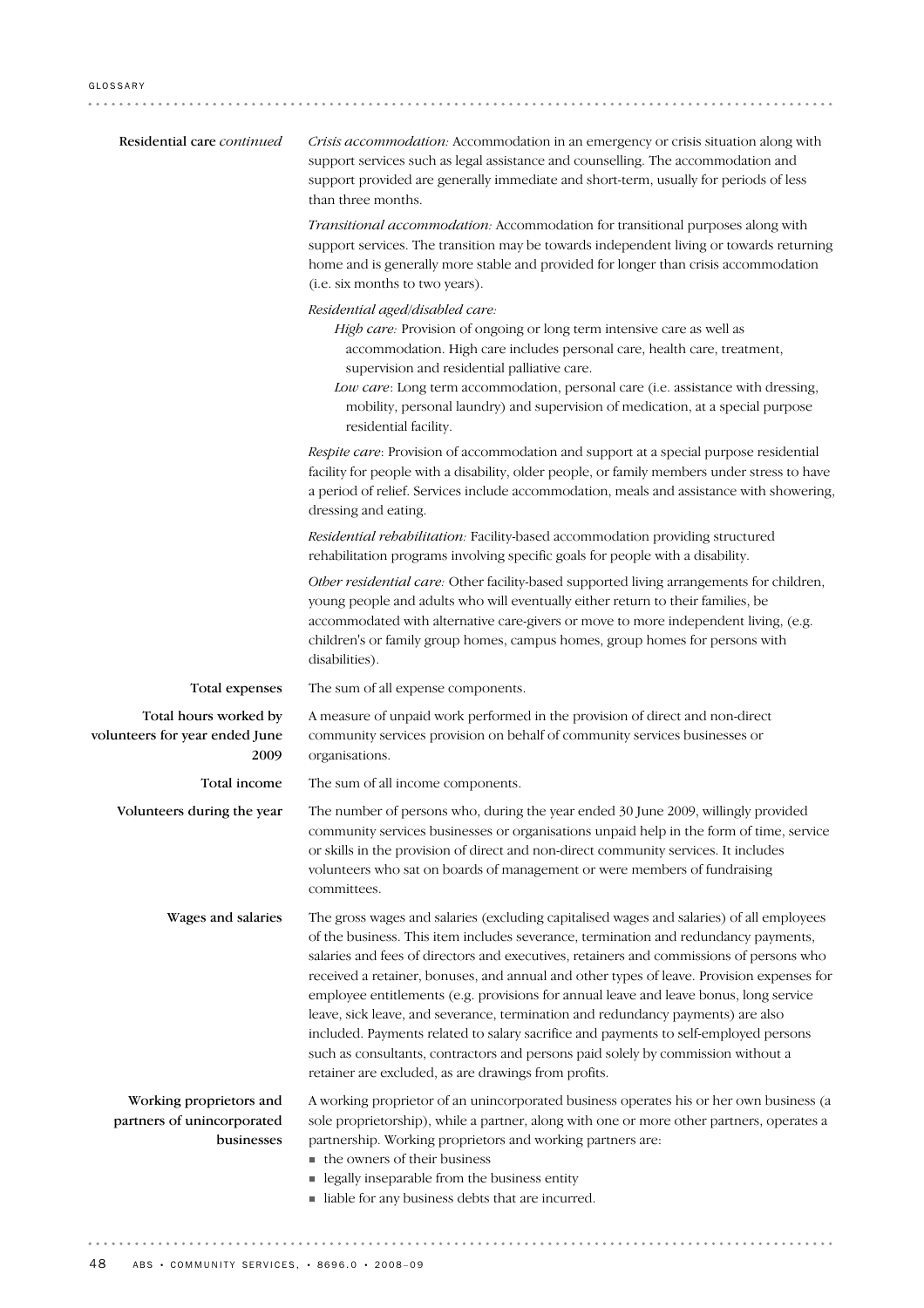. . . . . . . . . . . . . .

Working proprietors and partners of unincorporated businesses *continued*

. . . . . . . . . . . . . . . . . .

As such, working proprietors and working partners of unincorporated businesses are not considered to be employees of their business.

a a a a